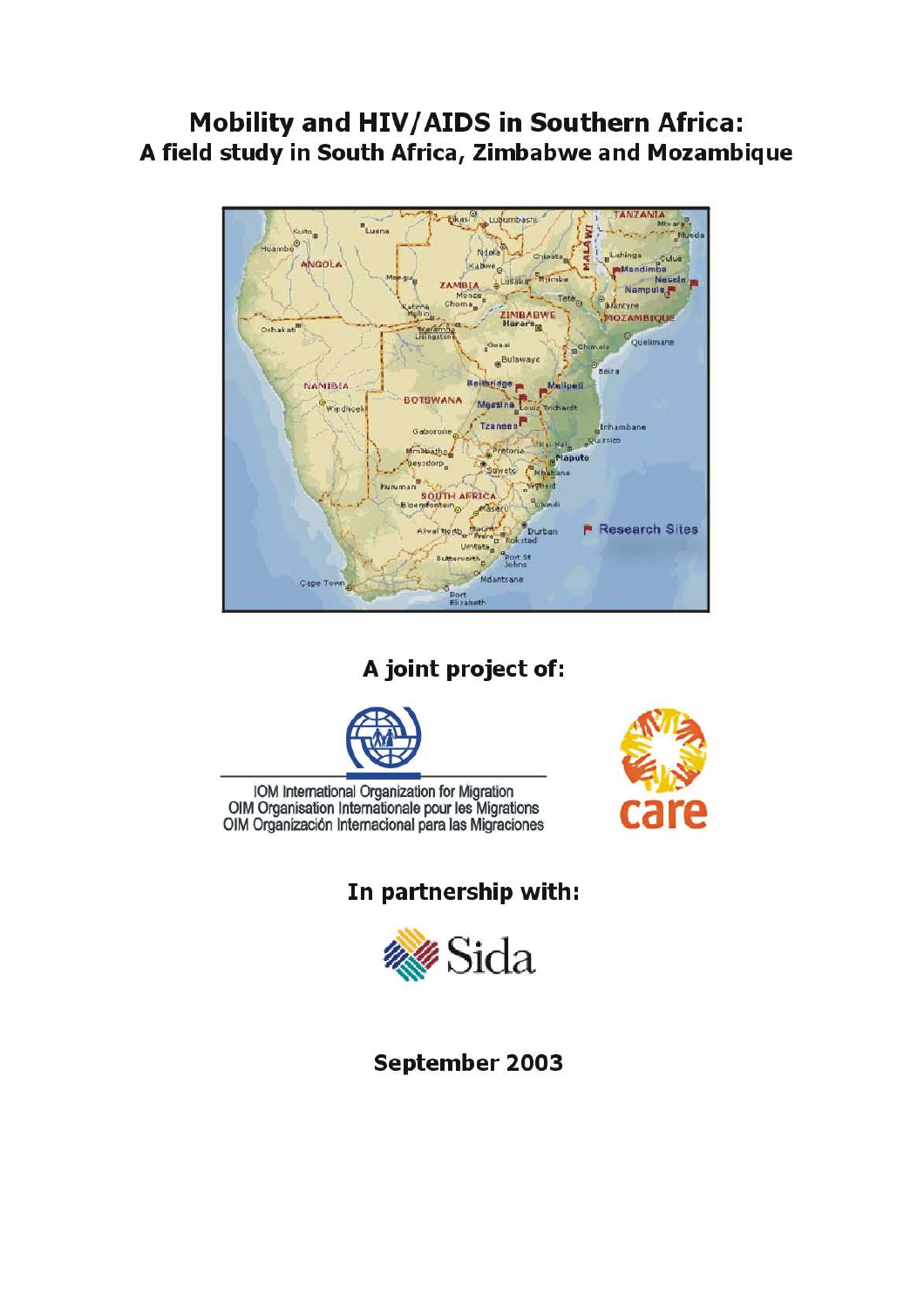| <b>TABLE OF CONTENTS</b> |                                                         |                                                         |                                                            |                |  |  |
|--------------------------|---------------------------------------------------------|---------------------------------------------------------|------------------------------------------------------------|----------------|--|--|
|                          |                                                         |                                                         |                                                            | Page           |  |  |
|                          | List of abbreviations                                   |                                                         |                                                            | 3              |  |  |
| 1.                       | Foreword                                                |                                                         |                                                            | $\overline{4}$ |  |  |
| 2.                       |                                                         |                                                         | <b>Executive summary</b>                                   | 6              |  |  |
| 3.                       |                                                         |                                                         | Assessment of selected sites in South Africa, Zimbabwe and | 9              |  |  |
|                          |                                                         | Mozambique                                              |                                                            |                |  |  |
|                          | 3.1                                                     |                                                         | Purpose of the study                                       | 9              |  |  |
|                          | 3.2                                                     |                                                         | Intended uses of the information                           | 9              |  |  |
|                          | 3.3                                                     |                                                         | Research sites                                             | 9              |  |  |
|                          | 3.4                                                     |                                                         | Research team                                              | 10             |  |  |
|                          | 3.5                                                     |                                                         | Research methodology                                       | 10             |  |  |
| 4.                       | <b>Results</b>                                          |                                                         |                                                            | 11             |  |  |
|                          | 4.1                                                     |                                                         | South Africa results - Messina and Tzaneen                 | 11             |  |  |
|                          |                                                         |                                                         | 4.1.1   Inventory data summary - Messina and Tzaneen       | 11             |  |  |
|                          |                                                         |                                                         | 4.1.2   Ethnographic summary – Messina and Tzaneen         | 11             |  |  |
|                          |                                                         |                                                         | 4.1.3   Ethnography and vulnerable groups - Messina        | 12             |  |  |
|                          |                                                         |                                                         | 4.1.4   Findings and recommendations - Messina             | 18             |  |  |
|                          |                                                         |                                                         | 21<br>4.1.5   Ethnography and vulnerable groups - Tzaneen  |                |  |  |
|                          |                                                         |                                                         | 27<br>4.1.6   Findings and recommendations - Tzaneen       |                |  |  |
|                          | Zimbabwe results - Beitbridge and Malipati<br>4.2       |                                                         | 28                                                         |                |  |  |
|                          |                                                         | 4.2.1                                                   | Inventory data summary - Beitbridge and Malipati           | 28             |  |  |
|                          |                                                         | Ethnographic summary - Beitbridge and Malipati<br>4.2.2 |                                                            | 28             |  |  |
|                          | 4.2.3<br>Ethnography and vulnerable groups - Beitbridge |                                                         | 29                                                         |                |  |  |
|                          |                                                         |                                                         | 4.2.4 Findings and recommendations - Beitbridge            | 37             |  |  |
|                          |                                                         |                                                         | 4.2.5   Ethnography and vulnerable groups - Malipati       | 38             |  |  |
|                          |                                                         |                                                         | 4.2.6   Findings and recommendations - Malipati            | 43             |  |  |
|                          | 4.3                                                     |                                                         | Mozambique results - Mandimba, Nacala and Nampula          | 44             |  |  |
|                          |                                                         | 4.3.1                                                   | Inventory data summary - Mandimba, Nacala and              | 44             |  |  |
|                          |                                                         |                                                         | Nampula                                                    |                |  |  |
|                          |                                                         |                                                         | 4.3.2 Ethnographic summary - Mandimba, Nacala<br>and       | 44             |  |  |
|                          | Nampula                                                 |                                                         |                                                            |                |  |  |
|                          | 4.3.3 Ethnography and vulnerable groups - Mandimba      |                                                         | 45                                                         |                |  |  |
|                          | 4.3.4<br>Findings and recommendations - Mandimba        |                                                         | 46                                                         |                |  |  |
|                          | 4.3.5<br>Ethnography and vulnerable groups - Nacala     |                                                         | 47                                                         |                |  |  |
|                          | 4.3.6<br>Findings and recommendations - Nacala          |                                                         | 48                                                         |                |  |  |
|                          | Ethnography and vulnerable groups - Nampula<br>4.3.7    |                                                         | 48                                                         |                |  |  |
|                          |                                                         | 4.3.8                                                   | Findings and recommendations - Nampula                     | 50             |  |  |
| 5.                       |                                                         |                                                         | Conclusion                                                 | 51             |  |  |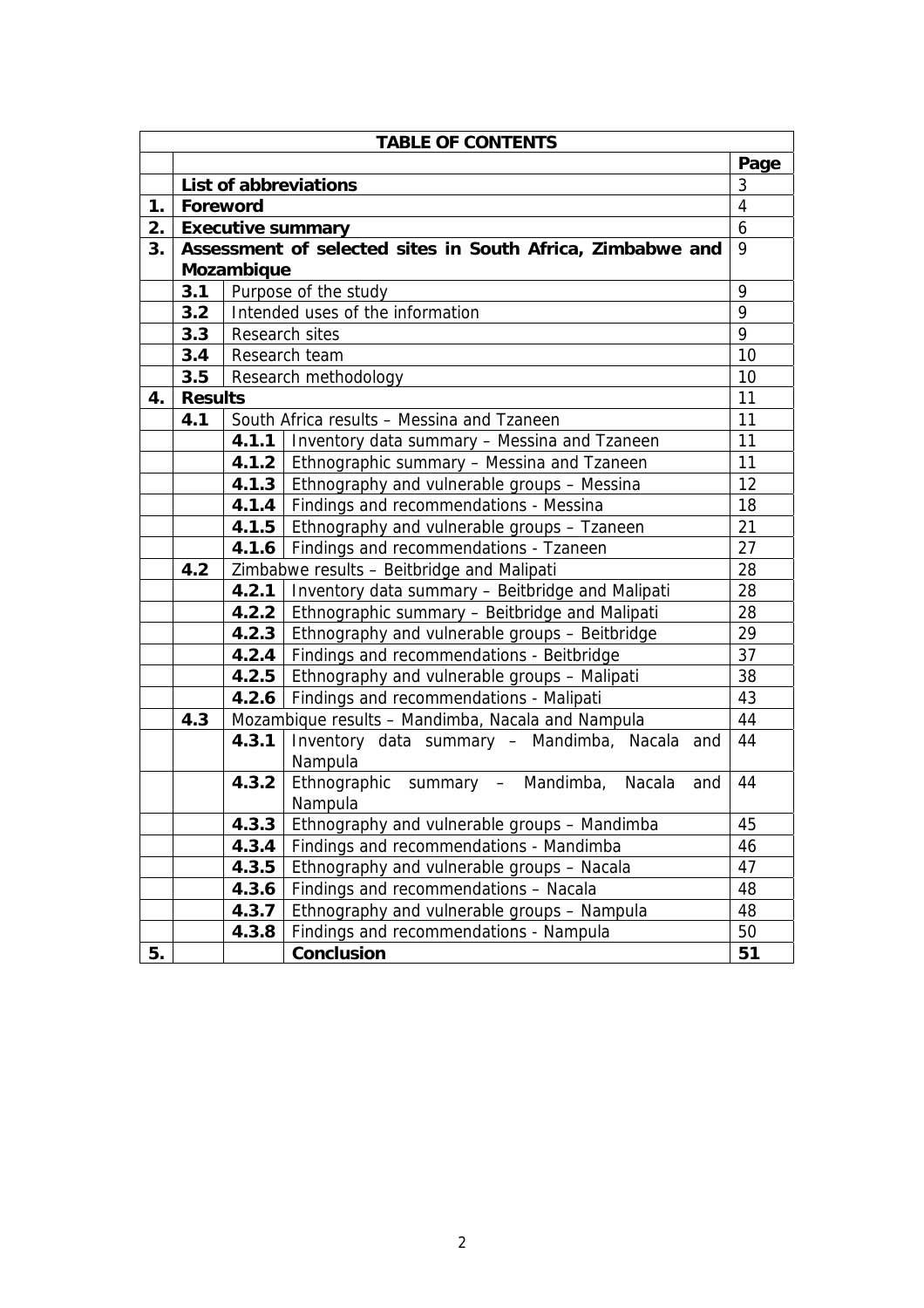#### **Abbreviations**

- AIDS Acquired Immuno Deficiency Syndrome GMB Grain Marketing Board IOM International Organization for Migration HIV Human Immunodeficiency Virus IDP Internally Displaced People **PLAs Participatory Learning Approaches<br>PSG Project Support Group** Project Support Group PSI Population Services International Sida Swedish International Development Cooperation Agency<br>STI Sexually Transmitted Infection
- Sexually Transmitted Infection
- ZPS Zimbabwe Prison Services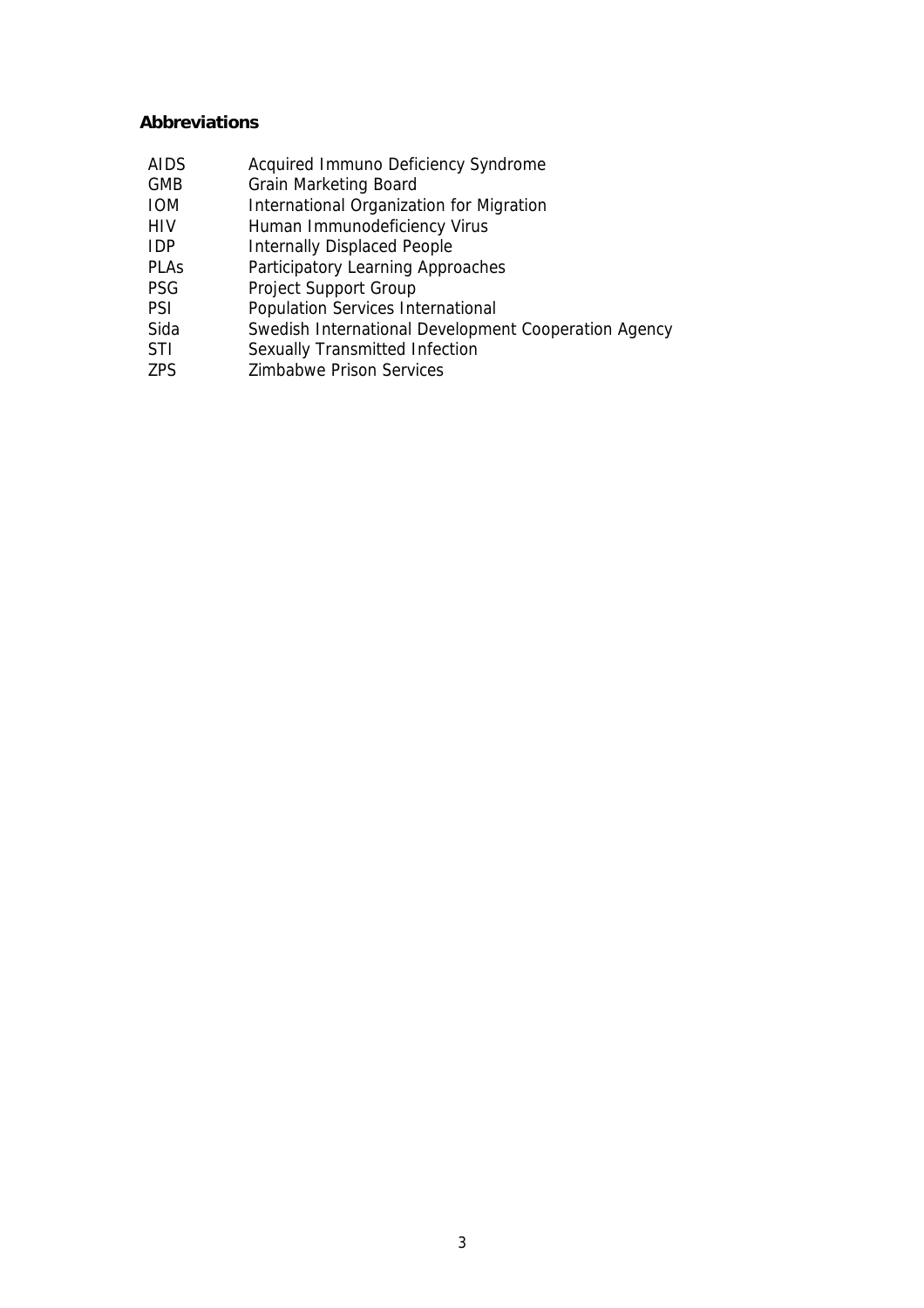#### **1. Foreword**

Since the start of the HIV/AIDS epidemic, a concern of the governments in the Southern African region has been that people moving between countries might be spreading HIV. Today, however, there is increasing recognition that mobile populations maybe more vulnerable to HIV/AIDS than are populations that do not move. They may be subject to discrimination, xenophobia, exploitation and harassment, and have little or no legal or social protection in the host community. They also often have little or no access to HIV information, health services and means of AIDS prevention like condoms or treatment of Sexually Transmitted Infections (STIs). Mobile populations may acquire HIV while on the move, and take the infection back with them when they return home, often without even knowing it.

Given the high number of mobile populations in the SADC region and the severe impact the epidemic has in this region, there is an urgent need for responses that address their particular vulnerabilities to HIV/AIDS. Such responses are critical to the effectiveness of national AIDS programmes in the many countries that experience significant migration and population mobility. Responses must be based on the social and contextual realities faced by mobile populations and should be part of an empowerment that improves their legal, social, economic, and health status.

This field study in South Africa, Mozambique and Zimbabwe is a joint project of IOM and CARE International and is the second part of a regional project on Mobile Populations and HIV/AIDS, implemented by IOM and funded by the Swedish International Development Cooperation Agency (Sida).

The first part of this regional project is a desk review on eight different mobile groups in eight Southern African countries. The desk review covered the following eight mobile population groups: (1) Military personnel, (2) Transport Workers, (3) Mine workers, (4) Construction Workers, (5) Agricultural Farm Workers, (6) Informal Traders, (7) Domestic Workers, (8) Refugees/IDPs in Botswana, Lesotho, Mozambique, Namibia, South Africa, Swaziland, Zambia, and Zimbabwe. The review highlights the gaps in terms of policies and programmes and comes up with recommendations that will reduce HIV vulnerability for mobile populations. The desk review also includes a bibliography on mobile populations and HIV/AIDS in the Southern African region. The bibliography and desk review can be viewed and downloaded from IOM's website at www.iom.org.za.

This field study complements the desk review and highlights the daily struggles of different mobile populations in selected areas in South Africa, Zimbabwe and Mozambique. The study comes up with some practical recommendations that will be communicated broadly to a number of stakeholders in the region and will hopefully be implemented rigorously.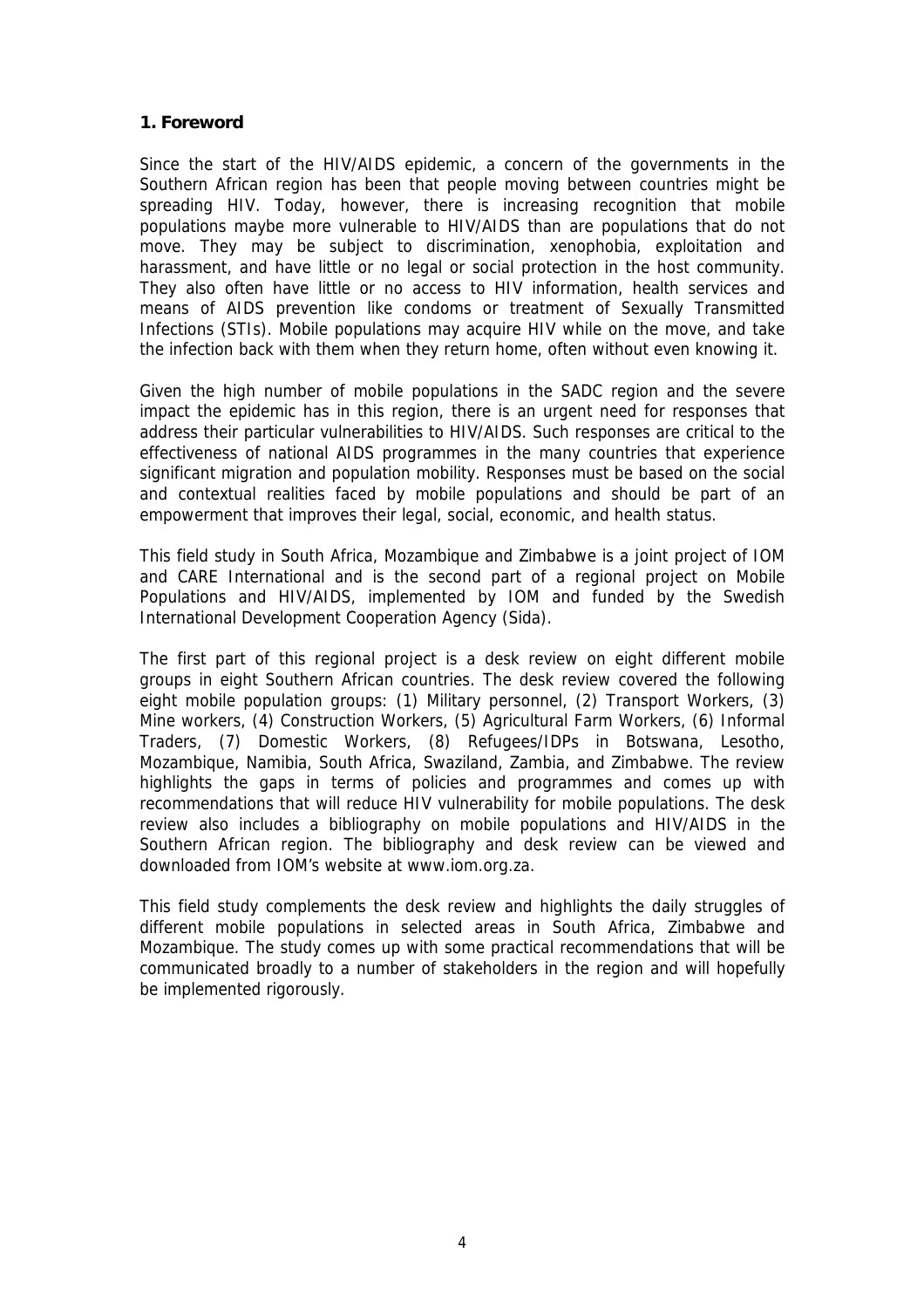We hope that this report will find a broad readership in the SADC region and beyond and sufficiently highlights the vulnerability of mobile populations and the need for timely and effective responses. IOM and CARE International are committed to play a key role in addressing the HIV vulnerability of mobile populations in this Region, in cooperation with Governments, appropriate UN Agencies and NGOs.

Hans-Petter Boe Regional Representative for Southern Africa International Organization for Migration Pretoria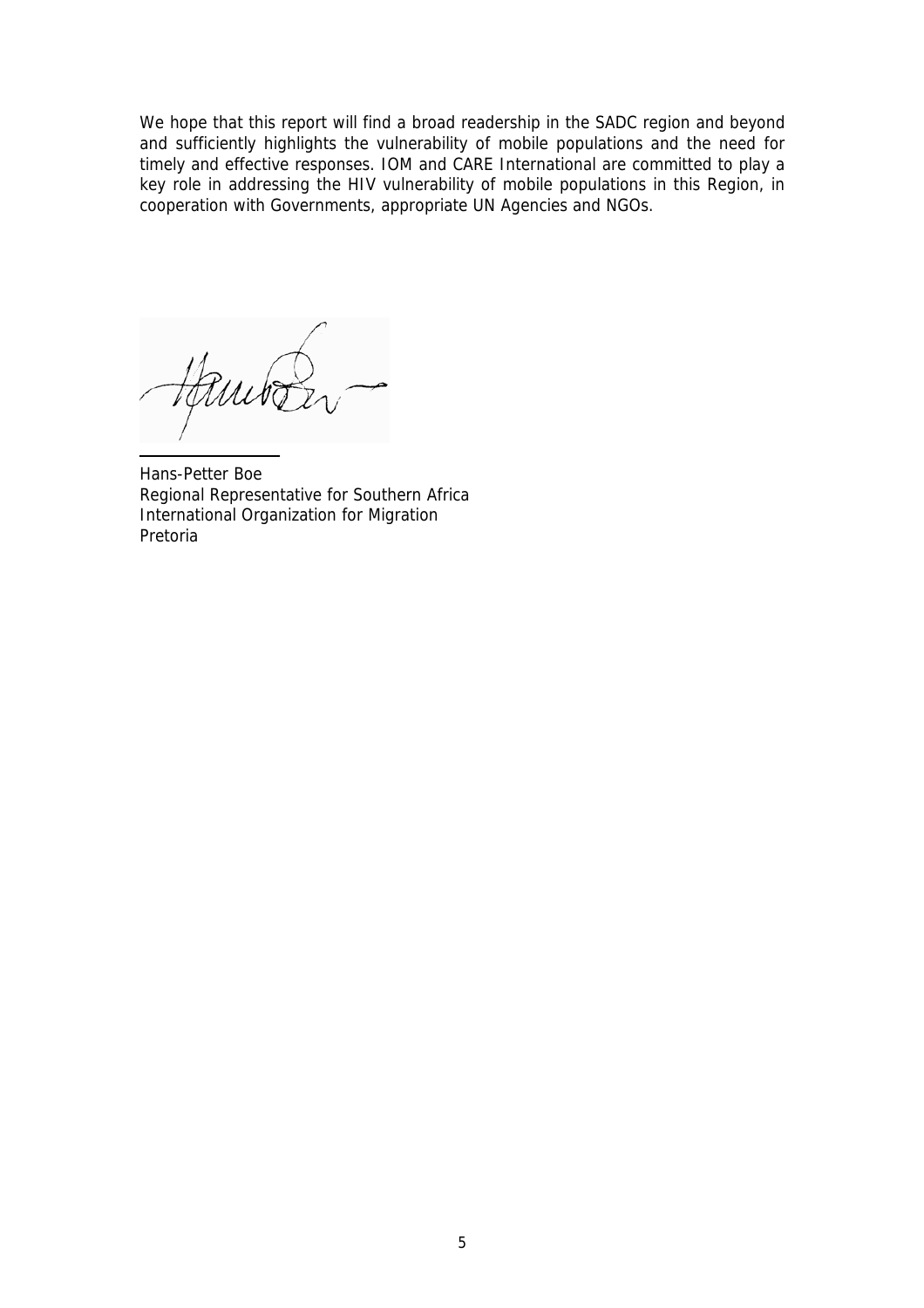#### **2. EXECUTIVE SUMMARY**

The purpose of this study was to identify and study the links between mobility and HIV/AIDS in Southern Africa. The study took place in five provinces in three countries in Southern Africa: Limpopo Province, South Africa; Matabeleland South Province and Chiredzi South Province, Zimbabwe; and Niassa Province and Nampula Province, Mozambique. The study focused on highly mobile communities including male and female informal traders, sex workers, other vulnerable women such as domestic workers, migrant labourers, farming communities, mine workers, construction workers, truckers, uniformed government employees such as customs and immigration officials, in- and out-of-school youth, and truck drivers.

#### **KEY RESULTS AND RECOMMENDATIONS**

## **South Africa**

Five vulnerable groups were identified in the border town of Messina, Limpopo Province: truck drivers, sex workers, informal traders, domestic workers, farm workers. The groups face differing levels of vulnerability to infection by HIV/AIDS. Sex workers and truck drivers are the most obvious and visible vulnerable groups. However, high rates of sexual harassment and rape of female informal traders and lack of any specific programmes targeting these incidents make female informal traders particularly at risk. Therefore, there is a need to establish programmes dealing with the prevention of gender violence and abuse. There is also a need to develop and strengthen HIV/AIDS prevention programmes targeting farm workers. Farm workers are predominantly illegal migrant labourers from Zimbabwe and Mozambique. They reportedly have multiple sexual partners both in South Africa and in their home countries with irregular condom use. Local peer educator programmes and clinics, though active, need to be supported to allow for expansion of programmes and increased quality of services. Also, condoms need to be more accessible to all these vulnerable groups.

Five high-risk groups were identified in the rural, mainly farming community of Tzaneen: farm workers, informal traders, truck drivers, sex workers, and youth. Unlike in Messina, the majority of farm workers in Tzaneen are female. The farm workers' knowledge of HIV prevention and STI recognition and treatment is very low. Female informal traders are also vulnerable as they are sometimes forced to exchange sex for transport to and from the informal markets by the taxi drivers. There is very little overt commercial sex work but sex workers can be found in the town of Tzaneen. Sex workers are often of school-going age and rarely insist on condom use. Their main clients are truck drivers. Poverty, crime, increasing school dropout rates and high levels of sexual abuse make young people particularly vulnerable. Young people should therefore be the focus of HIV prevention activities in Tzaneen. Law enforcement officers and health service providers also need training in dealing with sexual abuse and becoming more youth friendly. Finally, as in Messina, peer mediated HIV prevention programmes need to be introduced and strengthened.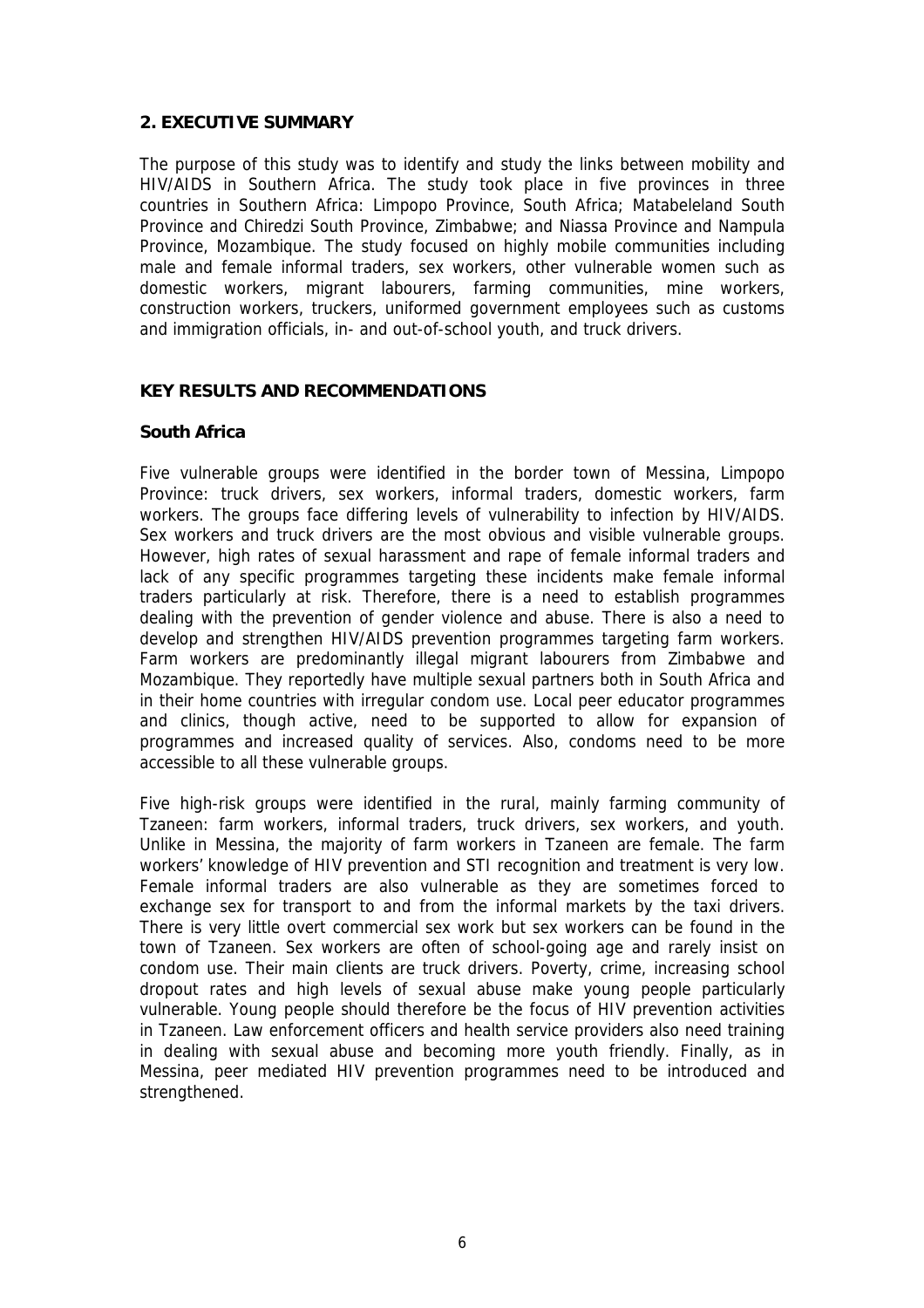## **Zimbabwe**

Beitbridge is the very busy town on the border between Zimbabwe and South Africa. The study identified five vulnerable groups in Beitbridge as being at elevated risk of HIV: sex workers, truck drivers, migrant labourers, informal traders, and youth. Sex workers can be as young as 13 years old. Their major clients are truck drivers, male informal traders and uniformed government officials. Female informal traders are a highly vulnerable group in Beitbridge who are often forced to exchange sex for transport from taxi and truck drivers and face daily harassment and physical and verbal abuse. As in the opposite border town of Messina, there are no programmes advocating for reduction of these incidents or providing counselling and support to victims. Therefore, there is an immediate need for programmes that target the perpetrators, mostly customs and immigration officials, police and soldiers, as well as educate women on the legal recourses available in case of harassment and abuse. Also, it is important to develop and strengthen prevention and care programmes in Beitbridge through increased funding and technical assistance.

The study in the rural farming community of Malipati, which is the main gateway into Mozambique, focused on five vulnerable groups: sex workers, migrant labourers, youth, spouses of migrant labourers and informal traders. There is a lot of overlap between these vulnerable groups, with spouses of migrant labourers sometimes being sex workers or informal traders at the same time. Most women in Malipati are the spouses of migrant labourers. Extreme poverty and hunger has forced many of them to engage in commercial sex work and there were reports of women exchanging sex for food aid with distribution officials. Informal traders are routinely harassed and verbal and physical abuse by uniformed government officials has been reported. Migrant labourers have disposable income which could lead to multiple partners once they are in South Africa or, less likely, in Mozambique. The men also irregularly use condoms, especially with their wives in Zimbabwe. A key recommendation therefore is to work with food distribution agencies in providing food aid to all needy community members, including the spouses of migrant labourers. In addition, there is a need to introduce peer mediated HIV prevention interventions targeting vulnerable women and condoms need to be more accessible.

#### **Mozambique**

Mandimba lies on the border between Mozambique and Malawi. Nacala is a big port town and Nampula is the capital city of Nampula Province. The increasing economic developments along the Nacala Corridor that stretches from the coast to the Malawi border has further underscored the need for programmes that target commercial sex workers, youth, and sex worker clients (including road construction workers and itinerant traders).

In Mandimba, knowledge on HIV/AIDS is low, there is limited access to condoms and there are high numbers of sex workers. Poverty levels are high and young girls turn to sex work, crossing the border into Malawi to solicit for clients.

Similar to Mandimba, the most vulnerable group in Nacala is sex workers, who have high rates of partner change, irregularly use condoms and displaying myths and misconceptions about HIV/AIDS. The recent construction in the area (re-built roads, repaired railway line and conversion of an old army base into a commercial airport)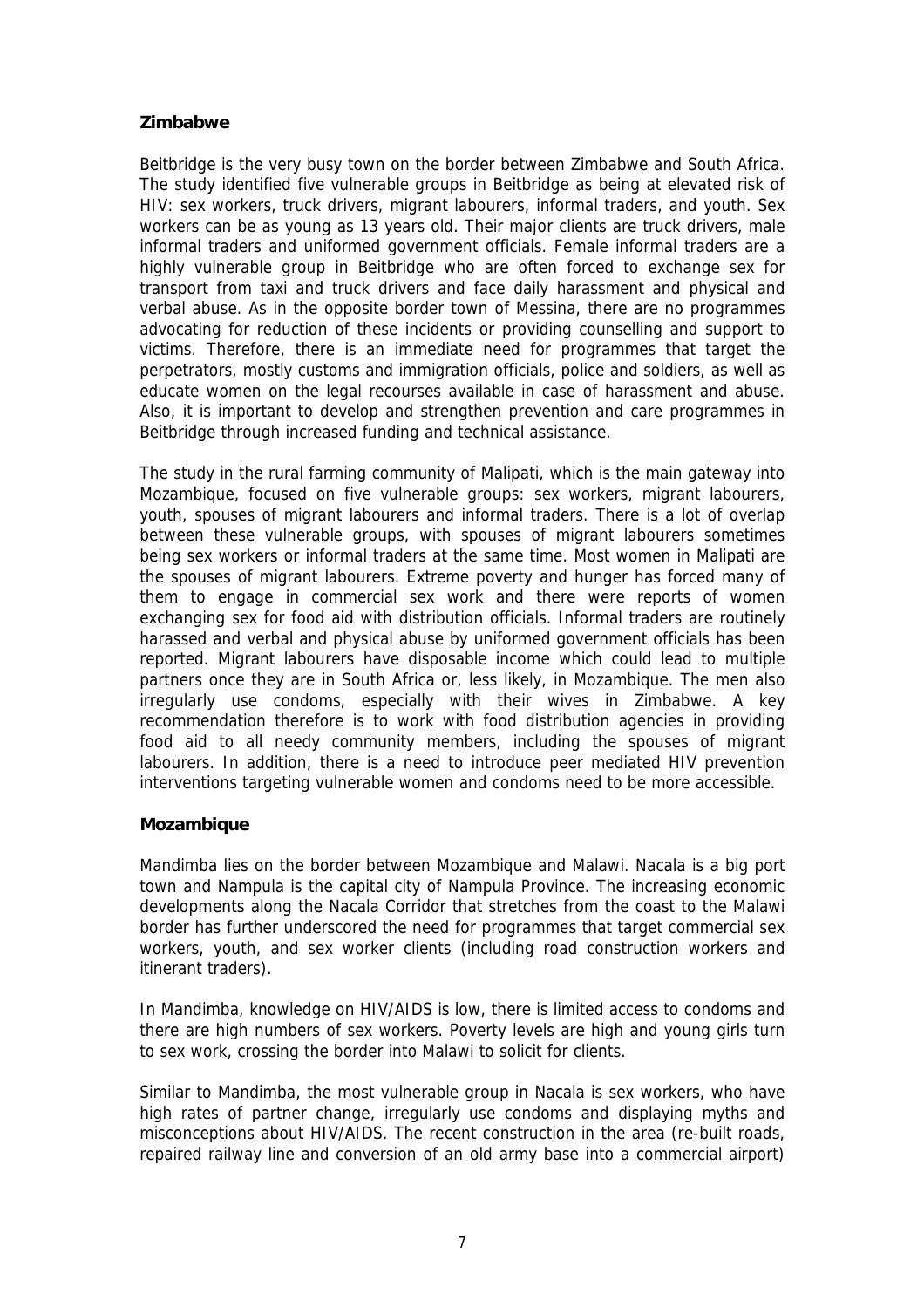has impacted on HIV vulnerability as the number of construction workers in the area has increased.

Nampula has three highly visible vulnerable groups: youth, migrant labourers and sex workers. The sex workers' major clients are the many migrant labourers, typically informal traders who are usually not linked to local services and/or sources of information, and are attracted to the area because of the busy development corridor. Young people reportedly have multiple partners and girls often have older partners who supply them with gifts and money. There is a need for programmes that target commercial sex workers, students, other young people and clients of sex workers. Local health service providers need technical assistance to counsel youths with STIs and HIV and also to act as focal points for HIV information dissemination.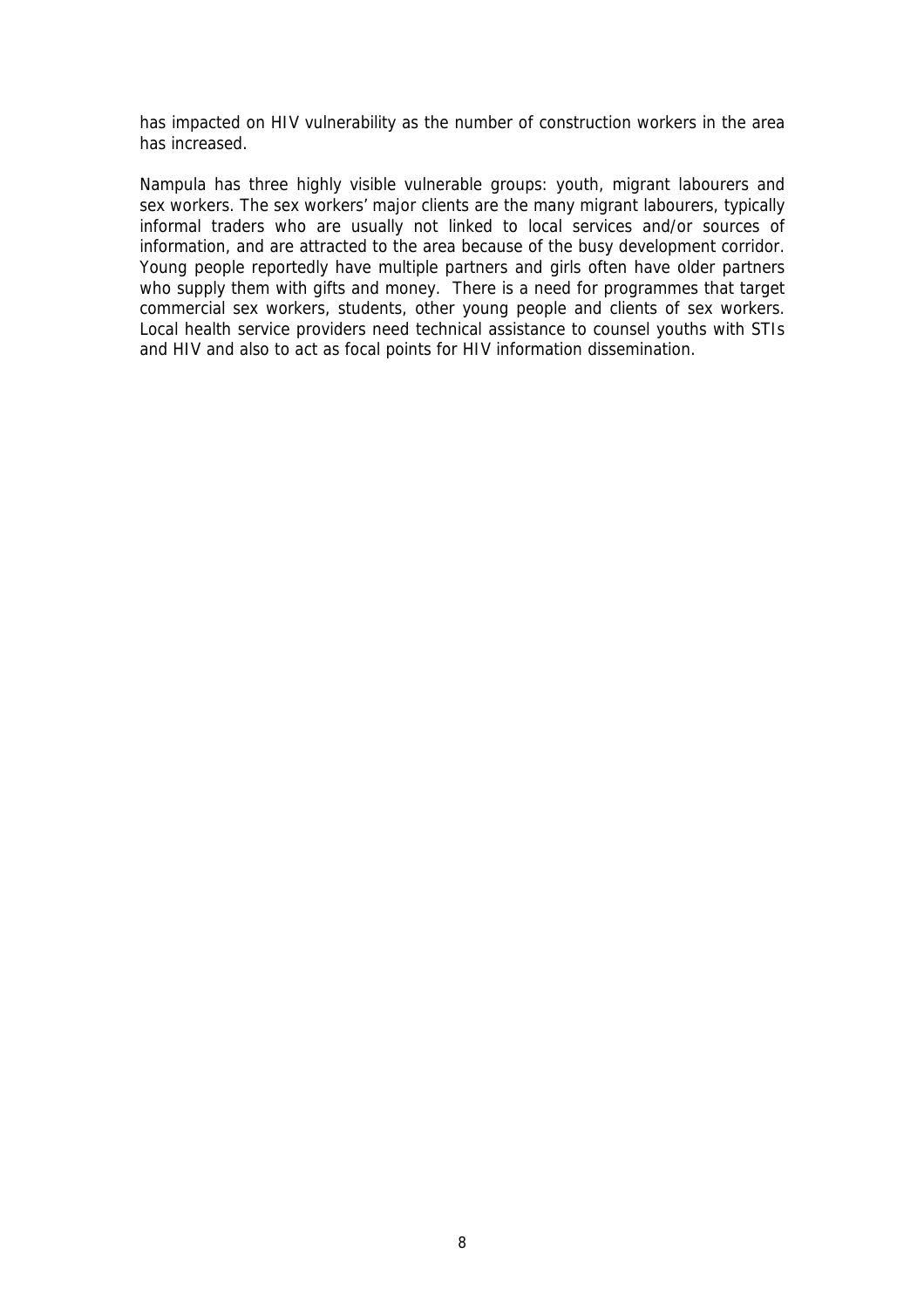#### **3. ASSESSMENT OF SELECTED SITES IN SOUTH AFRICA, ZIMBABWE AND MOZAMBIQUE**

## **3.1 Purpose of the study**

The purpose of this study is to identify and study the links between mobility and HIV/AIDS in Southern Africa. This study complements the desk review on mobile populations and HIV/AIDS in Southern Africa (see foreword) with information from people on the move themselves using participatory learning and assessment (PLA) tools and focusing on mobile groups that have not been researched much to date.

## **3.2 Intended uses of the information**

The study is intended to highlight groups that are vulnerable to HIV and AIDS because of their mobility or interaction with mobile groups. The recommendations that are put forward in this publication will be communicated to relevant stakeholders in the research sites as well as further operationalised by IOM and CARE International.

#### **3.3 Research sites**

CARE International and IOM jointly chose the research sites in South Africa, Zimbabwe and Mozambique. It was decided to look at high HIV prevalence areas in the North/South corridor from Zimbabwe to South Africa, thereby focussing on mobile groups that have been largely neglected in previous research. This region was also chosen because of the current food security crisis and the profound level of insecurity in Zimbabwe and to establish related linkages with mobility and HIV vulnerability, if any.

In Mozambique, there are several transport corridors running from the Indian Ocean through Mozambique to neighbouring countries (Nacala corridor, Beira corridor and Maputo corridor). There have been prior studies on the Maputo corridor and to a lesser extent the Beira corridor. The Nacala corridor was chosen as a currently difficult to reach (cost wise) and consequently under researched area. In addition, this area – which currently has low HIV prevalence - is undergoing considerable economic change (though upgrading of corridor - rail, road and port, economic inputs into port development and military base in Nacala), which could significantly change current migrancy patterns and impact on the spread of HIV.

The study took place in four provinces in three countries in Southern Africa:

1. Messina and Tzaneen, Limpopo Province, South Africa

A former relatively prosperous mining town, Messina lies on the South Africa-Zimbabwe border. The Greater Tzaneen Municipality is made up of ten villages – one of which is Nkowankowa, a trucking throughway and only 13km from Tzaneen.

2. Beitbridge and Malipati - Matabeleland South Province and Chiredzi South Province, Zimbabwe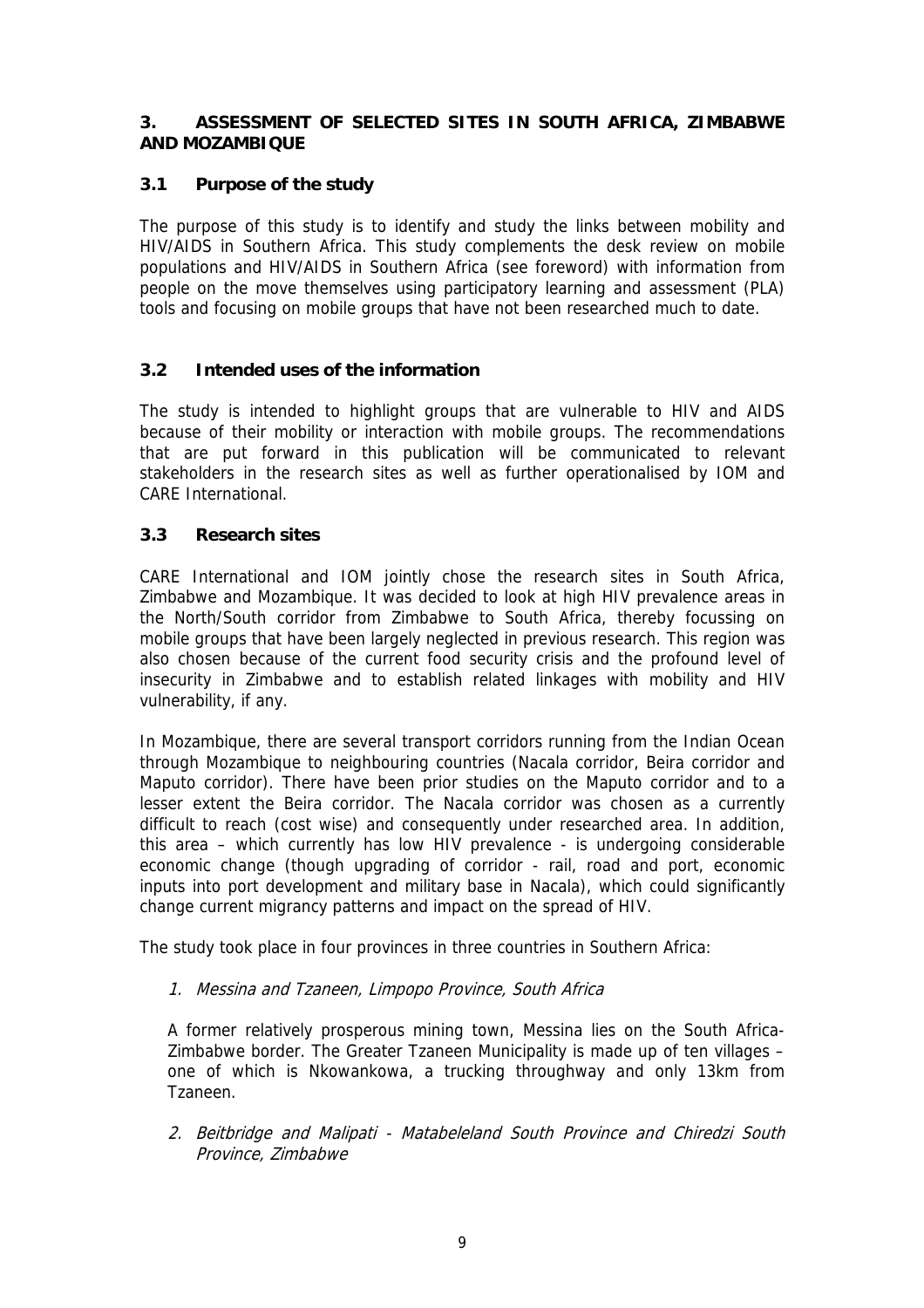Beitbridge is the busiest border town in Zimbabwe. It is located in Matabeleland South Province about 584km from Harare and separated from South Africa by the Limpopo River. Malipati is located in Chiredzi South Province, about 185km from Chiredzi and 681km from Harare and is the province's gateway to Mozambique.

## 3. Nampula, Nacala and Mandimba, Niassa and Nampula Province, Mozambique

Mandimba is a small village approximately 3,325 km from Maputo, or twelve hours drive, in the south of the mountainous Niassa Province. The village lies for seven kilometres on the border between Mozambique and Malawi. Nacala town is found in the north of Mozambique and is the major town in Nampula Province. It is located on the coast by the sea. Nampula is the third capital city of Mozambique and is found in the north. Nampula has access to the sea through its districts of Nacala Port, Old Nacala, Pemba, Mossuril, Mongincual, Angoche and Moma.

## **3.4 Research team**

Research coordinators:

- David Wilson (Professor in Zimbabwe and Australia)
- Patience Mukwashi (PHD student, Project Support Group Southern Africa) who has experience in research and programming in high transmission areas and significant research experience with mobile populations.

South Africa research team: Centre for Positive Care

Zimbabwe research team: Masvingo Horizons Research Project

Mozambique: CARE Nampula (local enumerators were trained by Patience Mukwashi)

## **3.5 Research methodology**

By using participatory rural appraisal methodologies, this in-depth sociological assessment is a broad livelihood analysis exploring risk and vulnerability in the context of people's economic vulnerability and capacity to respond to shocks and stresses.

The main research methods used are ethnographic observations and analysis, which are based on analysis, comparison, and triangulation of key informant interviews, indepth interviews, focus group discussions, observations, life histories, and secondary sources.

The focus group discussions were conducted with all the highly mobile communities including male and female informal traders, sex workers, other low-income vulnerable women such as domestic workers, migrant labourers, farming communities, mine workers, construction workers, truckers, uniformed government employees such as customs and immigration officials, in- and out-of-school youth, and truck drivers.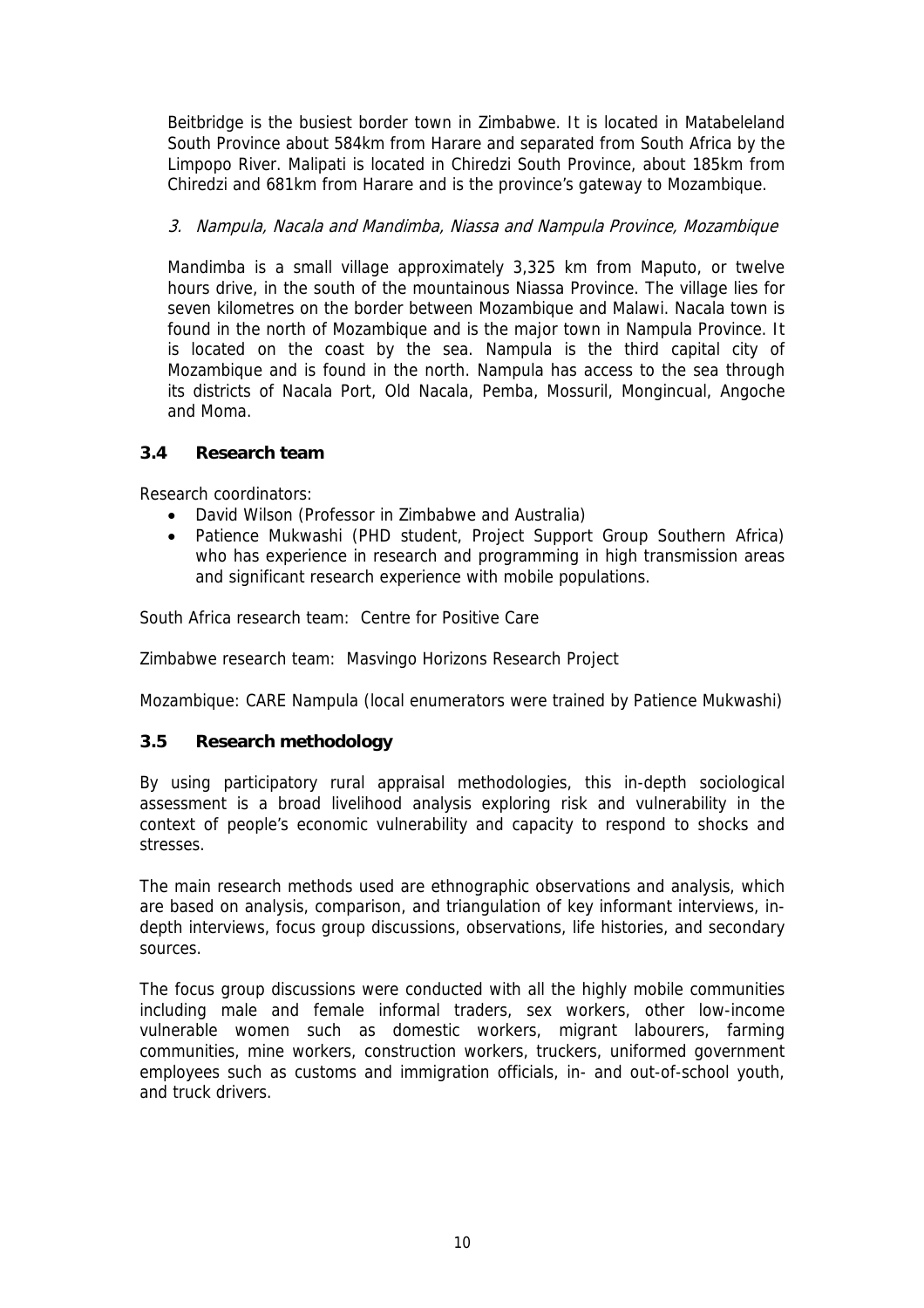## **4. RESULTS**

## **4.1 South Africa results – Messina and Tzaneen**

## **4.1.1 Inventory data summary – Messina and Tzaneen**

#### **Table 1: South Africa inventory data summary**

| <b>DATA ITEM</b>                 | <b>MESSINA</b> | <b>TZANEEN</b> |
|----------------------------------|----------------|----------------|
|                                  |                |                |
| Informal traders                 | 334            | 136            |
| Domestic workers                 | $300 - 350$    | 545            |
| Migrant labourers (farm workers) | 5,000          | 340            |
| Migrant labourers (other)        | 300            | 247            |
| Farm workers                     | 1,724          | 508            |
| Mine workers                     | 753            | 0              |
| <b>Construction workers</b>      | 0              | 69             |
| Uniformed government employees   | 1,277          | 110            |
| In-school youth                  | 4,226          | 7,027          |
| Out-of-school youth              | 6,646          | 660            |
| Commercial sex workers           | 400            | 112            |
| Truck drivers                    | 200            | 60             |
| Other: Municipal workers         | 230            |                |
| Department of justice            | 16             |                |
| Police detectives                | 18             |                |

Source: estimates of local authorities at site and actual counts by research team

#### **4.1.2 Ethnographic summary – Messina and Tzaneen**

#### **Table 2: South Africa ethnographic summary**

| <b>SITE</b>             | <b>DETAILS</b>                                    | <b>ETHNOGRAPHY</b>                                                     |
|-------------------------|---------------------------------------------------|------------------------------------------------------------------------|
|                         |                                                   |                                                                        |
| Messina                 | Stable population: 44,308<br>$\bullet$            | Approximately 110 trucks<br>park overnight at site daily               |
|                         | Transient population:<br>$\bullet$<br>±20,000     | 300 permanent sex workers<br>$\bullet$                                 |
|                         | Approximately 290km from<br>$\bullet$<br>Pretoria | 100 transient sex workers<br>$\bullet$                                 |
|                         |                                                   | 330 informal traders                                                   |
|                         |                                                   |                                                                        |
| Tzaneen<br>(Nkowankowa) | Stable population: 32,940<br>$\bullet$            | • 45 trucks pass through<br>daily, only 15 stay overnight              |
|                         | Transient population: 840                         | 112 permanent sex<br>$\bullet$<br>workers, no transient sex<br>workers |
|                         | Approximately 380km from<br>Pretoria              | • 136 informal traders                                                 |

Source for population figures: Nkowankowa and Messina Municipalities; actual counts by research team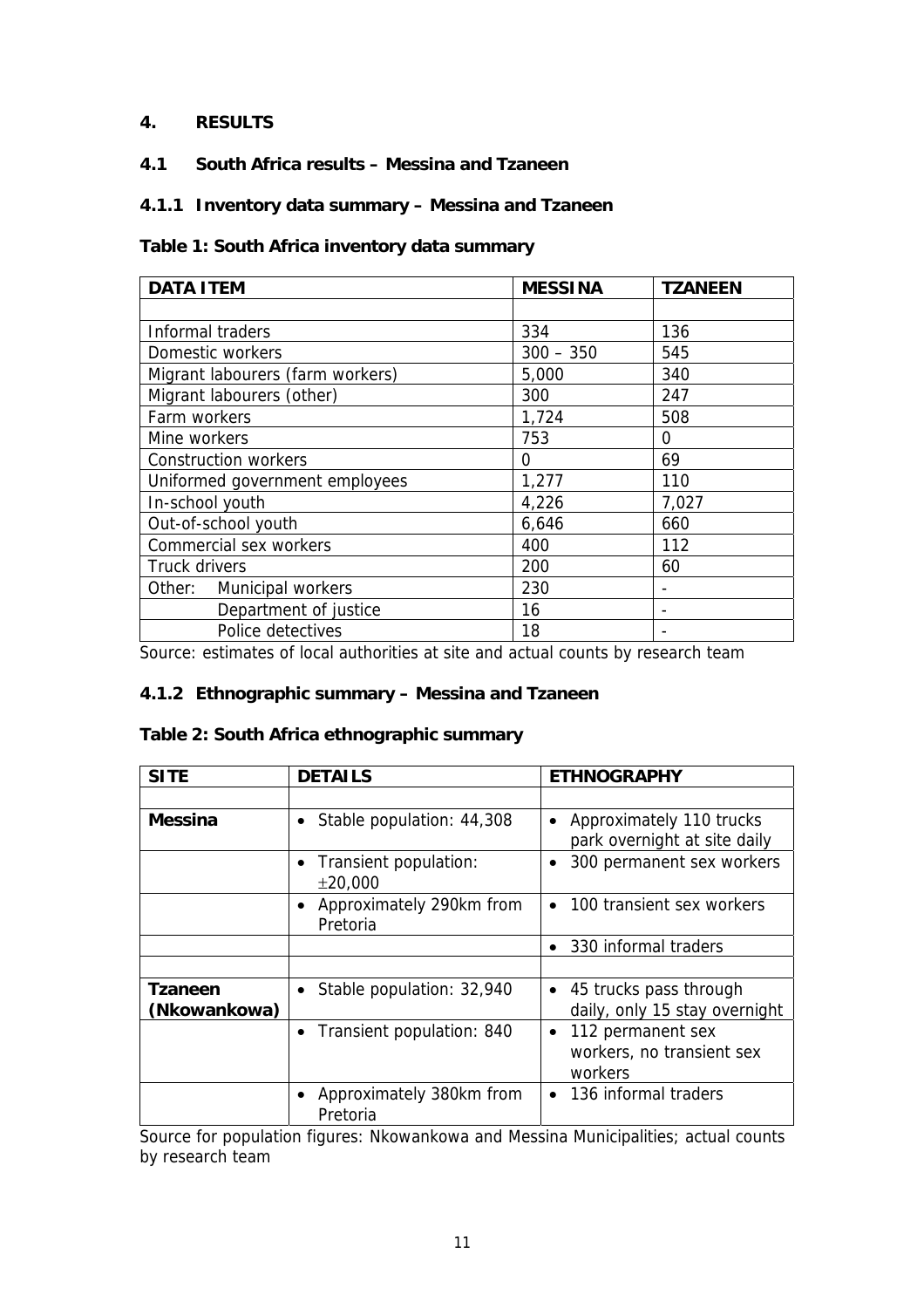## **4.1.3 Ethnography and vulnerable groups – Messina**

Messina, a former relatively prosperous mining town, lies on the South Africa-Zimbabwe border in one of South Africa's poorest provinces, the Limpopo province. Messina is found along the main road that runs from Louis Trichardt to the South Africa-Zimbabwe border post. The town has a stable population of approximately 44,308 people and a transient population of approximately 20,000 people. Women, particularly young women, significantly outnumber men. Fifteen percent of the population is composed of out-of-school youth and there are only two secondary schools. Messina is the "definitive" example of an HIV vulnerable context, with an army base that patrols the Zimbabwe-South Africa border, large number of long distance trucks, commercial sex workers, and (now largely non-operational) copper and diamond mines which drew migrant mineworkers. The major local employment is farming, with the large army base, the major mines and informal trading also playing a role. Thousands of truckers cross and sleep at the border each month.

Five primary vulnerable groups were identified: truck drivers, sex workers, informal traders, domestic workers, farm workers**.**

## **Truck drivers**

There are large volumes of trucks passing through the site on a daily basis. The majority of the trucks are on their way to Zimbabwe, with the remaining (departing) trucks en route to Zambia, Malawi, Democratic Republic of Congo (DRC) and even as far as Tanzania. The majority of the trucks crossing the border into South Africa park overnight at Beitbridge on the Zimbabwe side.

The truck drivers are predominantly black male South Africans and Zimbabweans. They can normally be found at local bars and lodges where the truck drivers and sex workers report high levels of alcohol consumption.

The trucks, particularly those in long-distance freight haulage, often have small sleeping facilities in the hold. Truck drivers prefer to sleep overnight in their trucks instead of in the lodges in order to save money and also to guard their trucks from thieves and vandals. The truck drivers often bring girlfriends and casual sex partners to their trucks to engage in sexual intercourse.

#### **Sex workers**

There are an estimated 400 sex workers in Messina, of whom 100 are transient and 300 are permanent. They rent small rooms and there can be two or three sex workers living in one room. A number of sex workers live in Messina town and they typically rent rooms in the backyards of Indian business owners' shops. The rest live in "mkukus" (informal shacks) in the low-income areas. There are two main type of sex workers: those who go out into the streets, bars, nightclubs and lodges in the evenings to solicit clients; and those who have regular clients whom they meet at pre-arranged sites which can be the sex workers' homes or the truck drivers' trucks.

The majority of commercial sex workers who go out to solicit clients are young women aged between 15 and 25 years. Clients interviewed said they preferred this group of women because they were the least expensive, normally charging between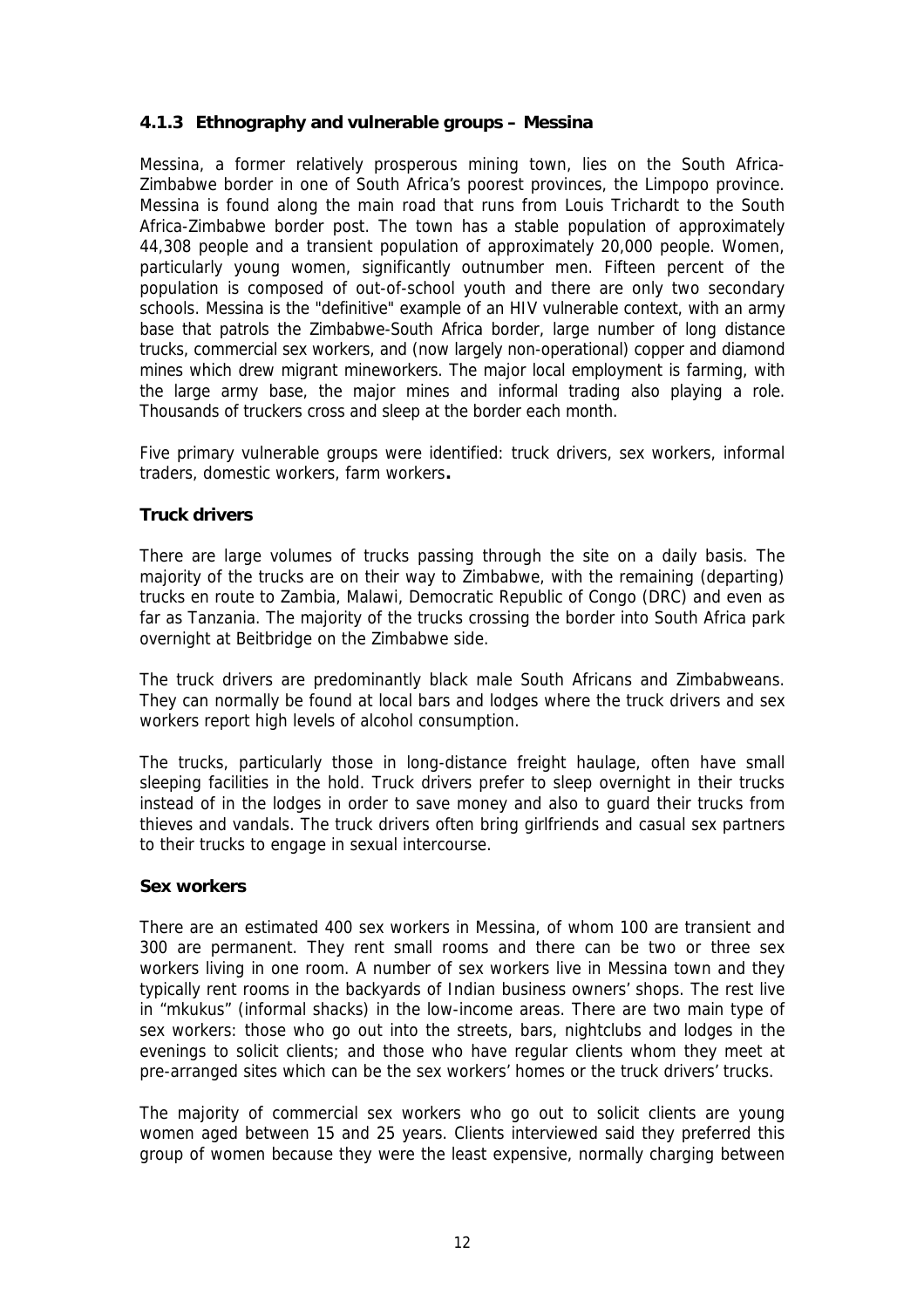R20<sup>[1](#page-12-0)</sup> and R70 (the fee depends not only on the apparent financial status of the client but also on how desperate for money the sex worker is at that particular time). The clients of this group of sex workers are mostly soldiers, truck drivers, and Indian businessmen with shops in and around Messina. The sex workers cited problems with the soldiers, and said they did not pay well, often reneged on paying, and could be physically and verbally abusive.

The second main category of sex worker is that of women who have regular clients who they meet at prearranged locations. A lot of these "senior sex workers" work from their own homes. Most of these sex workers are non-South African and tend to be more experienced, less naïve and more business-minded than their street and bar-based counterparts. One client said "they mean business" and are more likely to charge relatively high amounts per session as opposed to smaller amounts per night. Prices range from R100 to R150 per session and R250 to R300 per night, depending on the type of client. The sex workers interviewed preferred white businessmen as clients because they were willing to pay more for shorter periods of time and they sometimes asked for non-penetrative forms of sex, such as oral sex. Truck drivers were also a preferred type of client as they have disposable cash, although this was said to depend on the trucking company that a truck driver belongs to. To make the sex more pleasurable for the clients, some sex workers reported inserting astringents such as "Dettol" and "Panado" in powder form and traditional medicines into their vaginas to make them narrower and give the men the sensation of having "sex with a virgin".

| <b>TYPE OF CLIENT</b>      | <b>AMOUNT CHARGED</b> |                                     |  |
|----------------------------|-----------------------|-------------------------------------|--|
|                            | <b>SESSION</b>        | NIGHT                               |  |
| <b>Black truck drivers</b> | R <sub>50</sub>       | R100 – R200                         |  |
| Indian businessmen         | R <sub>50</sub>       | R <sub>100</sub> – R <sub>200</sub> |  |
| White businessmen          | R70                   | R250 – R300                         |  |

#### **Table 3: Prices charged by sex workers in Messina**

The primary reason for engaging in sex work is poverty, although the definition of "basic needs" differed widely among them. Some young women, particularly those originally from other South African towns, said they began doing sex work to get enough money to buy clothes, cosmetics and meet hairdressing costs. Young women from more impoverished South African, Zimbabwean, Zambian and Mozambique communities began sex work to get food for themselves and their families and also to pay for rent and municipal services.

Condom use by sex workers appears to be highly sporadic. Most of the sex workers interviewed knew about HIV and AIDS, how the virus is transmitted and how consistent and proper condom use could prevent transmission of HIV. Most of the sex workers also expressed great concern about their own elevated risk of contracting HIV. However, a clear pattern of reported consistent condom use did not emerge during the in-depth interviews, focus group discussions and participatory learning approaches (PLAs) used.

<span id="page-12-0"></span>1 US\$1=approximately 8 South African Rand (R)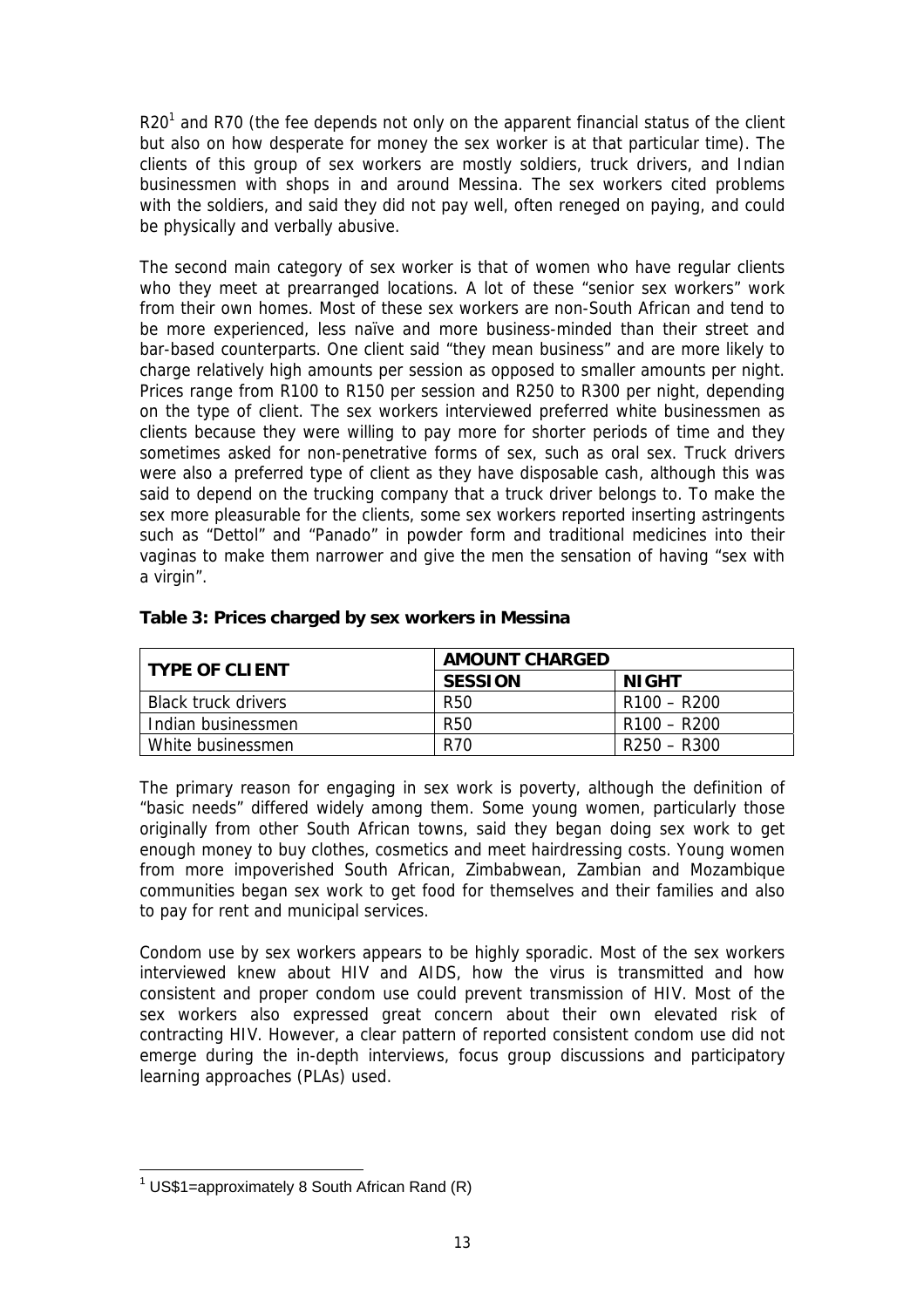The decision to use a condom appears to rest on the male client, and sex workers often do not insist on a condom for a variety of reasons, the most frequently cited being:

- The sex worker needs the money and is afraid the client will go elsewhere;
- The sex worker can charge more money for sex work without a condom;
- The client becomes physically or verbally abusive if the sex worker insists on condom use.

Some sex workers indicated that they carry their own condoms around with them instead of expecting their clients to buy them. However, the sex workers reported harassment by police, soldiers and customs officials when crossing the border if they are "caught" with condoms - they are immediately labelled as sex workers and often publicly humiliated.

The sex workers also reported suffering from genital warts and other sexually transmitted infections (STIs). Through the work of sex worker peer educators in the area, most sex workers indicated that they knew how to identify an STI and also knew where they could seek treatment. The peer educators have been instrumental in making clinics more "sex worker friendly" and a number of sex workers indicate that they had very few reservations about seeking treatment from formal health service providers. However, foreign sex workers who entered South Africa illegally from Zimbabwe and Mozambique said that they very rarely sought STI treatment from formal health service providers out of fear that staff would report their illegal migrant status to customs officials and the police. They also felt that the staff at the health services wasn't friendly to foreigners. These women opt to first seek treatment (or at best, simply relief of symptoms) from local traditional healers. They sometimes also cross the border illegally to seek treatment from clinics on the Zimbabwe side.

Commercial sex workers can be found all over Messina. They normally start operating at about 18.00h (after sunset) and can operate until the following morning. They report being encouraged to operate from a number of lodges and bars by the owners in order to attract male customers.

Most non-South African sex workers do not use government clinics, which the women said were unfriendly to foreigners. The women were also afraid that the government nurses and doctors would report them to the police and customs officials. They seek treatment for STIs from traditional healers and private health service providers. A significant number reported crossing over to the Zimbabwe side for treatment.

#### **Informal traders**

There are an estimated 334 informal traders in Messina, of which the vast majority (85%) is female. Most of the informal traders operate from the two major market places in the town. The informal traders here sell cooked food, fruits, soft drinks and beauty products such as skin moisturizing and lightening creams, combs and jewellery.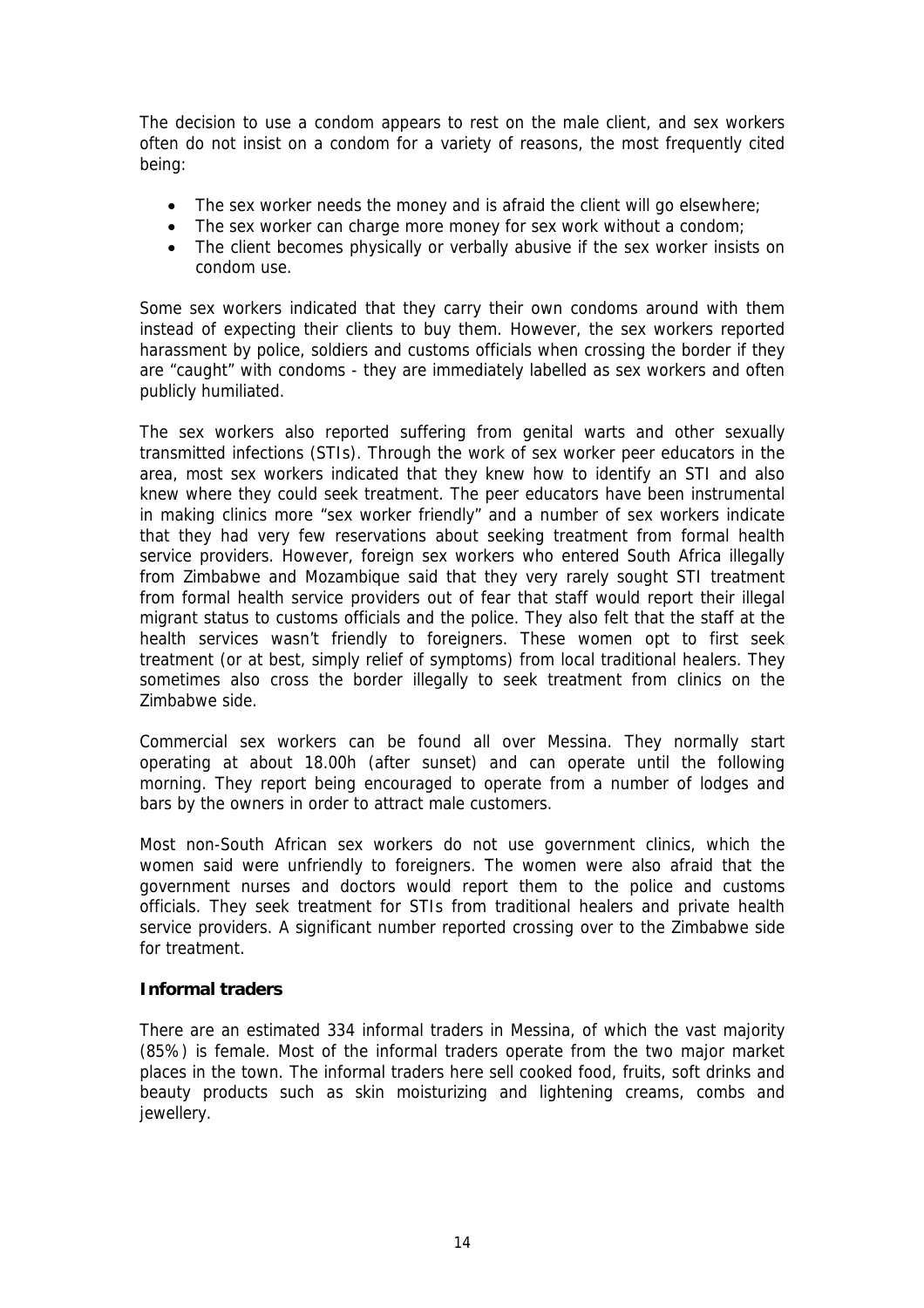Informal traders can also be found right next to the border post. They illegally sell South African rands and Zimbabwean dollars. These informal traders are predominantly male and Zimbabwean.

There is also a large group of mostly Zimbabwean female informal traders who regularly cross the border to buy goods from Louis Trichardt and Messina for re-sale in Zimbabwe. Clear details on their numbers could not be obtained as they are highly mobile and also very unwilling to be questioned for fear that the interviewers are "undercover" customs officials or police wanting to impound their goods and/or arrest them. These women tend to be somewhat older than the other women in Messina, ranging in age from about 25 to 65 years old. They also spend as little time as possible in Messina and said they needed to return to their husbands and children. The women travel by bus, kombi or hitchhike – normally with truck drivers – and come from as far away as Masvingo, Mutare and Harare in Zimbabwe. They sometimes sleep in the overhead shelters at the market places and move around and carry goods in groups of two to six women for protection.

The sexual dynamics of informal traders in Messina is difficult to establish because of the traders' mobility and also because a significant proportion are married women who were unwilling to discuss any incidents of extramarital sex. However, anecdotal evidence from other groups at the sites seems to suggest that some of the younger female informal traders based in the market places engage in commercial sex work in the evenings. Their clients are mostly truck drivers and soldiers. There also appears to be some transactional sex work amongst this group of informal traders with sex being exchanged for goods with truck drivers. Relationships with truck drivers and soldiers were frequently described as being "boyfriend-girlfriend" in nature, as opposed to "casual". As such, condom use was highly irregular as they "trust" their steady partner.

There were also unconfirmed reports of coerced sex and harassment at the border post, particularly of non-South African female informal traders. Sex is reportedly exchanged with customs officials for permission to cross with goods. Some female informal traders reported incidents of rape taking place when the informal traders are placed in holding cells for crossing the border illegally or carrying illegal goods. The female informal traders were very wary of uniformed government officials and customs officials, and seemed to fear thieves less than the soldiers who constantly wander around Messina.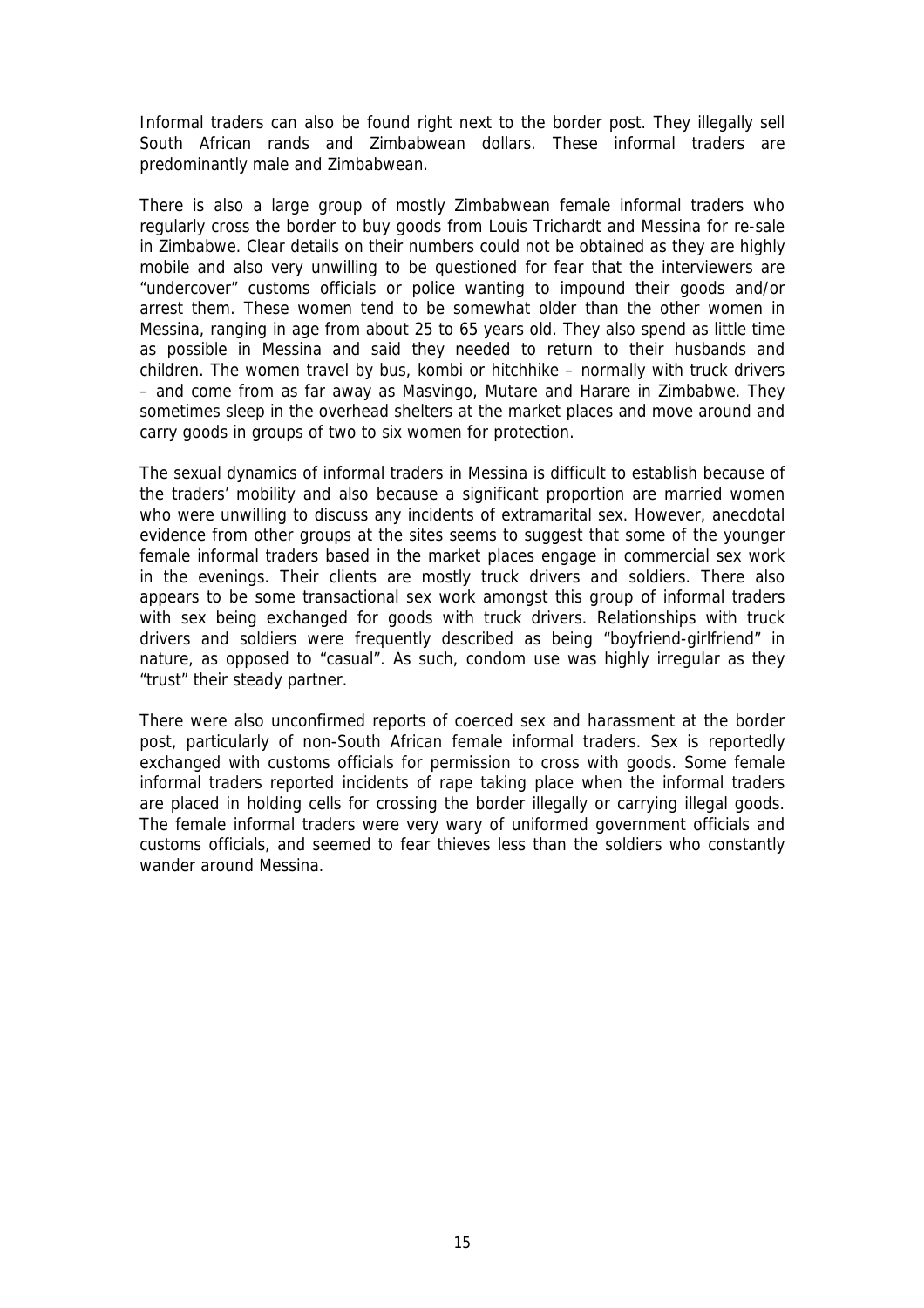## **Life History: Messina Female Informal Trader**

Toliya Ngulube<sup>[2](#page-15-0)</sup> is 23 years old and lives with her parents at Kembo, a place approximately 20km from Messina town. She is an informal trader selling fruits and cigarettes.

Toliya's father like many other old men in Messina was a mineworker in the now closed copper mines. Her mother is also typical of many old women in Messina – she is an uneducated Domestic worker in Messina's white suburb. Toliya has two older sisters, two young sisters, and one younger brother. Toliya also has a seven-year-old daughter who lives with her and the rest of her family and who attends Toliya's former school, St Martin's primary school. It is about 12km from Messina town. Toliya started school in 1989 but dropped out after about two years because her family did not have enough money.

When she was in her mid-teens, she started "going around with men to get some money". Her first sexual encounter was at age 15 with a schoolboy she was in love with.

"Having sex for the first time was so scary…I kept thinking about having a baby by mistake or getting a disease".

There was no condom use. The relationship did not last for more than a few months. The boyfriend grew more and more jealous over her having relationships with other men and she finally left him after he became abusive. Toliya is not sure whether he is the father of her child or not. Since then, she has had a succession of older boyfriends who give her money and gifts.

She became an informal trader about the time she realized she was pregnant. Toliya likes being a trader because she can make a lot of money every day and she gets to meet a lot of different people.

"Being a trader means I meet a whole lot of people who can help me out. It also makes me be disciplined about money. Money is very important, especially with a child".

Her hopes for the future are to get a formal job, "*maybe in a shop or something*", and to be able to afford to educate her daughter,

"I don't want her to become like me".

Male informal traders in Messina were cited as being occasional clients of sex workers, depending on how much money the men would have made. There also appears to be some "steady" relationships with younger informal traders. The male informal traders displayed high levels of HIV/AIDS awareness and reported using condoms consistently with their sexual partners – with the notable exception of their wives back home in Zimbabwe. The men said that they do not use condoms with their wives as they know they "would never have affairs with other men" and "knew"

<span id="page-15-0"></span><sup>&</sup>lt;sup>2</sup> Not her real name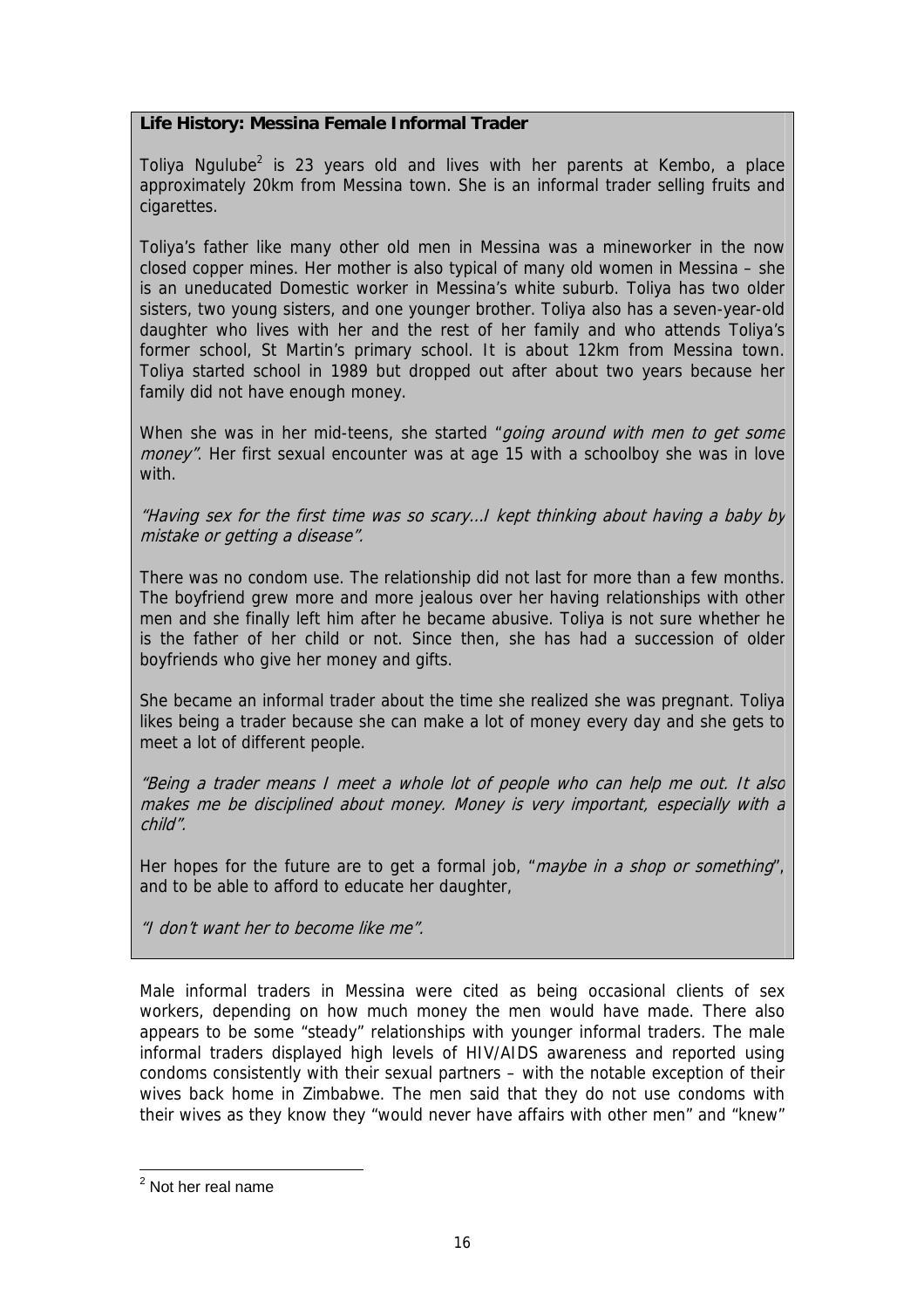their wives were "clean". One young Zimbabwean male informal trader said "unongoshandisa condom ne-hure" ("you only use a condom with a prostitute").

#### **Domestic workers**

There are approximately 300 to 350 domestic workers in the Messina area. They are normally black single mothers or older women and work in the white and Indian suburbs.

The domestic workers wash clothes, look after children, cook, clean and engage in many other domestic chores. Paid only an average of R300 to R500 a month, these women can work up to 17 hours a day. Their salaries vary according to the length of time they have been working in a particular household.

The domestic workers' biggest complaint is that they feel they are badly underpaid and cite lack of education and racism as a contributory factor. They also complained about the other conditions of employment – long working hours and sudden dismissals with no notice.

The domestic workers cited health problems such as asthma, diabetes, tuberculosis, cholera and HIV/AIDS as being prevalent in their community. The domestic workers were very uncomfortable discussing issues of their own sexuality. This could be because of their age (most were between the ages of 30 and 40 years). Some did admit to having a steady boyfriend, often a local man such as a married soldier, who would sometimes come and sleep over at the domestic worker's place and leave in the morning. Condom use is not frequent in these relationships as the partner is seen as "steady" and "trustworthy".

There were few young domestic workers observed, and the reason appears to be that employers are unwilling to have young women on the premises "who cause trouble". Young women are perceived to have many sex partners and are less reliable than older women. Some anecdotal evidence points to the fact that some domestic workers engage in sex work, but it is unlikely that many do so based on results of this study. Sex workers are quite visible in Messina and a woman known to engage in sex work, particularly if she solicits from the streets, is unlikely to be engaged as a domestic worker. The domestic workers said sex workers are easily recognizable because they are often young, dress very "flashily" in clothes like "hipsters, minis and jeans" and "preen" whenever a potential client passes by. The domestic workers said that sex workers come from Zimbabwe and Zambia and hitchhike on the trucks crossing the border.

According to the domestic workers, most of the sex workers' clients are local Indians and truck drivers, miners, soldiers, customs and immigration officials, and taxi drivers. Despite the fact that their boyfriends are drawn from these groups of men, the domestic workers did not feel particularly at risk of HIV as their boyfriends "look healthy and you can tell a person who is sick just by looking at them".

The domestic workers did seem to have sympathy for the sex workers describing them as "desperate and confused". There was also some envy on the part of the domestic workers of the money sex workers make and some of the domestic workers interviewed admitted having occasionally exchanged sex for money when times were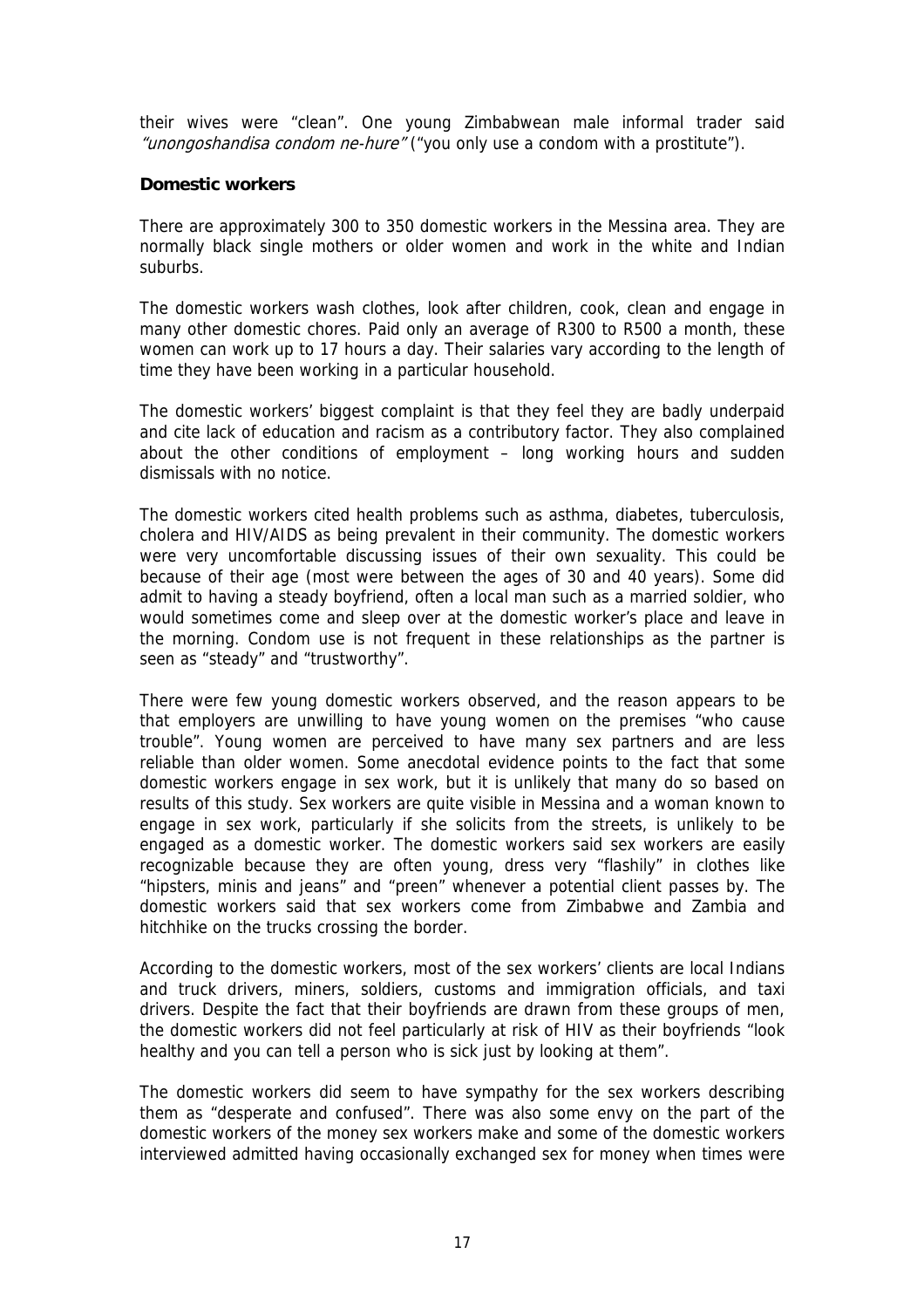really difficult. On a good night, a sex worker can make two or three times the monthly salary of a domestic worker.

#### **Farm workers and migrant labourers**

This assessment looked at farms along the Limpopo River. The farms are involved in cultivation, packing and selling cotton, citrus, wheat, maize, tomatoes, butternuts, watermelons and assorted other vegetables. All the farms assessed along the river are white-owned.

Approximately 95% of the farm workers are migrant labourers from Zimbabwe and most are male. Although no accurate figures are available, it is widely believed that most of these labourers cross the border illegally. There are holes in the border fence that open out onto a number of South African farms and Zimbabwean illegal border crossers were observed by the researchers going through the holes. Most of the migrant farm workers were unwilling to take part in the interviews out of fear of deportation. However, the few who were willing to participate reported paying bribes – particularly if caught by Zimbabwean border patrol units – to avoid getting arrested. Some female migrant labourers, informal traders and sex workers reported having to trade sex to these border patrol units in order to cross illegally through the border fences.

Farm workers can be paid as little as R147 per month and some reported working only for food. Farms vary in terms of the standard of farm worker housing, with some compounds having clean water and electricity while others do not.

On weekends, farm workers entertain themselves by playing soccer with farm workers from neighbouring farms. On paydays, the farm workers hold a "dance" where there is much gambling and drinking and usually a lot of sexual activity.

Male farm workers reported having multiple sex partners, sometimes having two or more "girlfriends" on the farm they work on and a "senior wife" back home in Zimbabwe. Most of the farms have no health facilities and specific condom distribution points. There is also a lot of stigma associated with the use of condoms on the farms (women who use condoms are "prostitutes" and men who use condoms are not "real men") and condom use is highly infrequent.

There are few female migrant farm workers and normally come to the South African farms in November when it is time to plant tomatoes or remove weeds from the cotton fields. There were a number of reports of farm owners intentionally hiring male and female illegal migrant farm workers for a few weeks and then reporting them to the police and customs officials in order to avoid having to pay them.

#### **4.1.4 Key findings and recommendations - Messina**

#### **Findings:**

• The vulnerable groups face differing levels of vulnerability to infection of HIV/AIDS and sex workers and truck drivers are the most obvious and visible vulnerable groups. Sex workers and truck drivers have multiple partners and irregularly use condoms.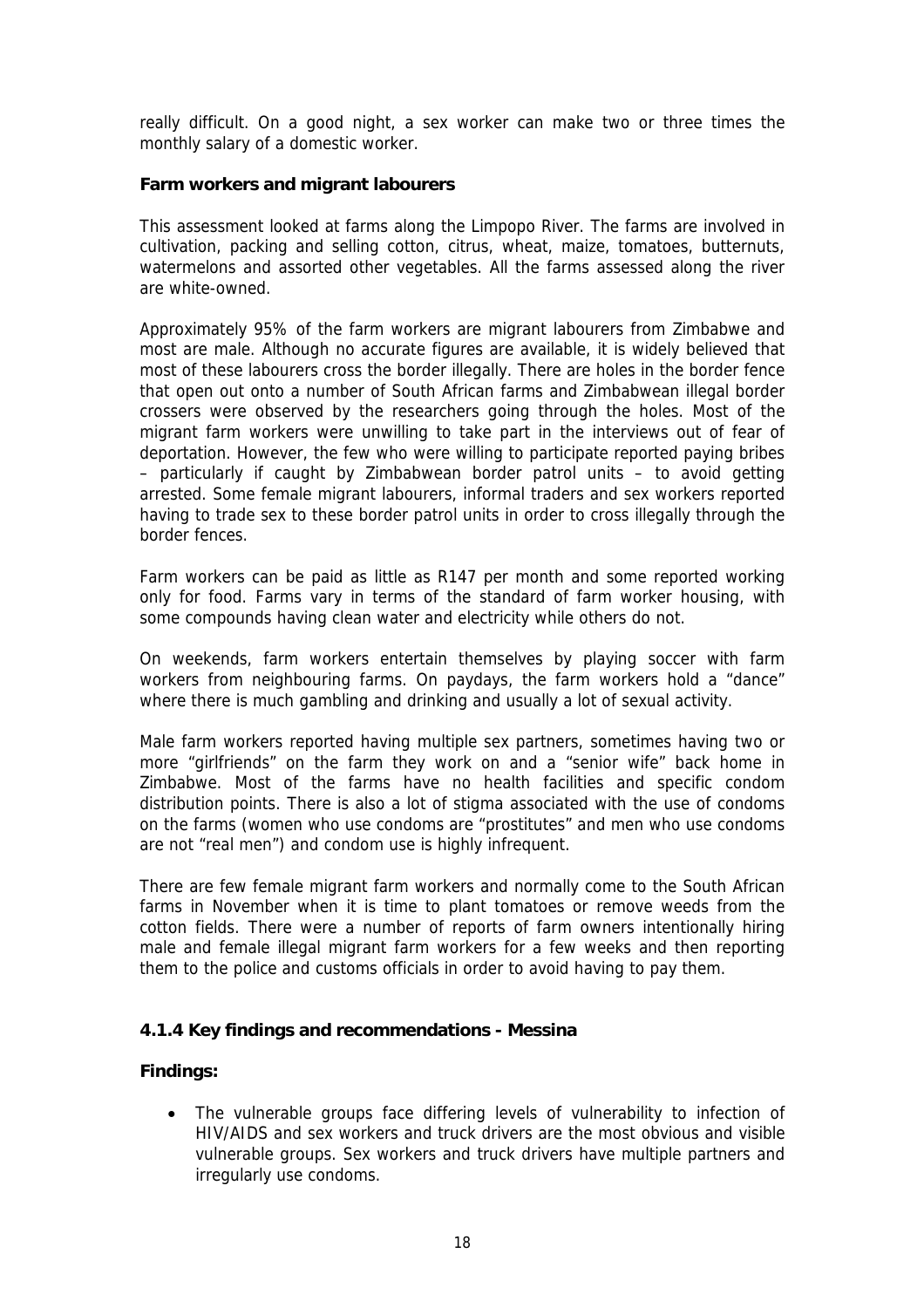- Young female cross border informal traders are a less visibly vulnerable but a particularly at risk group. Female informal traders are regularly physically harassed at border posts by immigration and customs officials, police and soldiers. The women are also sometimes forced to exchange sex to avoid having their goods impounded, or to avoid being arrested for having crossed the border illegally. Female informal traders also exchange sex for transport from taxi and truck drivers. Condom use by female informal traders is irregular.
- Most male farm and migrant labourers are economic refugees from Zimbabwe who have crossed the border into South Africa illegally. They have multiple sexual partners, limited access to health facilities and condom distribution points, and face the fear of being arrested and deported daily.
- Although domestic workers do not appear to have multiple sexual partners, they have "steady" boyfriends drawn from high risk groups such as soldiers and male informal traders and usually do not use condoms with them. It is also highly probable that some domestic workers occasionally engage in sex work to supplement their very low salaries. Because of their reluctance to discuss reproductive health issues, they are unlikely to be seeking advice on prevention and treatment of STIs from formal health service providers or health CBOs.

#### **Recommendations**

- There is a need for programmes that deal with the prevention of gender violence and abuse. The programmes should provide training to health service providers and law enforcement agencies on active identification and prosecution of harassers and rapists and best practices in dealing with victims of gender violence and abuse. The programmers should also target uniformed government officials, farm workers and customs and immigration officials and discourage abuse of women and making the legal implications of being a perpetrator of harassment and abuse clear. The programmes should also educate vulnerable women, especially female informal traders, domestic workers and sex workers, on what steps to take when reporting gender violence and abuse and also to provide counselling to victims.
- Peer mediated HIV/AIDS prevention programmes on farms need to be strengthened. The programmes should include making condoms and health services more accessible on farms, and provide information on HIV and STI prevention and care. A major challenge is that the programmes would need to assure farm workers and migrant labourers that they will be safe from arrest and deportation by South African officials. The programmes have to ensure the confidentiality of participants in their activities, possibly by not recording participant details or gathering formal data on the numbers of illegal workers in their sites. Another possible, though more difficult, solution is to provide foreign farm workers with assistance in obtaining work permits and travel documents through a cooperation agreement between the relevant ministries.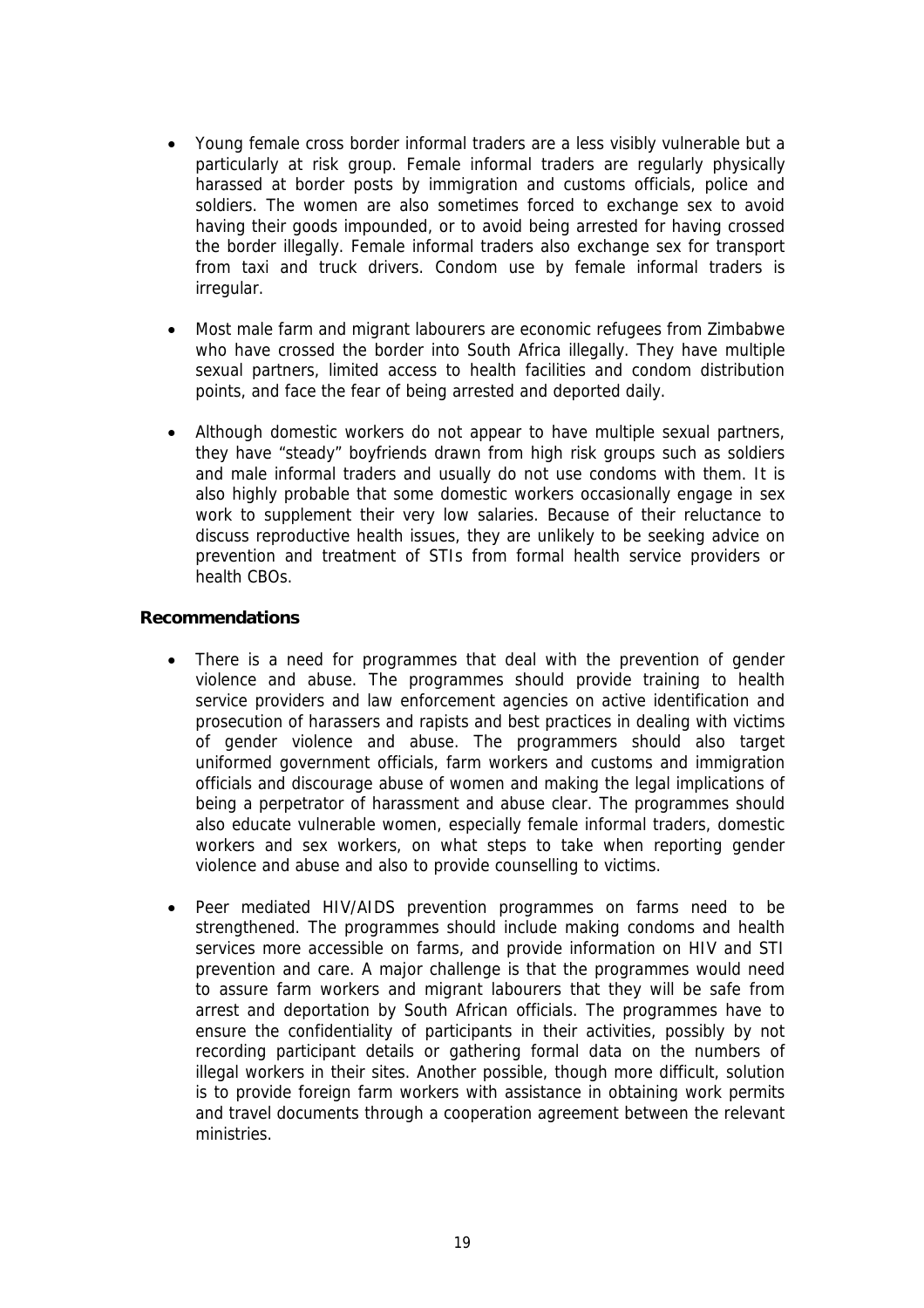- More condom distribution points in Messina have to be established. Condoms need to be more easily accessible, especially for farm workers, sex workers, informal traders, and truck drivers.
- There needs to be strengthening (through increased resources and technical assistance on scaling up of services, and improving service delivery) of already existing HIV/AIDS CBOs and NGOs.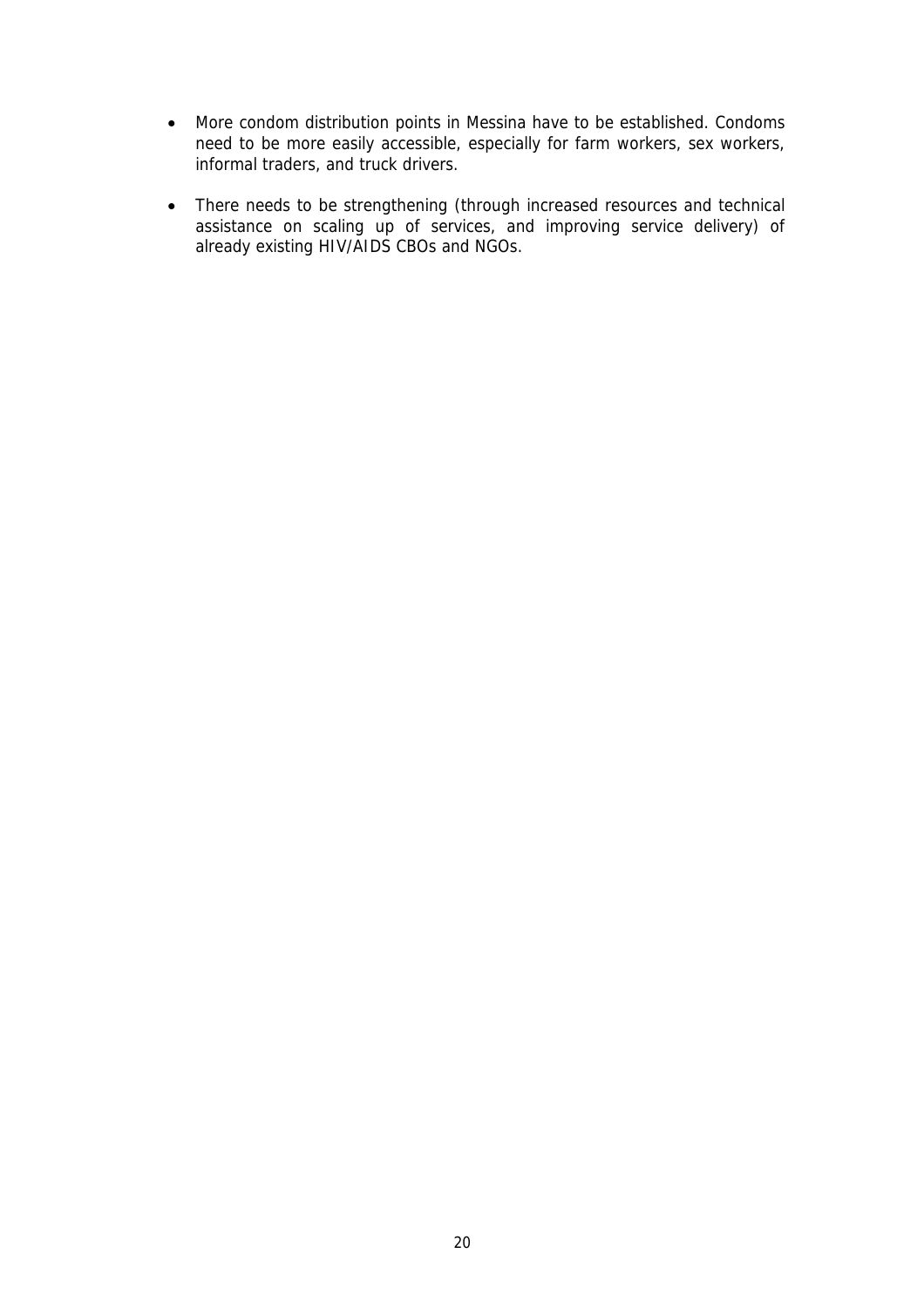## **4.1.4 Ethnography and vulnerable groups - Tzaneen Municipality**

The Greater Tzaneen Municipality is made up of ten villages - two informal settlements and eight townships. The main three villages are Nkowankowa, Linyenye, and Letsitele. This assessment focused on the town of Tzaneen and Nkowankowa village. Nkowankowa village was selected because it is bigger than the other villages, it is a trucking throughway with a coach house and hotel for truckers and is close to the main road running to the mining town of Nelspruit, it has an industrial area (although now largely defunct as most of the factories have shut down) and it has a surrounding farming community. Nkowankowa is also only about 13km from Tzaneen town. Most people live in Nkowankowa and its surrounding farms and work in Tzaneen town. For the purpose of this report, the research site will be described as "Tzaneen" unless otherwise specified.

Tzaneen is in Limpopo Province and is about 380km from Pretoria and 80km from Polokwane (formely called Pietersburg). The area has an approximate stable population of 32,940 and a transient population of about 840 according to Nkowankowa Municipality authorities. Most of the transient population is made up of truck drivers and Zimbabwean and Mozambique migrants working on the farms or involved in sculpting and weaving.

Five highly vulnerable groups were identified: Farm workers, truck drivers, sex workers, informal traders, and youth.

#### **Farm workers**

The Tzaneen area has ten farms that produce bananas, litchis, pawpaws, mangoes, and avocados. Their biggest market is in Cape Town and Durban although some of the fruit is sold in the much smaller Tzaneen markets. Most of the farm workers in Tzaneen are women, and this seems to be because farmers feel that male farm workers are more likely to strike than women and that women are cheaper and more desperate for work. Of the ten farms, only six have farm worker compounds on the farms. Other farm workers have to travel everyday to the farms. Some farm owners provide transport for their employees from a central point in their areas of settlement to the farms, particularly during busy seasons. At other times, the farm workers have to use public transport. Farm compounds are very small, typically having two families or couples living in each two-roomed building. Most of the migrant farm workers described themselves as being permanent workers at the farm they were living on.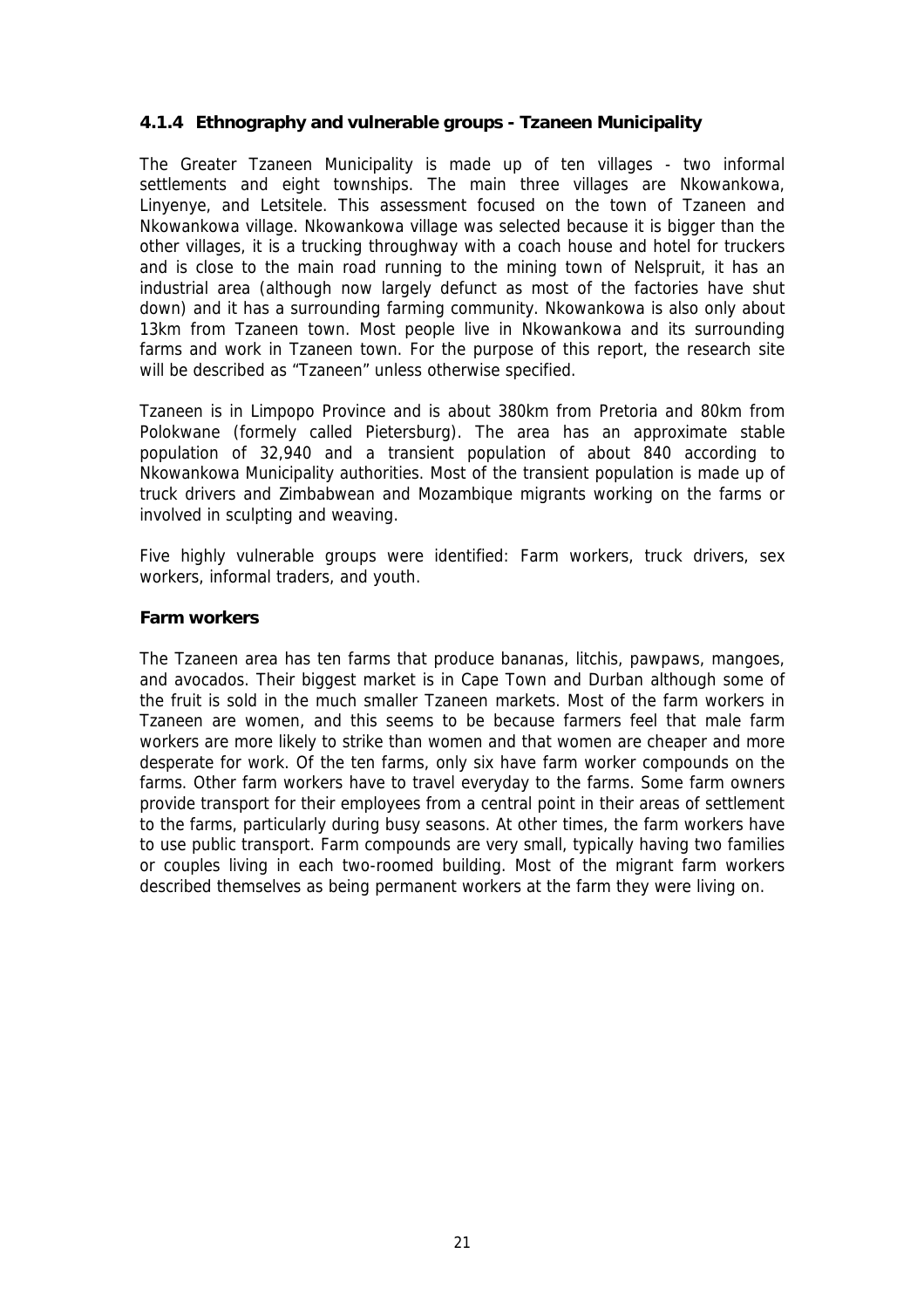Farm workers identified five major problems:



Domestic violence on the farms is a major issue, particularly at month-ends on paydays. Farm workers typically have sexual relations with other farm workers. Often, male farm workers have about two sexual partners and those in positions of power such as foremen and supervisors might have more. Female farm workers are sometimes coerced into having sexual relations with the foremen and supervisors in order to receive better treatment, such as less work allocations. There is very little condom use with partners and condoms are only available in town at the clinics, where they rarely come. The farm workers interviewed showed little knowledge of HIV/AIDS transmission and prevention and some were unsure as to whether there was a cure or not. Female farm workers are also reluctant to seek treatment for STIs at the clinics and often prefer to wait until the STI gets so bad they are unable to work or are in too much pain. There are no HIV/AIDS awareness programmes on any of the farms.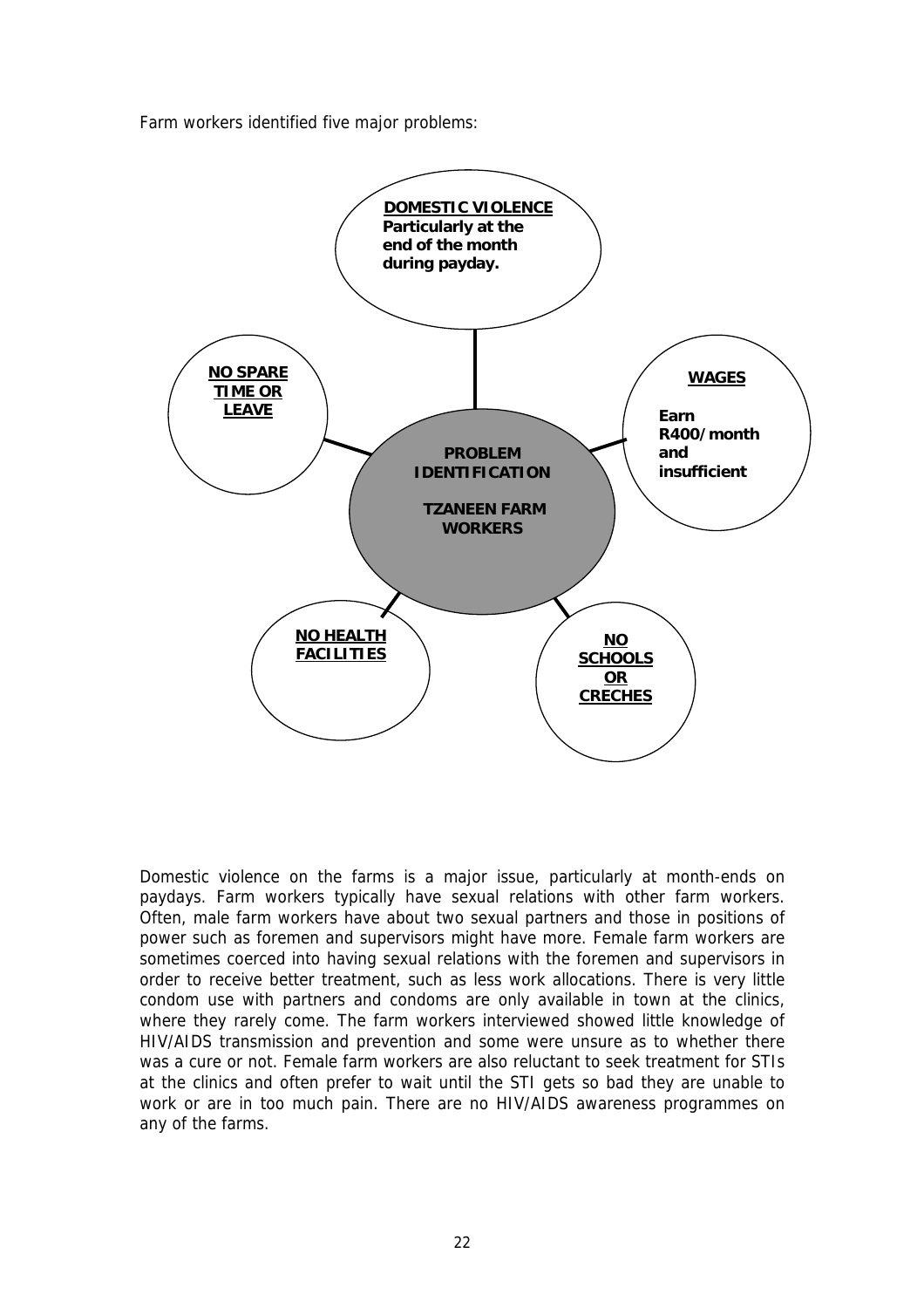## **DAILY DIARY: TZANEEN FEMALE FARM WORKERS**

| <b>TIME</b>                                                                                                                                                                                         | <b>ACTIVITIES</b>                                                                                                                                 |
|-----------------------------------------------------------------------------------------------------------------------------------------------------------------------------------------------------|---------------------------------------------------------------------------------------------------------------------------------------------------|
| $05.00 - 05.30$                                                                                                                                                                                     | Clean the house<br>Prepare lunchbox for children to eat at school<br>Prepare own lunchbox to eat at work<br>Walk to transport pick-up point       |
| $05.30 - 05.50$                                                                                                                                                                                     | Wait for transport to go to farm                                                                                                                  |
| $05.50 - 06.00$                                                                                                                                                                                     | Arrival at farm and clock-in<br>Receive materials and equipment from storeroom after<br>getting work allocation for the day                       |
| $06.00 - 13.00$<br>Remove weeds from fields<br>Water produce (such as bananas, mangos, litchis and<br>pawpaws<br>Pick/ harvest produce<br>Wash and pack produce for Cape Town and Durban<br>markets |                                                                                                                                                   |
| $13.00 - 14.40$                                                                                                                                                                                     | Lunch (taken on the farm)                                                                                                                         |
| $14.00 - 16.30$                                                                                                                                                                                     | Preparing compost from leaves and weeds<br>Applying insecticides on fields                                                                        |
| $16.30 - 17.00$                                                                                                                                                                                     | Clean up equipment<br>Return material and equipment to storeroom<br>Clock-out at 1700hrs                                                          |
| $17.00 - 18.00$                                                                                                                                                                                     | Wait for transport and return home                                                                                                                |
| $18.00 - 20.00$                                                                                                                                                                                     | Arrive home and prepare food for family's supper<br>Prepare children for bed<br>Do household chores such as washing clothes and cleaning<br>house |
| $20.00 - 05.00$                                                                                                                                                                                     | Sleep                                                                                                                                             |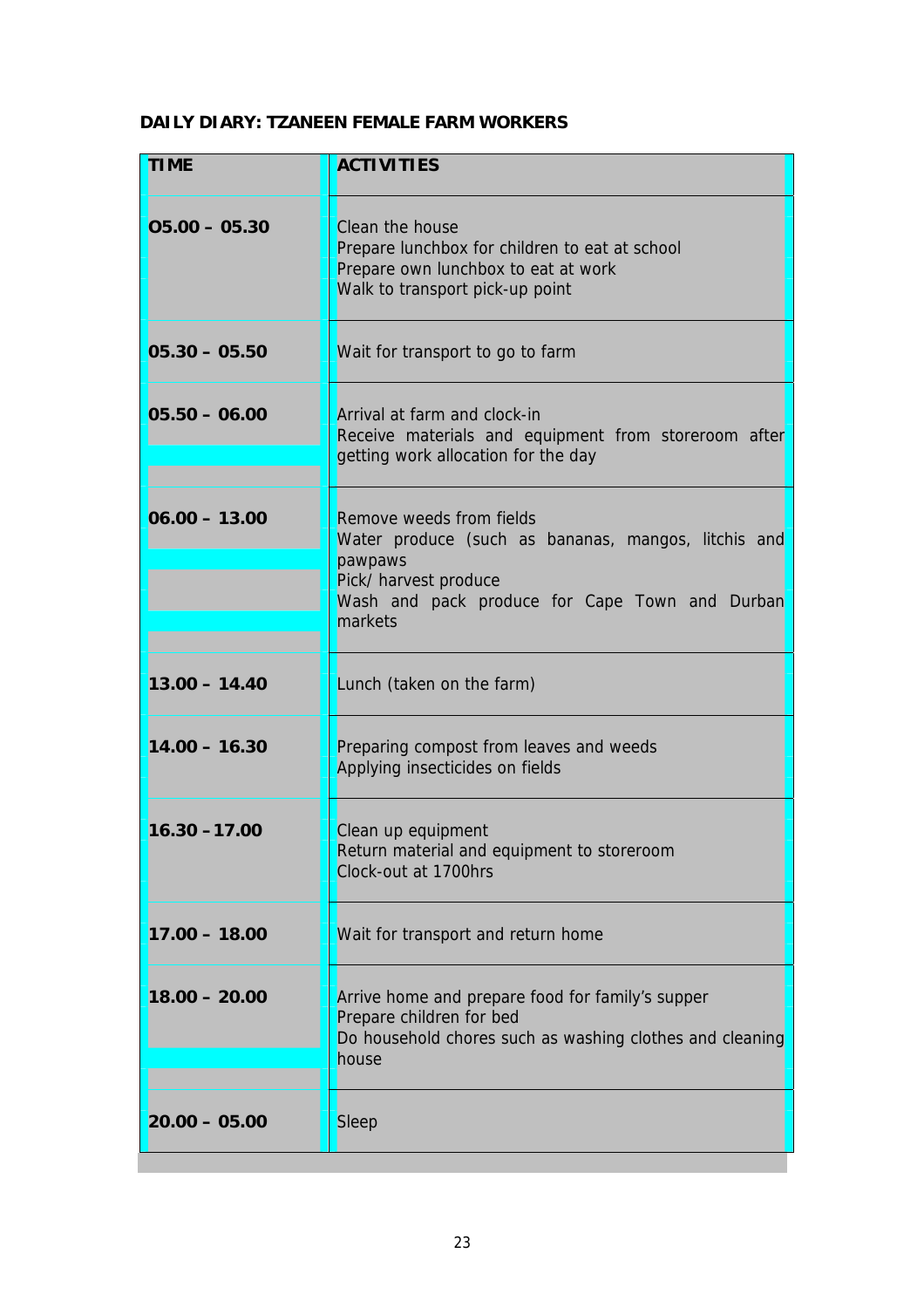Farm worker children rarely continue with schooling after age ten – assuming they would have been attending school before then – and begin working on the farms. There are almost no schools or crèches on the farms.

Farm workers earn approximately R400 per month and this was cited as a major problem. Work conditions are not optimal and farm workers often work every day and do not have set leave days and holidays.

## **LIFE HISTORY: TZANEEN FEMALE FARM WORKER**

Pumla Mokgoba<sup>[3](#page-23-0)</sup> is a 22 year old woman born in Serare Bogkaha which is about 35km from Tzaneen.

The first-born in a family of four, Pumla was raised by her mother, an informal trader selling fruit at a nearby school. Pumla's mother died after "a long illness" in January 1999. Pumla never knew her father, who left her mother when she was still a baby. Pumla has two sisters and one brother. She began school when she was six years old and went to Sepeke Primary School which was about 8km from her home.

What I remember most about my childhood is going to school during the rainy and winter days without warm clothes and bare footed. I used to use plastic bags to protect myself from the rain. We were very poor.

She caught tuberculosis when she was eleven and blames some of her adult illnesses on that. Pumla finished her primary education in 1993 when she was 13 years old and went on to Bassie Moake high school. After school every day, she would run errands for neighbours, collecting water and firewood in return for food for her family and old clothes. When she was 17 years old, she fell in love with an older man, flashy with a car and good clothes who bought her gifts of clothes and "fancy food". He actively seduced her, and two months after they first met, they began having sex in July 1997. He was her first boyfriend and her first sex partner. Pumla never found out how old he was, where he worked or even where he lived. In November 1997 she realised she was about three months pregnant. At first she was frightened because she was afraid of her mother's reaction, but she says part of her was happy because she wanted to marry the man and thought he would want to marry her since she was now carrying his child. She never saw him again after she told him she was pregnant. She gave birth in 1998 and went back to school in 1999 where she worked very hard and passed her matric examinations.

After her mother died she tried to look for a job but could not find one. She decided to start selling fruits at a school like her mother had done before her. Unfortunately, she was not making enough money to look after her siblings or her son. A few months later she managed to get a job at Ledzee Farm where she still works.

Though relaxed during the interview, she was very sad at points and quite tearful when talking about how hard it was to look after her family. She makes barely enough money to feed and clothe her family and often has to borrow from other farm workers. She said it was easier to borrow from male farm workers as she was

<span id="page-23-0"></span>3 Not her real name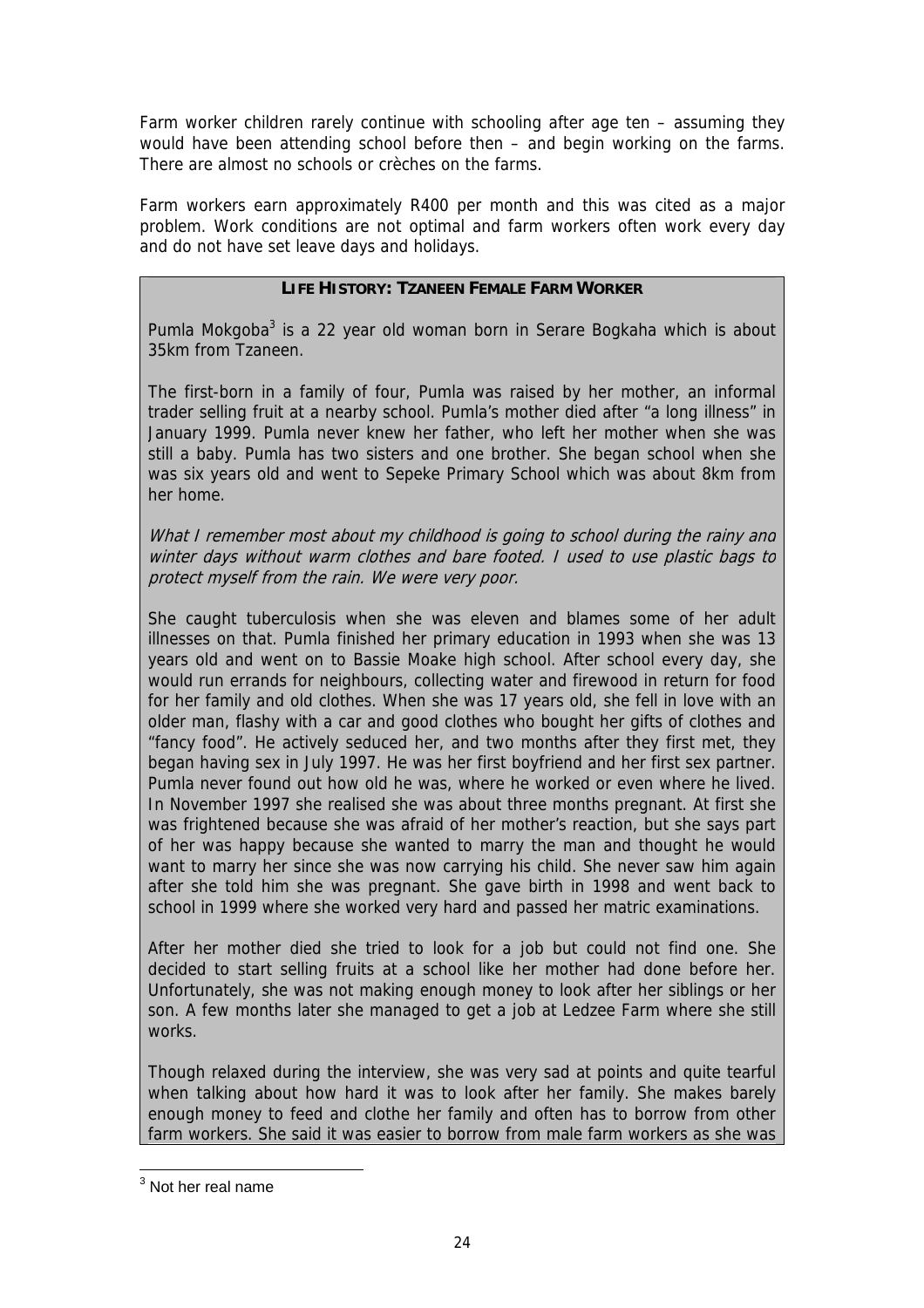still "young and fresh". She says she hates her job and would have liked to get a proper job in a shop in town. Her greatest joy is her son.

"He is so clever…he can recite poems that he hears others reciting".

Pumla is also glad her son is healthy and grows quickly. Her greatest worry is that he will never live the life she had dreamt of when she was young and thought the father would marry her. Her son remains at home with the youngest of her siblings while the other two siblings go to school. Pumla cannot afford to send her son to pre-school. Her ambition is to go to college to further her studies and then start a business and become her own boss. The interview ended when Pumla got up to go back to work where she was weeding the fields.

## **Truck drivers**

Approximately 45 trucks pass through the site every day. Most of these trucks will be coming from Johannesburg, Cape Town and Mpumalanga province. Since most of the trucks' final destination is Tzaneen, the truck drivers off-load in Tzaneen and stay overnight before returning home. Truck drivers in the area are notorious for frequenting sex workers and can often be found at lodges and taverns/shebeens/bars. Truck drivers find sex workers at these hotspots, and since adherence to age limits is not enforced, young girls can also be found in the taverns.

Truck drivers have disposable income, and can earn up to R3,000 per month. Sex workers prefer truck drivers as clients, partly because they are not local and so cannot disclose the sex workers identities to the women's families. Truck drivers pay sex workers an average of R50 per session with a condom, R70 per session without a condom, R150 per night with a condom, and up to R210 per night without a condom. Truck drivers infrequently use condoms and often do not carry any around with them.

## **Sex workers**

Most young women involved in commercial sex work prefer to work in Tzaneen where there is less chance of being recognised by their families and neighbours in Nkowankowa. The sex workers in Tzaneen are mostly from Nkowankowa and the other surrounding villages and their ages range from 16 to 30 years. A lot of the sex workers are still at school or are of school-going age. There is also a lot of victimization of sex workers within communities and sex workers are described by some as "evil".

Prices for clients are influenced by the clients' ability to pay as assessed by the clients' dress and car. Clients driving 4x4s are favourites of the sex workers as are white businessmen and tourists passing through. Another important group of clients is the approximately 70 road construction workers. They have disposable income, earning about R1,000 per month. The relationship between sex workers and the police is good, primarily because sex work is allegedly being carried out on police premises (in the toilets, for example). Certain policemen are known to be regular clients of sex workers.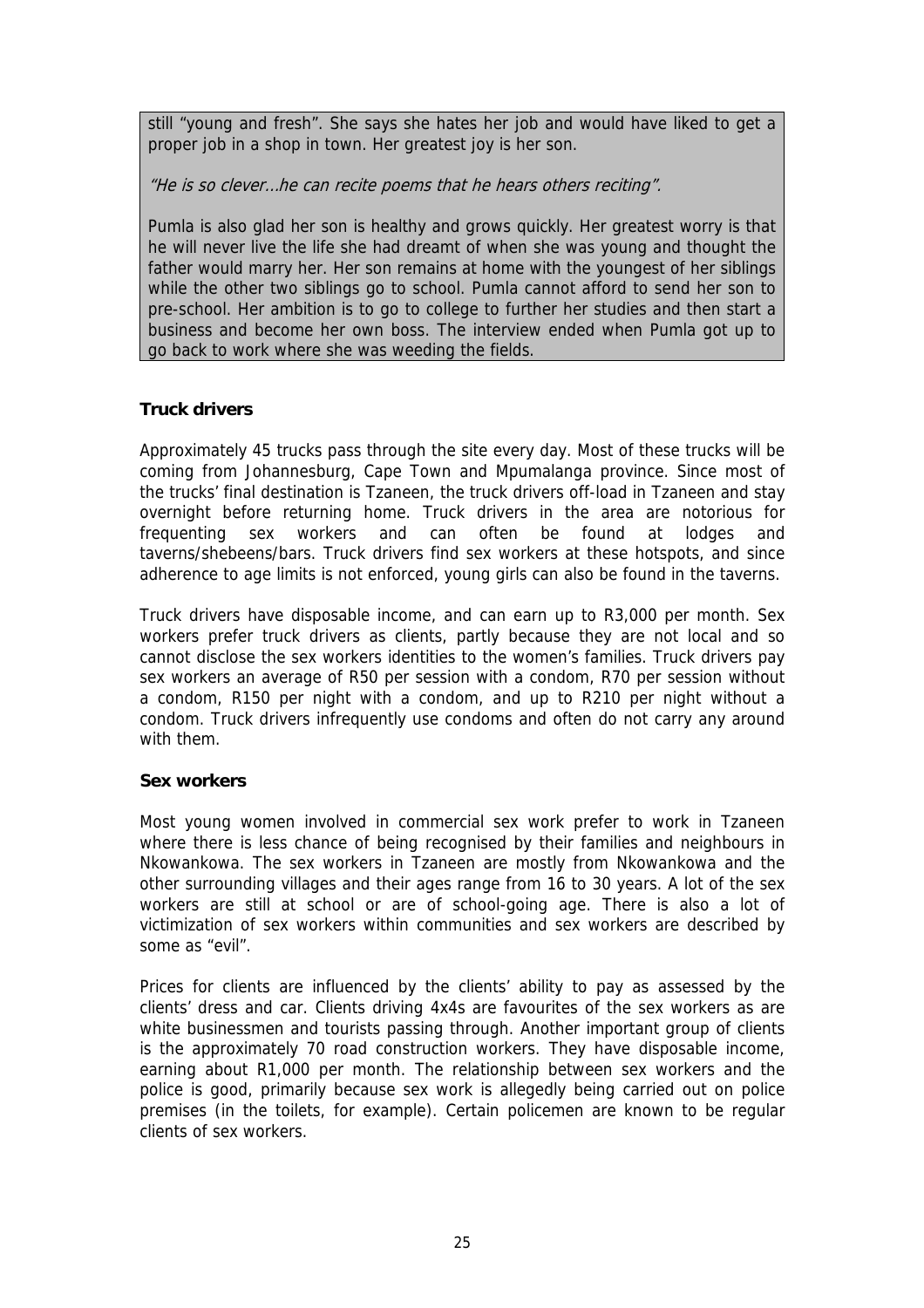| Table 4: Prices charged by sex workers in Tzaneen |
|---------------------------------------------------|
|---------------------------------------------------|

| <b>TYPE OF CLIENT</b> | <b>AMOUNT CHARGED</b> |                  |  |
|-----------------------|-----------------------|------------------|--|
|                       | <b>SESSION</b>        | <b>NIGHT</b>     |  |
| Truck drivers         | R <sub>50</sub>       | R <sub>150</sub> |  |
| Policemen             | R <sub>50</sub>       | R <sub>150</sub> |  |
| White men             | R <sub>100</sub>      | R <sub>300</sub> |  |

Sex workers can have up to 20 clients a week. Condom use is irregular and depends on the client's wishes. Sex without a condom usually costs R20 more than with a condom. Sex workers seek treatment for STIs from formal health service providers after informal health service providers such as traditional healers have failed to cure them.

## **Informal traders**

Most of the approximately 136 informal traders operate in Nkowankowa and sell vegetables and fruits like avocados, bananas and oranges while a few sell cooked food. Their main customers are police, teachers, people boarding taxis and taxi drivers. The majority of informal traders (75%) are women and most of these are between the ages of 40 to 45 years. On average, each informal trader makes a profit of about R250 per month. The informal traders come mainly from the surrounding informal settlements.

The informal traders operate only during the day and stop work at around 17.30h everyday. Female informal traders are sometimes forced to exchange sex for transport to and from the informal markets by the taxi drivers, who range in age from 23 to 40 years. The taxi drivers also reportedly have other girlfriends and wives and the female informal traders complained that these men carry a lot of STIs. When the informal traders have an STI they seek treatment at formal health service providers such as the clinics. They reported very low condom use, particularly with regular "steady" partners who they feel they can trust.

## **Youth**

The Tzaneen area is desperately poor, particularly in the townships and farms. Most of the people are unemployed. A lot of the young girls between 15 and 25 years have multiple sex partners and a significant number of these engage in some form of sex work, typically exchanging sex for food, money and clothes from local men and truck drivers. Young schoolgirls interviewed were very concerned about the high rates of sexual abuse and date rapes that take place.

## **Health facilities**

Most community members have access to clinics and other formal health services. Farm workers however have very little access to health programmes, because they are far away from health service providers, and they cannot get time off from work unless they are really ill. Some farm workers interviewed claimed that they had never even heard of HIV/AIDS. The only health programmes on the farms are provided by the Department of Health and focus on reproductive health services, especially on contraception. A belief on the farms is that the government does not want an increase in the population because children are treated for free in the clinics and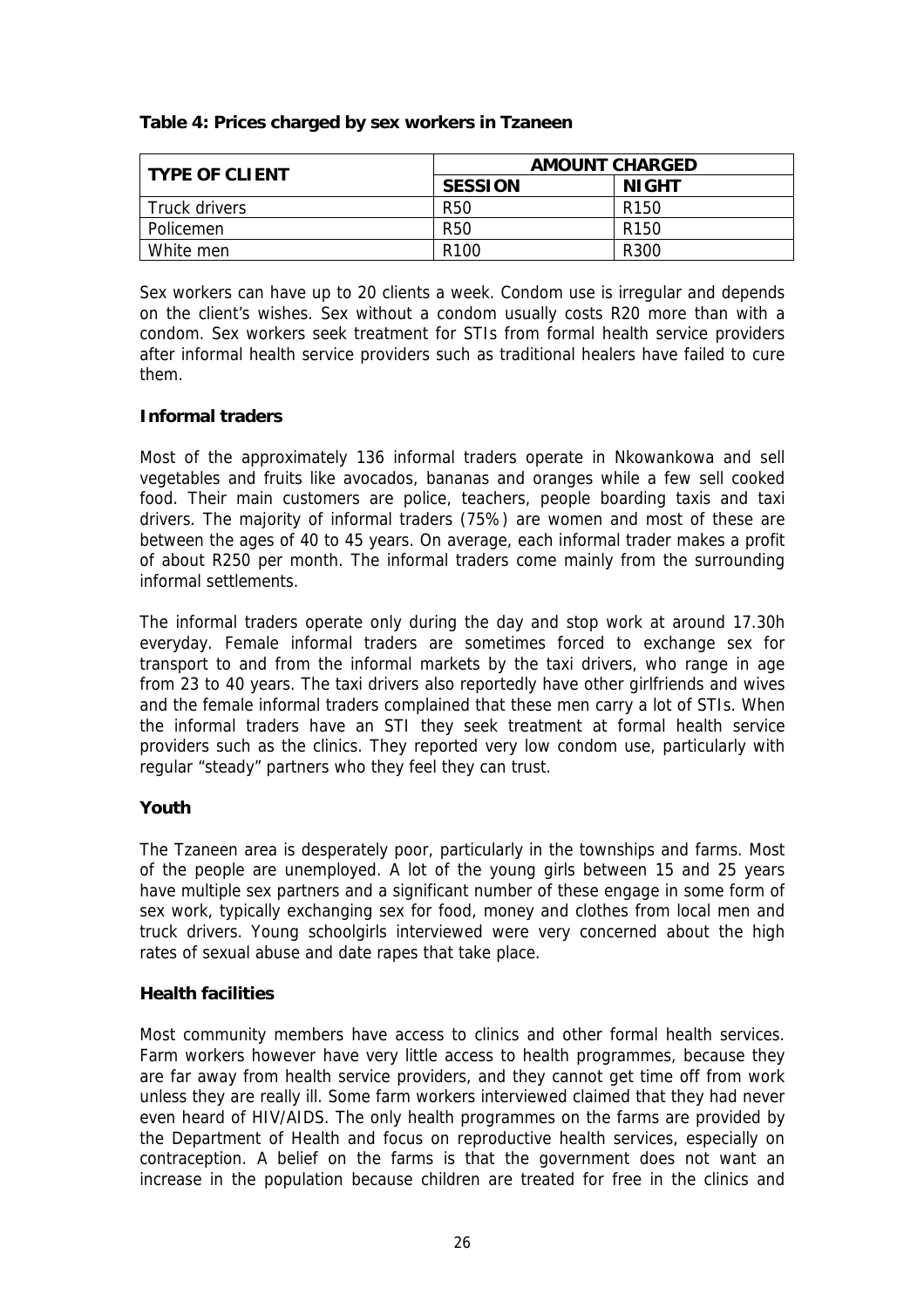hospitals and this is expensive for the government. It is felt that the government is not concerned with preventing people from getting HIV/AIDS and the government is unwilling to spend much money on the Child Support Grant.

## **4.1.6 Findings and recommendations - Tzaneen**

## **Findings:**

- Unlike in Messina, the majority of farm workers and migrant labourers in Tzaneen are female. The workers are very badly paid and their most immediate concerns include bad working conditions, limited access to formal health facilities, and domestic violence. Knowledge on prevention of HIV and STI recognition and treatment seeking is very low.
- Truck drivers are the most visible clients of local sex workers. They are usually from Johannesburg, Cape Town and Mpumalanga Province and have disposable income. Condom use is irregular with partners.
- There is very little overt commercial sex work in the Greater Tzaneen area but sex work does take place in numbers larger than most community members will admit to. Most sex workers operate in Tzaneen Town and commute three or four days a week from their homes in Nkowankowa to Tzaneen Town. Sex workers are typically of school-going age and rarely insist on condom use with clients.
- Young people in Tzaneen are especially vulnerable to sexual health complications. School drop out rates are high and reports of sexual abuse are increasing. Poverty and crime are major concerns of young people. Most sex workers are women of school going age.

#### **Recommendations:**

- Young people should be the focus of HIV prevention activities in Tzaneen. Young girls especially need to be given information on condom use and sexual and reproductive health. Programmes that provide scholarship opportunities for girls could encourage them to stay in school for longer and perform better instead of feeling that they need to engage in sex work for money. Income generation projects for youth should be implemented.
- Law enforcement agencies need to be strengthened to better cope with the high crime and drug use levels amongst youth. Law enforcement officers and health service providers also need training in dealing with sexual abuse and becoming more youth friendly.
- Peer mediated HIV prevention programmes should be introduced on the farms that discuss issues of domestic violence and encourage monogamous relationships.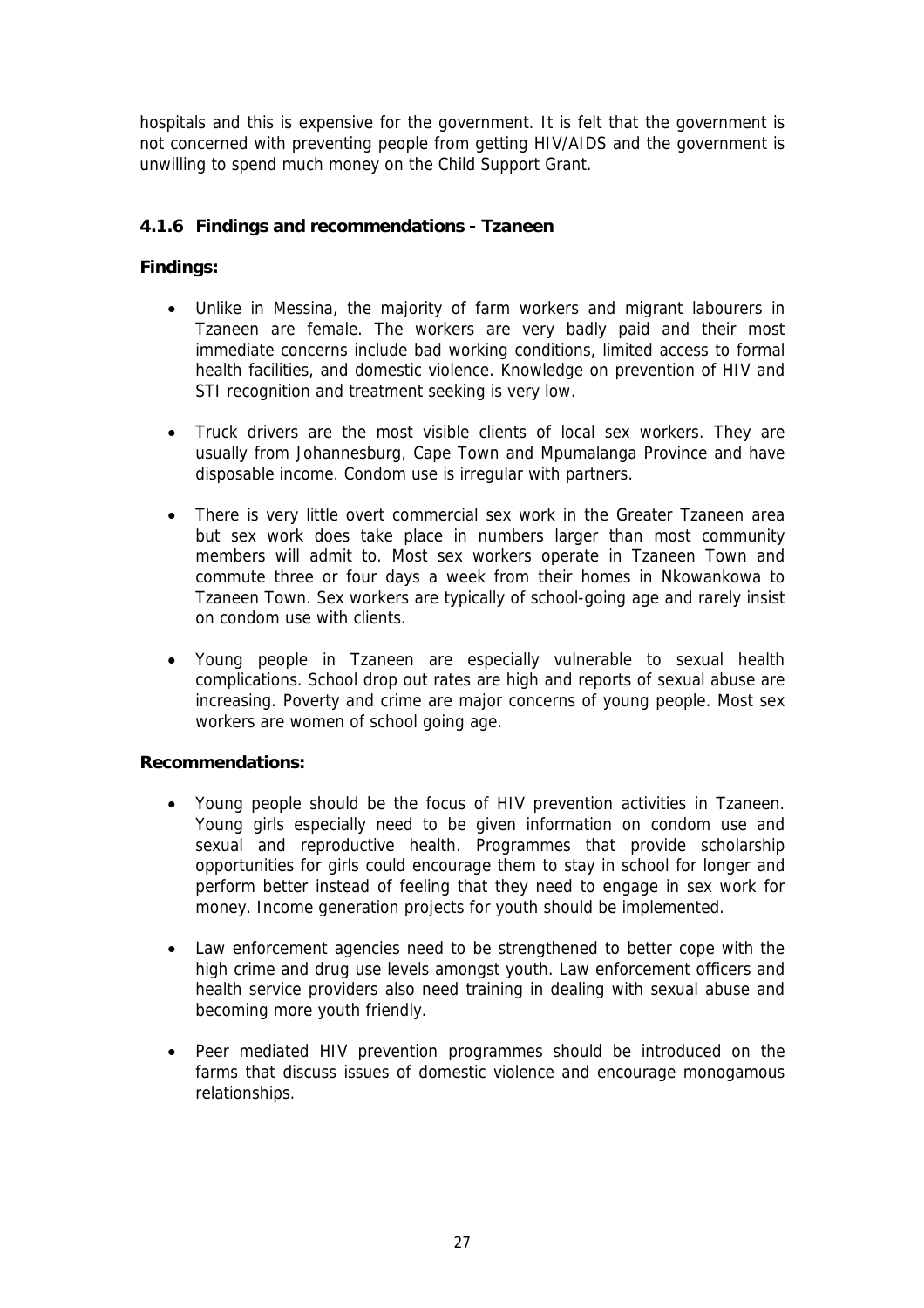## **4.2 Zimbabwe results – Beitbridge and Malipati**

## **4.2.1 Inventory data summary – Beitbridge and Malipati**

| <b>DATA ITEM</b>                 | <b>BEITBRIDGE</b> | <b>MALIPATI</b> |
|----------------------------------|-------------------|-----------------|
|                                  |                   |                 |
| Informal traders                 | 2,500             | 70              |
| Domestic workers                 | 500               | 30              |
| Migrant labourers (farm workers) |                   |                 |
| Migrant labourers (other)        | 1,800             |                 |
| Farm workers                     |                   |                 |
| Mine workers                     |                   |                 |
| <b>Construction workers</b>      |                   |                 |
| Uniformed government employees   | 77                | 12              |
| In-school youth                  | 2,599             | 1,065           |
| Out-of-school youth              | 306               | 150             |
| Commercial sex workers           | 2,000             | 20              |
| Truck drivers                    | 1,184             |                 |
| Other:<br>Customs                | 125               |                 |
| Immigration                      | 31                |                 |
| <b>Teachers</b>                  | 82                |                 |

## **Table 5: Zimbabwe inventory data summary**

Source: estimates of local authorities at site and actual counts by research team

## **4.2.2 Ethnographic summary – Beitbridge and Malipati**

|      |  | Table 6: Zimbabwe ethnographic summary |
|------|--|----------------------------------------|
| CITE |  | <b>DETAIL</b>                          |

| <b>SITE</b>                        | <b>DETAILS</b>                                  | <b>ETHNOGRAPHY</b>                                                                         |
|------------------------------------|-------------------------------------------------|--------------------------------------------------------------------------------------------|
|                                    |                                                 |                                                                                            |
| <b>Beitbridge</b><br>(Dulibadzimu) | Stable population: 21,909<br>$\bullet$          | Approximately 150 trucks<br>$\bullet$<br>park overnight and 225<br>pass through site daily |
|                                    | Transient population:<br>±151,000               | 500 permanent sex<br>$\bullet$<br>workers                                                  |
|                                    | Approximately 584km from<br>$\bullet$<br>Harare | 1,500 transient sex<br>$\bullet$<br>workers                                                |
|                                    |                                                 | 2,500 informal traders                                                                     |
|                                    |                                                 |                                                                                            |
| <b>Malipati</b>                    | Stable population: 2,835<br>$\bullet$           | 45 trucks pass through<br>$\bullet$<br>daily, only 15 stay<br>overnight                    |
|                                    | Transient population: 200                       | 112 permanent sex<br>$\bullet$<br>workers, no transient sex<br>workers                     |
|                                    | Approximately 681km from<br>Harare              | 136 informal traders<br>$\bullet$                                                          |

Source for population figures: Beitbridge Municipality, customs and immigration officials, clinic staff, actual counts by research team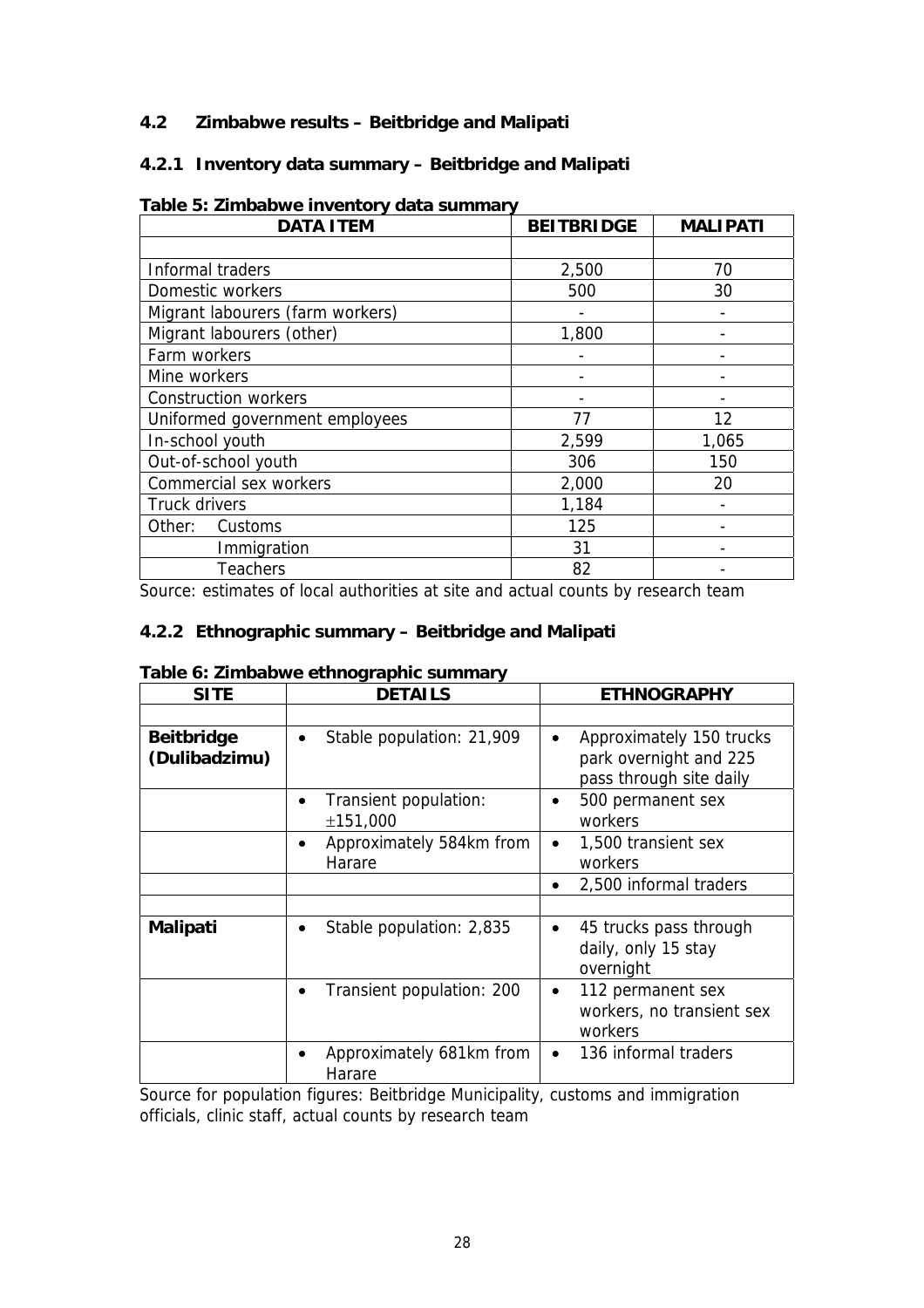## **4.2.3 Ethnography and vulnerable groups – Beitbridge**

Beitbridge is a busy border town located in the southern part of Zimbabwe in Matabeleland South Province, about 584km from Harare. It is separated from South Africa by the Limpopo River. The busiest border site in Zimbabwe, Beitbridge has a lot of male and female informal traders, truck drivers, commercial sex workers and irregular migrants crossing into South Africa.

Based on the population census figures of 1992, Beitbridge has a stable population of 21,909. Most of the stable population is Ndebele or Venda. Beitbridge has a transient population of more than 150,000. The town is growing rapidly as evidenced by the increasing number of stands and settlements under construction, particularly in the high-density suburb of Dulibadzimu.

Dulibadzimu is by far the biggest settlement in Beitbridge and there is a lot of activity and movement within the settlement. This study was undertaken primarily in Dulibadzimu. Beitbridge, especially in Dulibadzimu, is filthy and overcrowded. Houses are clustered, with almost three families (each with an average of six people) per house.

Common diseases in the area include HIV/AIDS, STIs, tuberculosis, cholera and diarrhoea. Sewage pipes frequently burst and are only repaired after a long time. STIs are particularly common and sex is frequently done without condoms, especially by sex workers if their clients have "chibhanzi", a slang word for money.

In Dulibadzimu, there is a lot of sex work taking place. Most people over the age of 15 years are sexually active. There is also a lot of inter-generational sex, with girls as young as 15 having boyfriends of 45 years. Commercial sex work is widespread and quite open. In general, people in Beitbridge have disposable income, primarily as a result of informal trading.

Five primary vulnerable groups were identified in Beitbridge: sex workers, truck drivers, youth, migrant labourers, and informal traders.

#### **Sex workers**

There are almost 2,000 commercial sex workers in Beitbridge, the vast majority being transient sex workers. Some of the sex workers are also informal traders but most are full-time commercial sex workers. Key informants suggest that up to 60- 70% of young girls between 16 and 25 years in Beitbridge are sex workers. The women come from as far away as Bulawayo, Chiredzi, Masvingo, Zvishavane and Mutare. A lot of the women prefer to work on the South African side of the border, particularly women from Zambia and Mozambique.

Sex workers that are new in the trade, many of them very young girls, dress differently from other commercial sex workers. They do not have the trendy and fashionable clothes worn by more experienced sex workers. They are also cheaper than other sex workers, and according to sex workers interviewed, they are "less choosy" about their clients. This group of women is popular with government employees such as customs and immigration officials, teachers, Zimbabwe Prison Services (ZPS) officials, and policemen.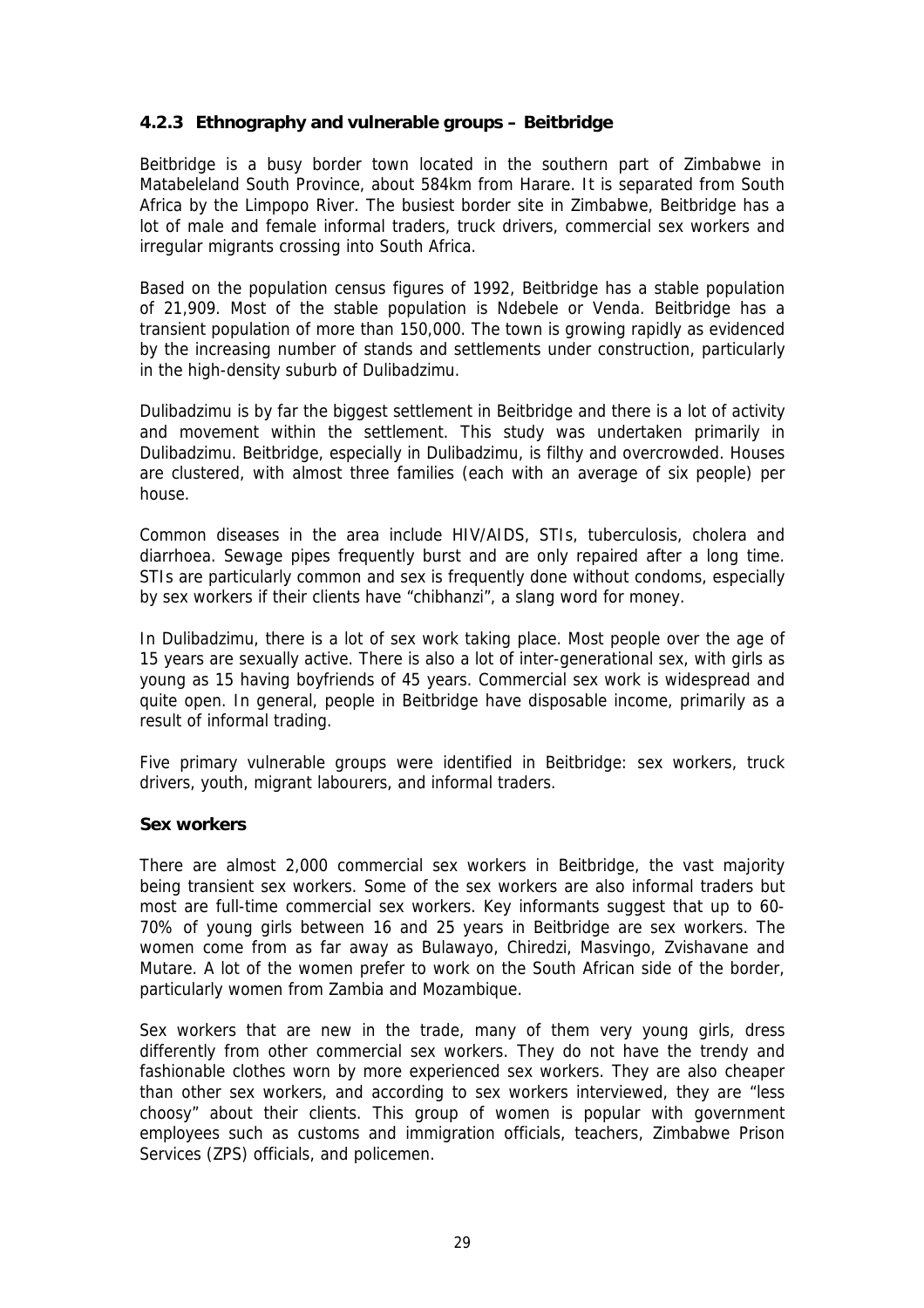Sex workers normally do not cross the border for clients. They typically wait for truck drivers and informal traders to come to them. Sex workers in Beitbridge are not controlled by pimps or gangs. There also haven't been major problems with the police.

|                                 | <b>Amount Charged</b> |                     |
|---------------------------------|-----------------------|---------------------|
| <b>Type Of Client</b>           | Session               | Night               |
| Truck drivers                   | Z\$1,000              | Z\$3,000 - \$4,000  |
| Truck drivers                   | R <sub>20</sub>       | R50-R100            |
| Informal traders                | Z\$700                | $Z$1,500 - Z$2,500$ |
| Migrant labourers               | Z\$800                | $Z$2,500 - Z$3,000$ |
| Managers (immigration and bank) | Z\$1,200              | Z\$5,000            |

**TABLE 7: Prices charged by sex workers in Beitbridge**

Condom use depends on the clients. Some truck drivers refuse to use condoms because they say they have paid a lot of money and that includes the "risk allowance", i.e. they have paid for the sex worker's future STI treatment. The sex workers frequently suffer from STIs and seek treatment from Dulibadzimu Clinic. The sex workers usually go to the clinic for STI treatment between 18.00h and 22.00h when the clinic is less busy and there is friendly staff.

Because sex work is so prevalent in Beitbridge, some house owners in the new townships have turned their houses into lodges. The owners charge about Z\$1,500 per night. It is mostly truck drivers who use these lodges and they bring sex workers with them.

In addition to sex workers, there is also a small group of women in Beitbridge who have sex with top officials in the community either for economic and professional advancement or improve their status in the community. These women are employed, often in very good jobs. There is rarely condom use in these relationships and their STI rates are very high.

## **Truck drivers**

There are many truck drivers in Beitbridge as it is a major border town into South Africa. Approximately 225 trucks pass through the town daily. Customs and immigration officials estimate that up to 70% of people passing through Beitbridge are truck drivers. Truck drivers vary in age from 25-50 years. Almost none of the truck drivers actually live in Beitbridge.

An estimated 112 trucks park overnight at Beitbridge According to the Zimbabwean Customs Controller interviewed, trucks are sometimes forced to spend the night at the border because of the lengthy document processing time and truck drivers have to go through numerous bureaucratic procedures. A further complication is that the documents of truck drivers are not processed if they arrive after 15.00h. Trucks can spend anything from a few hours to 14 days on the Zimbabwe side of the border. The Zimbabwe Customs officials were not sure how long the processing time was but they did admit that it was significantly longer on the Beitbridge side of the border than the Messina side.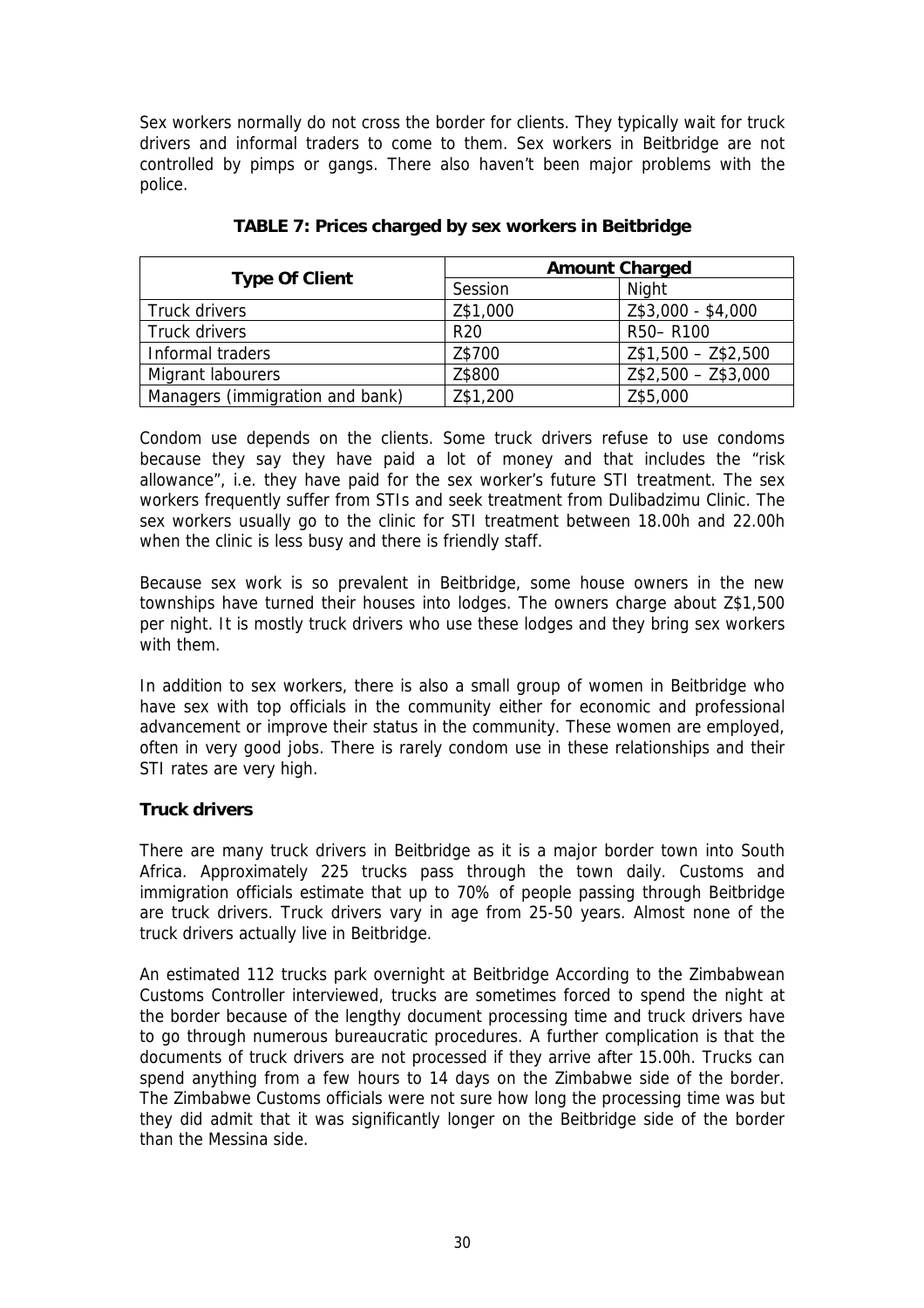Truck drivers are the most favoured clients of the sex workers. They have relatively large amounts of cash on them, and sometimes are willing to pay in scarce foreign currency. The truck drivers can also afford to sleep in lodges, which the sex workers prefer to having sex in the bush or at their own homes. The truck drivers pay young boys up to Z\$500 a night to guard their trucks while the truck drivers go out. The truck driver prefers to have sex with girls between the ages of 14 and 22 years. The truck drivers are often forced to stay in Beitbridge for days on end because of the long processing time at the Zimbabwean Immigration and Customs. This delay gives the truck drivers an opportunity to find "girlfriends" and have sex with them.

Truck drivers frequently suffer from STIs. They report seeking treatment at Dulibadzimu Clinic, usually between 18.00h and 22.00h. Condom use varies. Some truck drivers reported trying to use condoms all the time, particularly with women they would just have met on their journeys. However, they complained that because they are away from their wives for long periods of time, sometimes they "just want the real thing", i.e. sex without a condom and sometimes pay sex workers to have sex without a condom. In addition, once they have had sex with a sex worker two or three times, the relationship develops into one of "boyfriend-girlfriend" where the partner is trusted and so condoms are not used.

There was a surprising number of truck drivers who claimed not be interested in sex workers at all and asked that peer educators talk to sex workers and ask them to stop knocking on the trucks to solicit clients and using obscene language.

#### **Youth and schools**

Unemployment is the biggest problem facing young people in Beitbridge. Most young people do not even bother to actively seek formal employment as there is very little chance of securing employment. Corruption is rife at most levels and "you have to know someone" to be able to get a job. At the government offices of the Ministry of Youth, Gender and Employment Creation, 306 youths had registered for employment and only 15% had found jobs, most of them menial and badly paid. The number of out-of-school youth is difficult to estimate as the majority is forced into informal trading and sex or domestic work.

Young girls often have to exchange sex for money or gifts simply to buy food for themselves and their families. The young girls have sex with older men, especially truck drivers and informal traders who would have been in South Africa. The girls often visit nightclubs and taverns where they can find partners. A lot of these girls have steady boyfriends their own age. Condom use with both the older men and their steady same-age boyfriends is irregular and STI rates are high. Youth seek STI treatment from Dulibadzimu Clinic. The youths interviewed said the clinic was very youth-friendly, and the clinic staff sometimes gave lectures on HIV/AIDS and use of condoms. The clinic staff also encourages abstinence before marriage or at best, having one steady partner. Almost all the teenage boys interviewed do not use condoms with their girlfriends as they "trust" them. Unfortunately, a lot of their girlfriends are also having sex with other men like truck drivers and informal traders.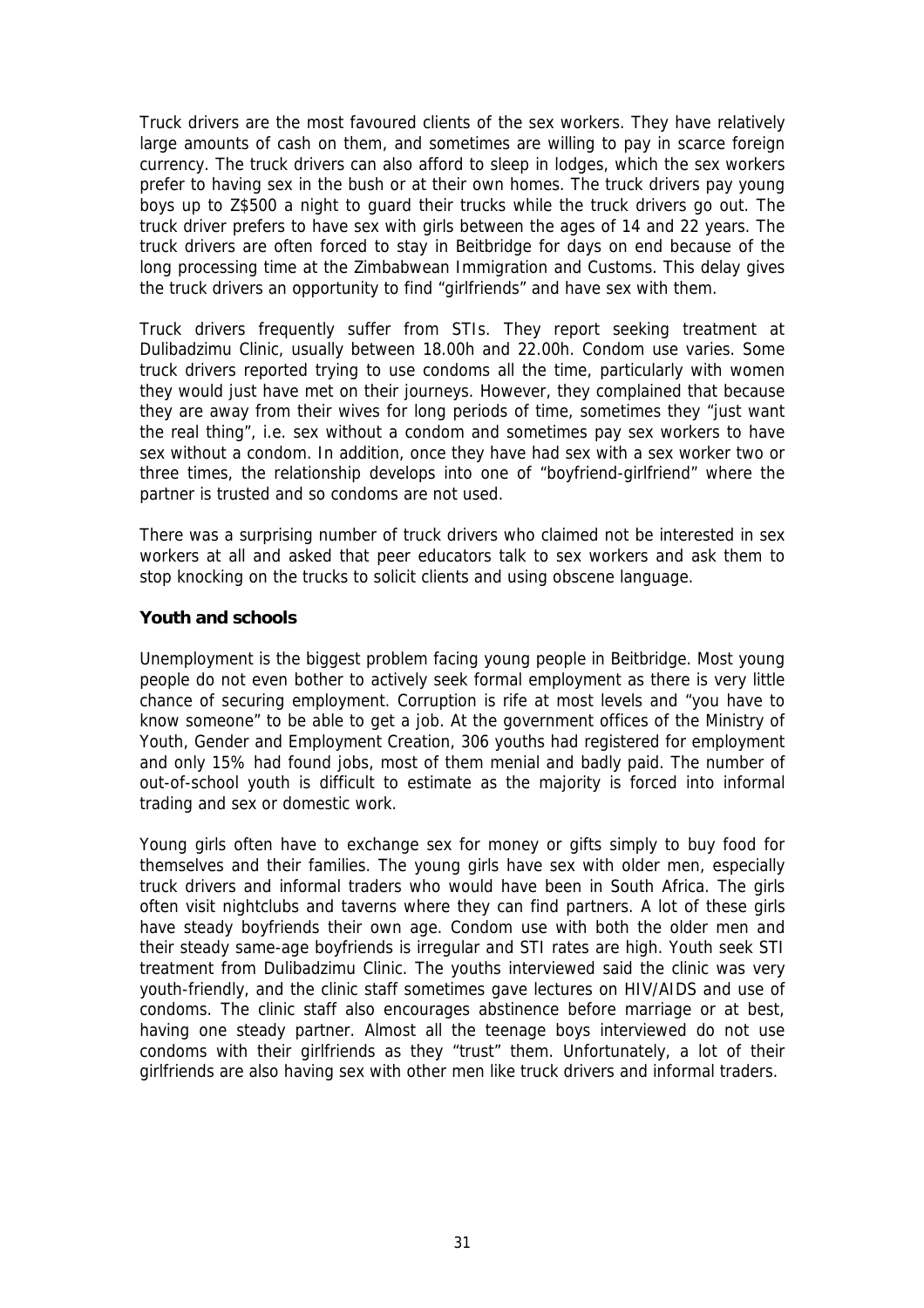#### **Migrant labourers**

There are two main types of migrants in Beitbridge: migrant labourers deported or returning legally from South Africa, and informal traders. The significant majority are from Zimbabwe.

Approximately 1,800 illegal migrant labourers are deported from South Africa every two weeks. The migrant labourers, most of them men, are brought to Beitbridge by the South African police and handed over to the Zimbabwean police who fine the migrants Z\$500. Reportedly, those unable to pay are made to clean the police premises, which is supposed to constitute community work. Some migrant labourers are amongst the deportees every two weeks. When released the migrant labourers, especially the women, go to the nightclubs and taverns to try and make enough money (through sex work in the case of female migrant labourers or informal trading by both males and females) to go back to South Africa. The deported migrant labourers also have to find a place to stay in Beitbridge, so they go to nightclubs and sex workers who can put hem up for the night, make them a meal and also have sex. They are particularly attractive to sex workers because they will sometimes be paying in South African rands.

#### **Informal traders**

There are approximately 2,500 informal traders in Beitbridge, who come from all over Zimbabwe. Very few are Venda, most coming from as far away as Chipinge, Bulawayo, Masvingo, Zvishavane and Harare. Beitbridge is seen as a place where a lot of money can be made in a short space of time, and young Zimbabweans especially from Matabeleland, flock to the town. Informal traders can be seen everywhere in Beitbridge: in the two major shopping centres, in the market place, on the main roads, and in the bus and taxi ranks.

Male informal traders are typically young, between 16 and 40 years, and Zimbabwean. They engage in the trade of foreign exchange and sell goods like video and audiocassettes, and curios. They are known locally as "makorokoza" or "kuchokocha" or "magumaguma". Illegal foreign exchange constitutes about 60% of all informal trading in Beitbridge. The male informal traders are some of the best clients of sex workers as they often have cash on them and are willing to pay a lot simply to have a place to sleep at night.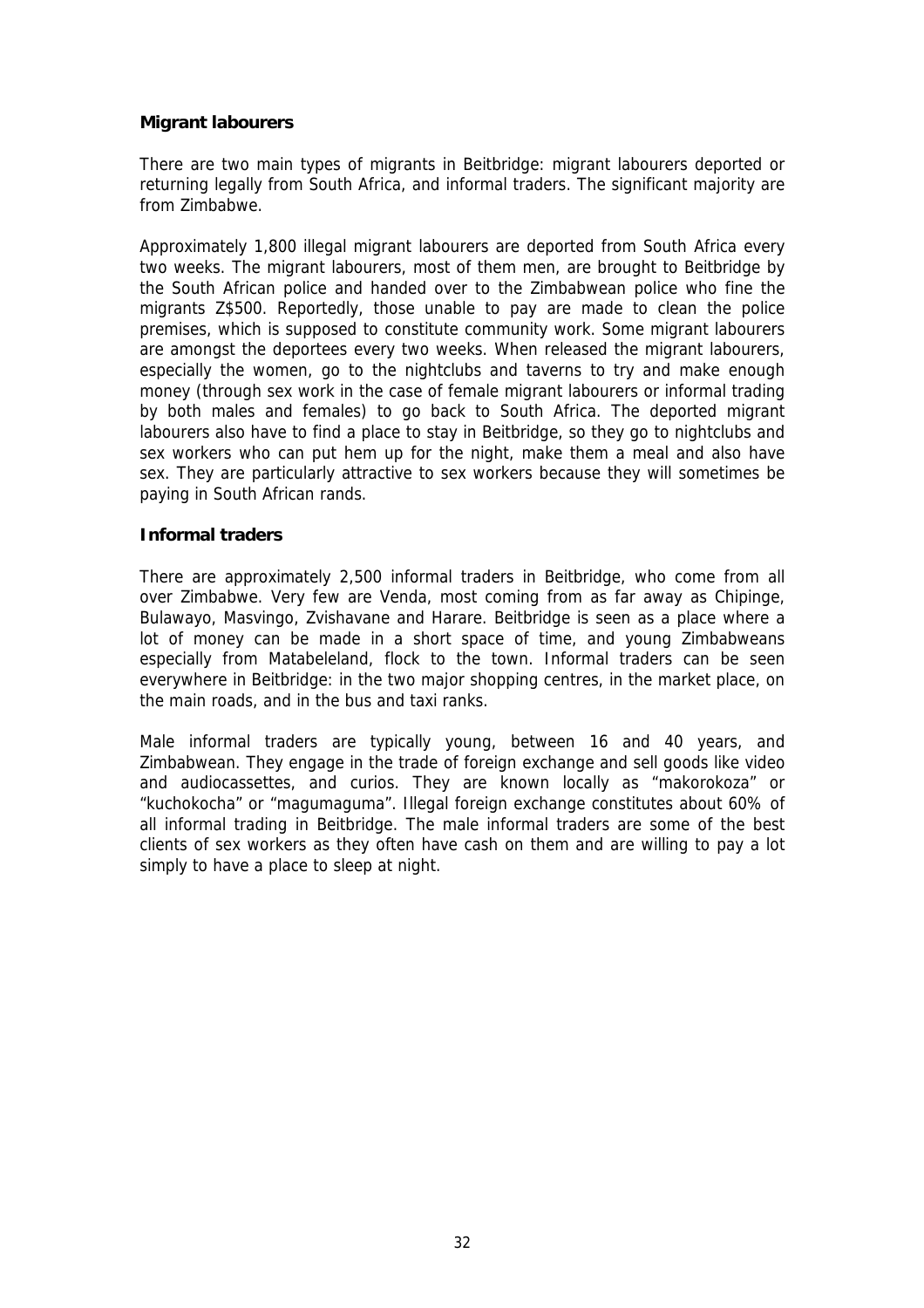#### **LIFE HISTORY: BEITBRIDGE MALE INFORMAL TRADER**

John Chimbetu<sup>[4](#page-32-0)</sup> was born on 13 February 1979 in one of the most remote areas of Mberengwa district in Zimbabwe. John completed his GCSE "O" levels in 1996 and passed eight subjects. After completing school, he stayed at home with his parents, trying to get a job:

I even tried to apply to the teachers' colleges but nothing came my way and some did not reply. However, after I had tried everything to get employment and saw that things were not working for me, I moved to Beitbridge. I stayed with my brother who was just a driver of a long-distance commuter bus. Because I was not employed and had nothing to do, I decided to go into informal trading. This was very hard for me because at first I did not have the capital and I did not even know where to get materials or how to get customer orders. It was then after deep and serious thinking about my life that I went back home, took an old sewing machine back to Beitbridge, and taught myself to sow clothes. It was very difficult for me because I had never received any training. It was also very very difficult for me to come up with things that would be attractive to customers.

After a while I couldn't believe that it was I, poor John, from the poorest family in our area, who was now starting to get customers and making money. There were <sup>a</sup> lot of people who started to come to my shed to buy these products, and amongst these customers were those women who go to South Africa and even some of those people who were discouraging me at first. My father was very happy with all the good news, especially since I was now able to send my father groceries and other things. It was my special wish that my mother could be alive so she could also witness this achievement of mine.

John recently got married:

Although I'm married I can sometimes have a prostitute to sleep with, as you know that it is natural. You cannot just stay with one wife without a girlfriend of some sort. While I was at school I used to have many girlfriends I would sleep with. My first sexual experience happened when I was in form two, but back then I didn't know what I was doing. I still thought it was nice and good!

John is optimistic about his future:

I am very happy and comfortable with what I am doing and the clothes I make are very much in demand. This kind of business in Beitbridge really pays, especially if you are established and if you have customers who are regular. Most of my products range from Z\$200.00 to Z\$300.00 which I feel is reasonable for my customers. A lot of people now want my products and these products have attracted local and migrant traders to come and buy from me. As for my future, I feel that if I can get some financial backup, I can expand my business by having a shop to operate in, and also have more materials to boost my business and produce more products. If I happen to have children, I want them to go to better schools and get education for them to better life.

<span id="page-32-0"></span>4 Not his real name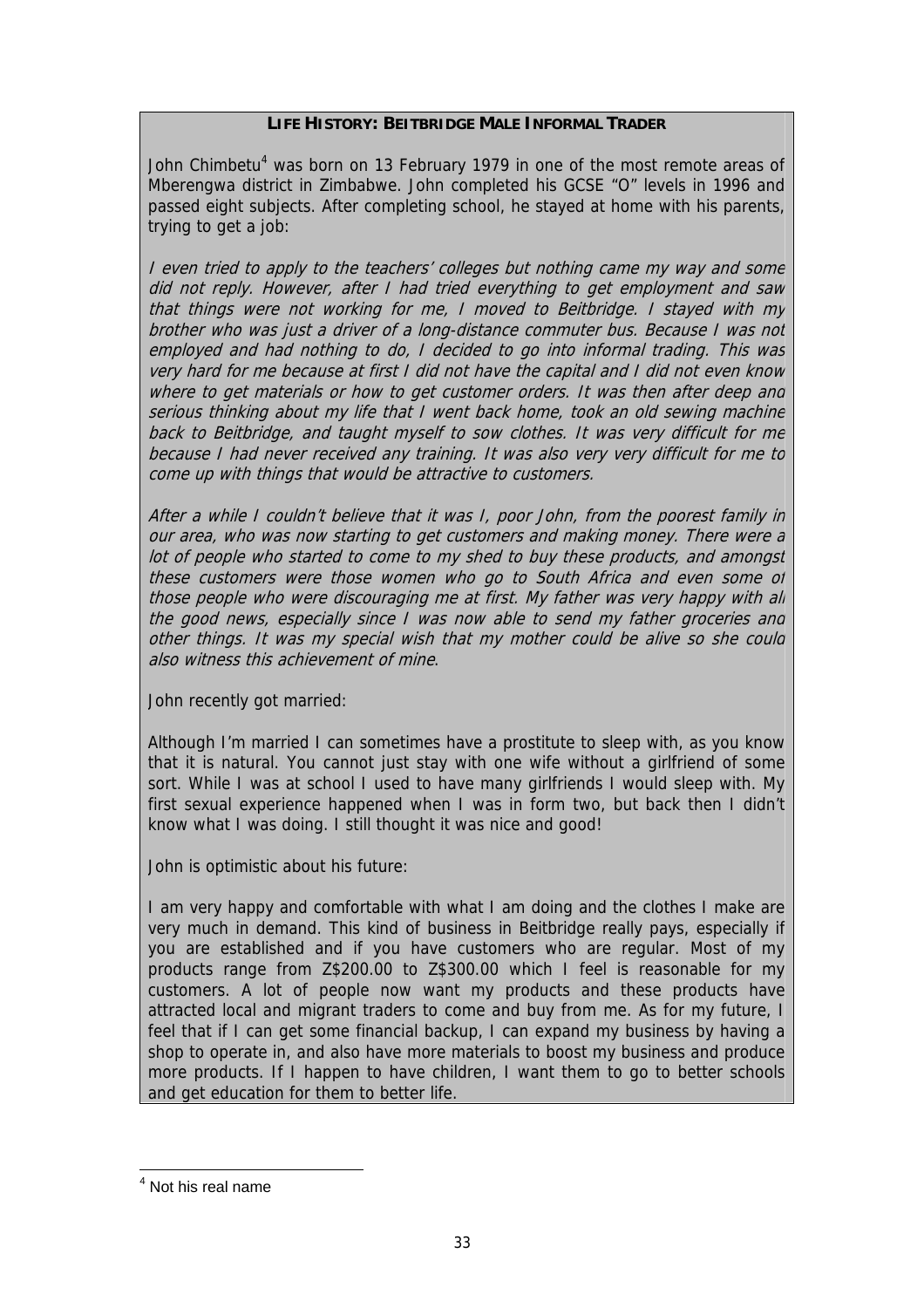According to shopkeepers, male informal traders are their most frequent condom purchasers although it is doubtful if condom use is regular. More than the truck drivers, it was reported that male informal traders have a reputation for being abusive towards sex workers, although this seems to be based on a few isolated but very violent incidents. The male informal traders visit sex worker hotspots such as the bars and shebeens. There is a joke amongst the men about going into a shebeen and ordering "one pint and one woman, take-away".

In addition to those selling food and clothes at the market place, there is an important group of female informal traders who make their living crossing the border into South Africa and buying items such as clothes, shoes, hair products and cosmetics and selling them in Zimbabwe. This group of traders rarely sells products in Beitbridge, preferring to travel further up to Bulawayo and Harare where greater profits can be made. They are normally older women between the ages of 30 and 65, and they travel in groups of about five or six for safety and help in carrying goods. The group of older women does not appear to be at an elevated sexual health risk. However younger female informal traders often have multiple partners (normally truck and taxi drivers who exchange transport across the border or to Bulawayo and Harare for sex), rarely use condoms, and are sometimes part-time commercial sex workers.

The primary concern for female informal traders is that they face physical and verbal abuse from customs and immigration officials, soldiers and police. The women are harassed by the customs and immigration officials on both the Zimbabwean and South African side of the border. There were a number of reports of female informal traders being forced to have sex with custom officials to prevent their goods from being impounded or having "bureaucratic delays" in the processing of their travel documents. Young women are almost always harassed or propositioned at some stage when going through the border. Witnesses to these incidents are reluctant to speak up or complain for fear they themselves will not be allowed to bring through their goods or "problems" will be found with their passports or visas. South African female customs and immigration officials are also seen as unfriendly and quite xenophobic, for example, asking Zimbabwean women why they want to go to South Africa when South Africa does not want them.

#### **LIFE HISTORY: BEITBRIDGE FEMALE INFORMAL TRADER**

Sekai Zhombe<sup>[5](#page-33-0)</sup> was born on 25 March 1976. Sekai's father was a primary school teacher who owned some small businesses in their rural area in Masvingo at Chivi business centre. Her mother was a housewife. The family had six children – three girls and three boys.

When she was of school-going age, Sekai's father was transferred from Bulawayo to Gweru. She went to Santara primary school and fell in love with her first boyfriend in Grade Six.

In her first term at secondary school, Sekai fell in love with a boy four years older than her in Form Four.

<span id="page-33-0"></span>5 Not her real name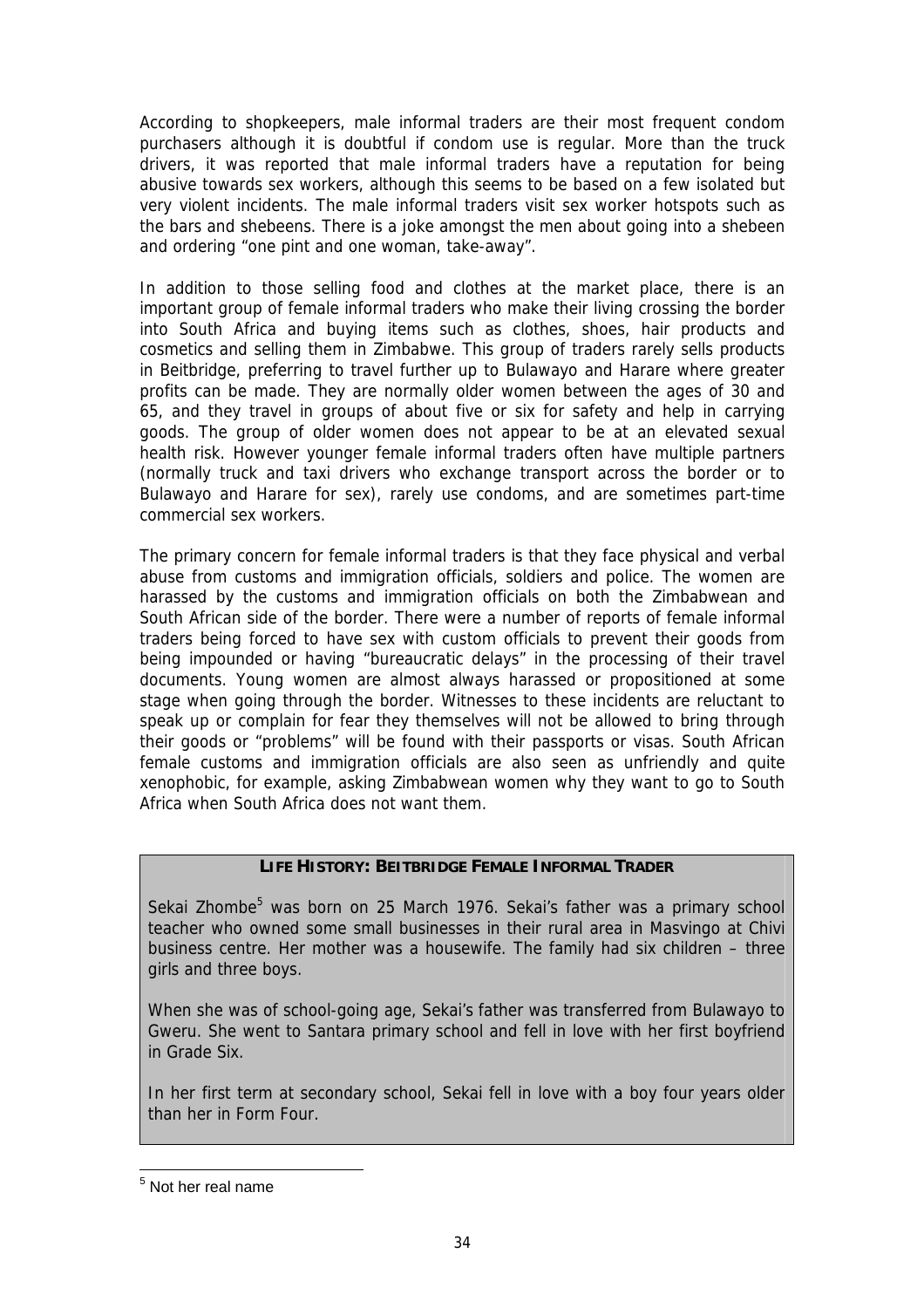"He was very handsome. I really loved him but he was very demanding. He used to ask me to meet him at strange times in the night and to go to film shows in the night. I used to sneak out of the house and almost got caught once or twice. But I loved him very much. I didn't have sex with him though, and that's why he left me I think".

When she was aged 15 and in Form Two, she was propositioned by a temporary teacher at the school and fell pregnant almost immediately. Her parents were very angry when they found out and threw her out of the house. Sekai had to leave school and went to live with the teacher. After much pressure from his and Sekai's families, the teacher finally agreed to marry her and took her to his rural home in Mazvihwa, Mberengwa.

"That's when I realised he didn't really love me".

She stayed with her parents-in-law for four years. Her husband only came home during the school holidays.

"He used to say 'zvawa tochembera' ('you are looking old') and never showed me any love".

Her parents-in-law were very supportive and kept telling her not to worry and that one day her husband would realise that he had to treat her properly. After her second child, Sekai decided it was time to leave her husband and go back to her parents in Gweru. She was about 19 years old. Initially her parents welcomed her back, but after a few months they began to complain about having to support her and her children when she had a husband and that she should go back to him. Sekai finally decided to leave for Masvingo and try and find work. She realized very quickly that she was never going to get formal employment with her lack of qualifications and that the only work she could get was to become a sex worker.

"Things were difficult at first. Some of the men were very cruel. They could spend a night with you and in return give you two empty castle bottles to sell as your reward. Sometimes I was beaten up for no reason. I thought of going back to my parents but my colleagues who seemed to really know what they were doing encouraged me to stay, saying things will be okay. They used to say, 'sango rinopa waneta' (when things are hard and you feel like resigning that's when things get right). So I tried to hold on".

She fell in love with a "gonyeti driver", or truck driver. He was heading for South Africa and asked her to accompany him to Beitbridge. To her, this was "a blessing", because she had heard from other sex workers that truck drivers were good clients as they paid a lot of money for sex, sometimes even in foreign currency.

When she got to Beitbridge, she never even considered going back to Masvingo. She stayed with the truck driver for three days at Beitbridge while his truck was being cleared at the border post. When he left, Sekai fell in with another truck driver who was also waiting to get his truck cleared. She has been doing this since then. Her children are with their grandparents in Gweru and she is able to send money to them every month.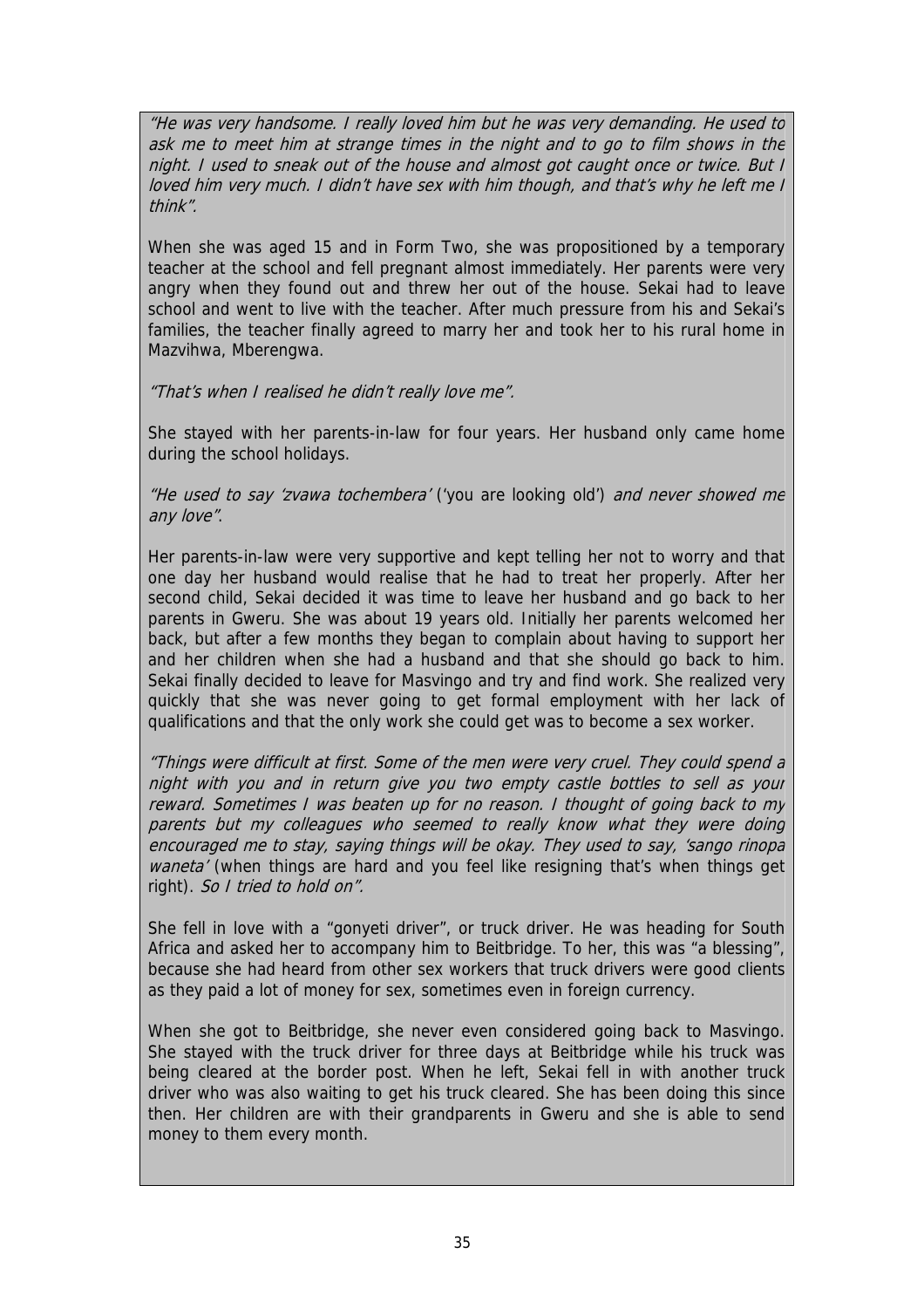Sekai's trade name amongst her sex worker friends and clients is "Ever Ready". She says this is because she is willing to have sex any time of the day as long as the client has money. Besides truck drivers, her other clients are informal traders, known as "makorokoza" in Beitbridge. She occasionally has government employees as clients, but says this is only when she has failed to get a truck driver or informal trader. She says government employees are cheap and good at negotiating her price down, even to amounts as little as Z\$700.00 for a session of 30 to 45 minutes.

Sekai is also an informal trader. She sells clothes at a flea market. When she first came to Beitbridge, she started selling fruits and vegetables but had to stop as she could not find anyone she could trust to look after her stall each time she had to go with a client. Her fruits and vegetables would rot if she had to close her stall early in the day and she would lose a lot of money. With clothes, she can close her stall and re-open any time she feels. She sells jeans, track shoes, belts, perfumes, synthetic hair, handbags and hats. Sekai says she can sometimes make up to Z\$12,000.00 a day from selling at the flea market but most times she is lucky to make even Z\$200.00. She says after closing her stall in the afternoon, she goes home to rest and get ready for the "night-shift" when she goes out to the hotspots soliciting clients.

Sekai says she is now comfortable with her life in Beitbridge and is happy that she is making so much money. She says she always insists that her clients use condoms. Sekai wants her children to be educated. She is very proud of her firstborn son who she says is very bright and who she wants to become a medical doctor when he grows up. She is also very grateful to her parents for looking after her children while she is away. She normally tries to visit them at east once a year and sends home money for her sons' school fees. Sekai suspects her parents know what she does for a living but they have never brought it up with her.

Sekai does not believe she will ever stop sex work. She says she is now used to it and doesn't want to get married again. She says she cannot afford to have sex with just one man for the rest of her life. She says it would also be very boring and monotonous if she stopped. She also believes that when married, love vanishes. She also believes she will be dead in five years:

Beitbridge is too dirty and crowded – I might get TB. Or AIDS. Who knows?

| <b>VERY IMPORTANT</b> | <b>IMPORTANT</b>                                |
|-----------------------|-------------------------------------------------|
| Lack of money         | High death rate                                 |
| Sexual abuse          | Inadequate health facilities                    |
| <b>Disease</b>        | Inadequate sanitation                           |
| Hunger                | Insufficient schools and vocational<br>colleges |

## **COMMUNITY IDENTIFICATION AND PRIORITIZATION OF PROBLEMS: BEITBRIDGE INFORMAL TRADERS**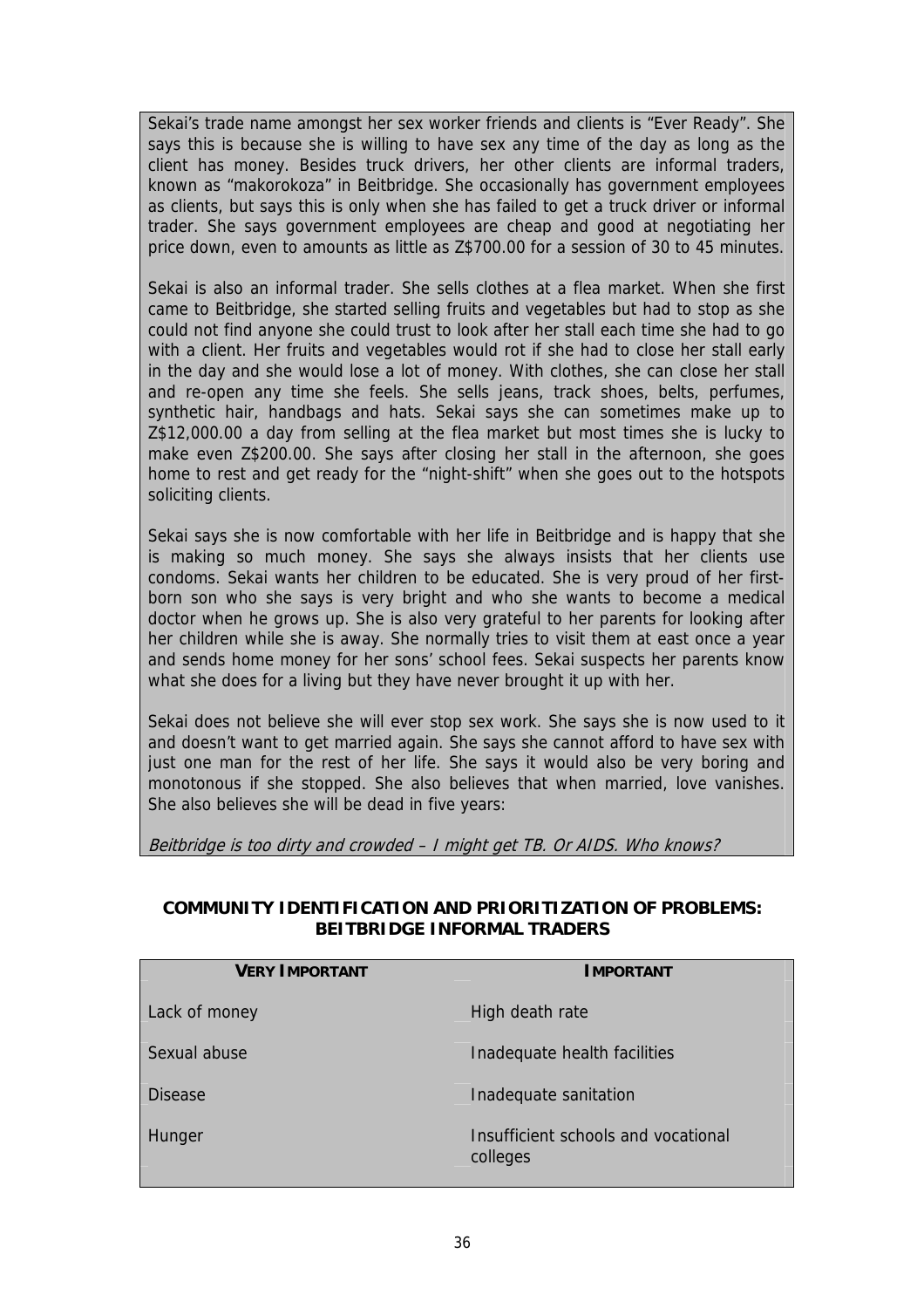## **4.2.4 Findings and recommendations- Beitbridge**

## **Findings:**

- Most sex workers are not originally from Beitbridge. Sex workers can be as young as 13 years old. Their main clients are truck drivers, male informal traders and uniformed government officials. The sex workers have a high rate of partner change and although they exhibited quite high HIV/AIDS knowledge levels, condom use does not appear to be regular. There are peer education HIV-prevention programmes for sex workers in Beitbridge.
- Male truck drivers passing through Beitbridge are at high risk of contracting and transmitting HIV/AIDS. They are frequent clients of sex workers, and have many sex partners. Truck drivers have high STI rates but are increasingly seeking treatment from the local clinics as a result of extended clinic hours and assurances that clinic staff have been trained and guarantee confidentiality.
- Migrant labourers in Beitbridge are mostly men temporarily in Beitbridge after being deported from South Africa. They are also one of the main clients of sex workers and infrequently use condoms.
- Female informal traders are a highly vulnerable group in Beitbridge who are often forced to exchange sex for transport from taxi and truck drivers and face daily harassment and physical and verbal abuse.

#### **Recommendations:**

- Strengthen existing prevention and care programmes in Beitbridge through increased funding and technical assistance.
- Introduce programmes amongst customs and immigration officials that discourage gender violence and harassment. Women in the community should also be educated on the options available to them should they be victims of physical or verbal abuse and train police and clinic staff to be less aggressive and accusatory towards victims.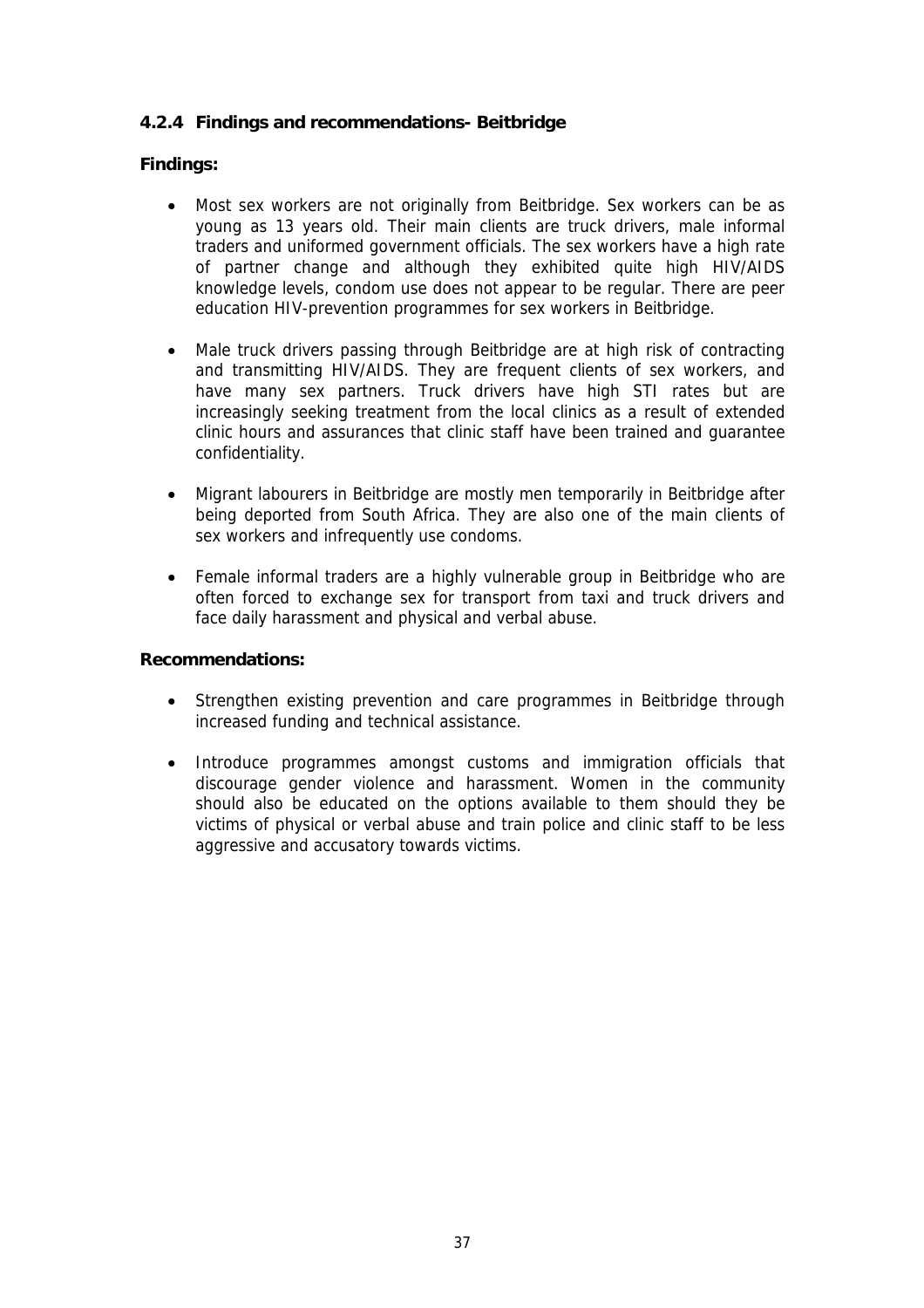## **4.2.5 Ethnography and vulnerable groups – Malipati**

Malipati is located in Chiredzi South Province, about 185km from Chiredzi and 681km from Harare. It is one of the poorest and most remote settlements in Zimbabwe. There is a very poor road network leading to and within Malipati and none of the roads are tarred. The area has a population of 2,835 of which the majority is female. Malipati is the gateway to Mozambique and many residents frequently cross over into Mozambique to sell livestock, sugar and vegetables.

Malipati has a number of rural development NGOs who - together with the donor community - play an important role in Malipati. The people of Malipati are mostly peasant farmers and the area has been severely hit by the drought and food shortages caused by the recent farm invasions. People are getting food from the rural development NGOs, most notably World Vision, and the Grain Marketing Board (GMB), which rarely receives supplies (making World Vision particularly influential). Most young people from Malipati work in mines and farms in South Africa. The young people rarely come home unless they have been deported from South Africa. Most people in Malipati survive on remittances sent by children and husbands working out of the country.

Four primary vulnerable groups were identified in Malipati: sex workers, spouses of migrant labourers, informal traders, and migrant labourers.

#### **Sex workers**

The sex workers are mainly informal traders from Mozambique and Davita, some 80km from Malipati. Sex workers stay in groups of two or three and when there is no space to bring a client, sex work takes place in the bushes.

The commercial sex workers target informal traders on their way to and from Mozambique. Clients are categorized by the full-time commercial sex workers as high, middle and low-income earners and clients are charged according to their income.

A major problem cited by the commercial sex workers is the inadequate supply of free condoms. The socially marketed condom, Protector Plus, is too expensive for the women, and their clients often refuse to buy any. Sex with clients is therefore frequently unprotected. Teachers however always insist on using condoms with the sex workers and buy them themselves. The sex workers exhibited limited knowledge of STIs and HIV/AIDS.

#### **Spouses of migrant labourers**

Most married women in Malipati are spouses of migrant labourers working in South African farms or mines, usually illegally. The spouses of migrant labourers are often cross-border informal traders and/ or sex workers as well.

The women hardly ever see their husbands except during the Easter and Christmas holidays. Their husbands often stop sending money or food back to their homes in Zimbabwe and the women are often forced to engage in informal trading and/ or sex work to feed themselves and their children. The women also need money from their husbands to plant maize in the rainy season. The drought and the adverse political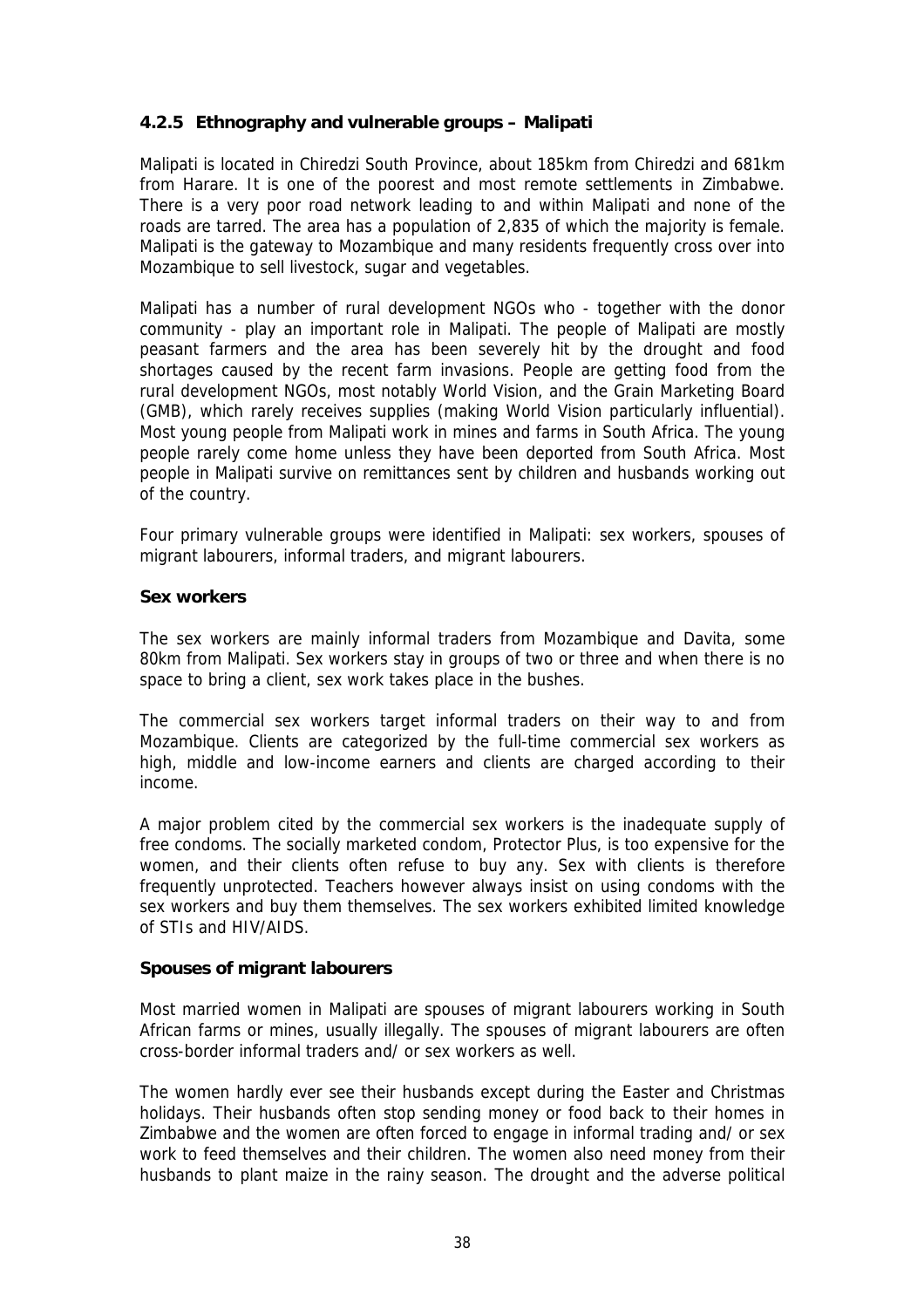situation in Zimbabwe have aggravated the situation and many families in Malipati go hungry and subsist on vegetables and roots. Ironically, the spouses of migrant labourers are denied food aid from the GMB and also (reportedly) from NGOs operating in the area because they are assumed to be receiving money from their husbands. Unfortunately, even women who do receive remittances from their migrant husbands only get this money sporadically and they can go without money for months on end.

The women are therefore forced to exchange sex for money or food. They also often have multiple partners for sexual companionship. Their partners and clients are typically teachers, government and NGO employees. Treatment is rarely sought for STIs and the women are very shy about discussing issues of sexual health and their own sexuality. All the wives interviewed said that they had never used a condom before and did not ever intend to do so: "only prostitutes use condoms and I am not a prostitute". The women also said that if their husbands come home with STIs they have no choice but to sleep with them without protection.

## **Life History: Malipati Spouse of Migrant Labourer**

Flora Mutukudzi<sup>[6](#page-38-0)</sup> was in Malipati in 1974. Her father is a communal farmer and has never had formal employment. Her mother is a housewife. Flora has four brothers and two sisters. The family is very poor and often goes hungry.

Flora started school when she was eight years old. She did not complete primary school because there was no money to pay school fees. None of her brothers and sisters completed primary school either.

Flora's first sexual relationship was in 1992 when she was 17 years old and says that she found it unpleasant. The man was about six years older than her and told her he would leave her if she did not have sex with him. She married him that same year when they found out she was pregnant and they moved to his rural home in Malipati. Flora has never held formal employment and complains that she spends her days doing nothing. She helps her parents-in-law in the fields and survives on the food her father-in-law gives her.

Her husband is a migrant labourer in South Africa and Flora says she has not seen or heard from him in the last two months. He does not send any money back home for her and their daughter, although he occasionally sends soap and clothes.

"I can't tell if my husband is loving or caring because we never have time together since we were married". "Even if he comes, he doesn't have time with me. Maybe he will be looking for younger girls since he will be having some bucks".

Her husband has told her that he does not want Flora to come and visit him in South Africa. Flora suspects he is having sex with other women.

"Maybe he is married to someone else or he is staying with a girlfriend".

Her greatest wish is that her husband gets a job in Zimbabwe so they can be

<span id="page-38-0"></span>e<br><sup>6</sup> Not her real name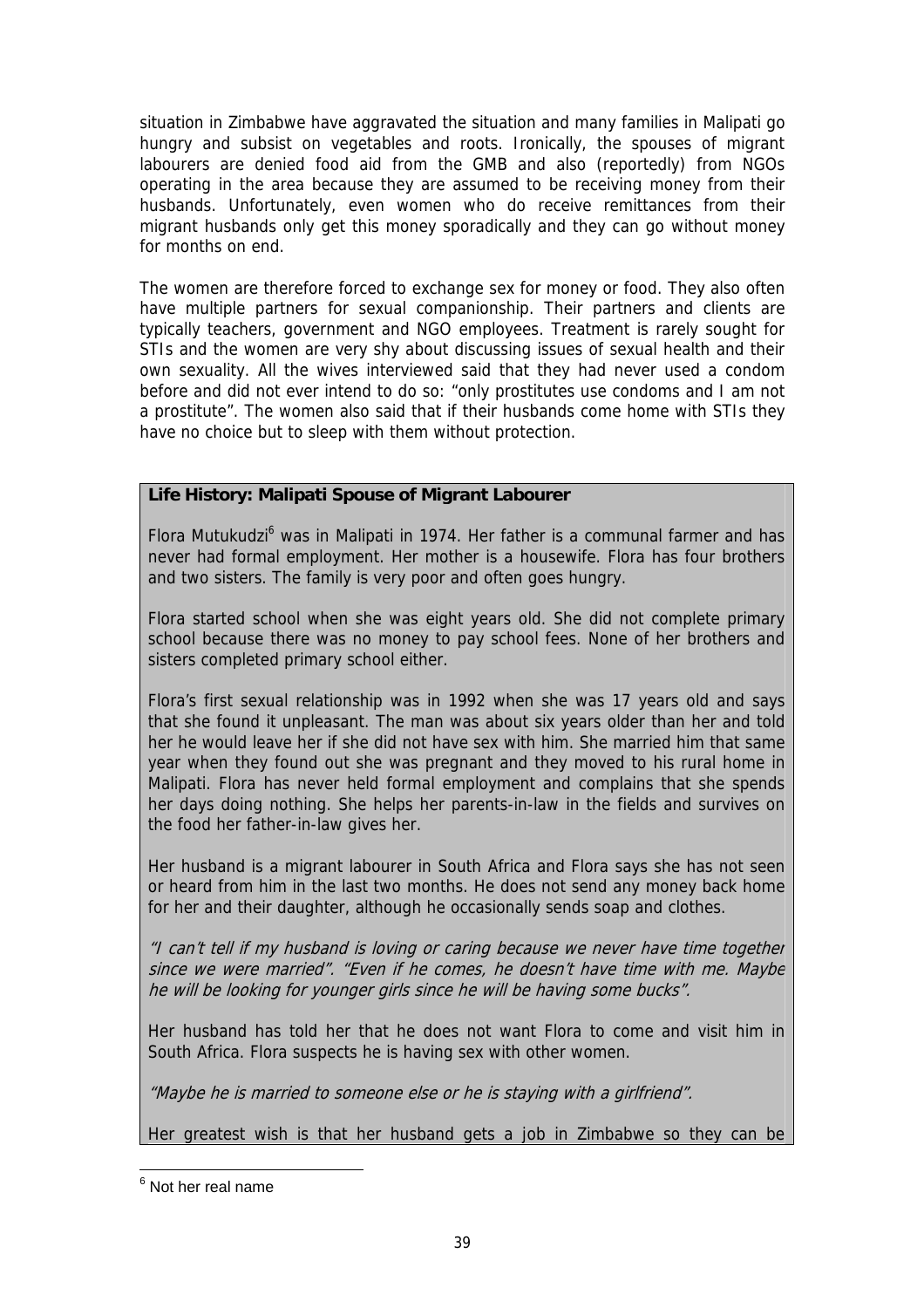together. She says she never felt loved before or after marriage, "but I hope the experience of love is on my way". She is sure that her husband will love her if he is based in Zimbabwe away from the "temptations of South African women".

"I left my family for him and he leaves me alone again. That's embarrassing. We have to stay together but at the moment I can't do anything. I will wait".

Apart from that, Flora has little hope for her children and her own life.

"I can't do anything for my kids. They'll grow up the very way I grew up myself".

Flora does not have any sexual relationships outside of marriage.

"I don't like sex anyway. I can't feel it".

Flora is fatalistic about HIV/AIDS.

"I have never suffered of AIDS before and I don't know how it feels so it's nothing to me. I just hear about condoms from other women at the borehole but I have never seen one. Even if my husband comes home infected with AIDS or some other disease, there's nothing I can do except welcome him. I'll have to accept that he is my husband and I have to have sex with him. I will never use a condom with my husband. If it means dying, that's the end of life".

#### **Informal traders**

There are approximately 70 informal traders in Malipati, of which the majority is female. There are also a number of cross-border traders buying and selling goods in Mozambique.

Informal traders sell vegetables obtained from the irrigation projects, livestock and sugar to local people and also in Mozambique. The informal traders buy rice in Mozambique and sell it in Malipati. However, the informal traders complain that it is very difficult to get into Mozambique legally as expensive visas are needed. Therefore, most of the informal traders cross the border illegally. They face the possibility of being arrested by the police patrols and having their goods taken. The informal traders admitted bribing police patrols to be allowed to pass through the border with no visas and/ or passports. Female informal traders also exchange sex with the police patrols in order to cross. Some female informal traders regularly stay overnight at the police camp on the Zimbabwean side before proceeding to Mozambique.

#### **Migrant labourers**

The primary and guiding ambition of young people in Malipati is to go to South Africa and get work. Zimbabwe has high levels of unemployment and young people from rural areas have very little hope of getting formal employment. Young men in particular are pushed to go to South Africa by their families and those who do not go face tremendous pressure by the families and peers and are reportedly left feeling like failures.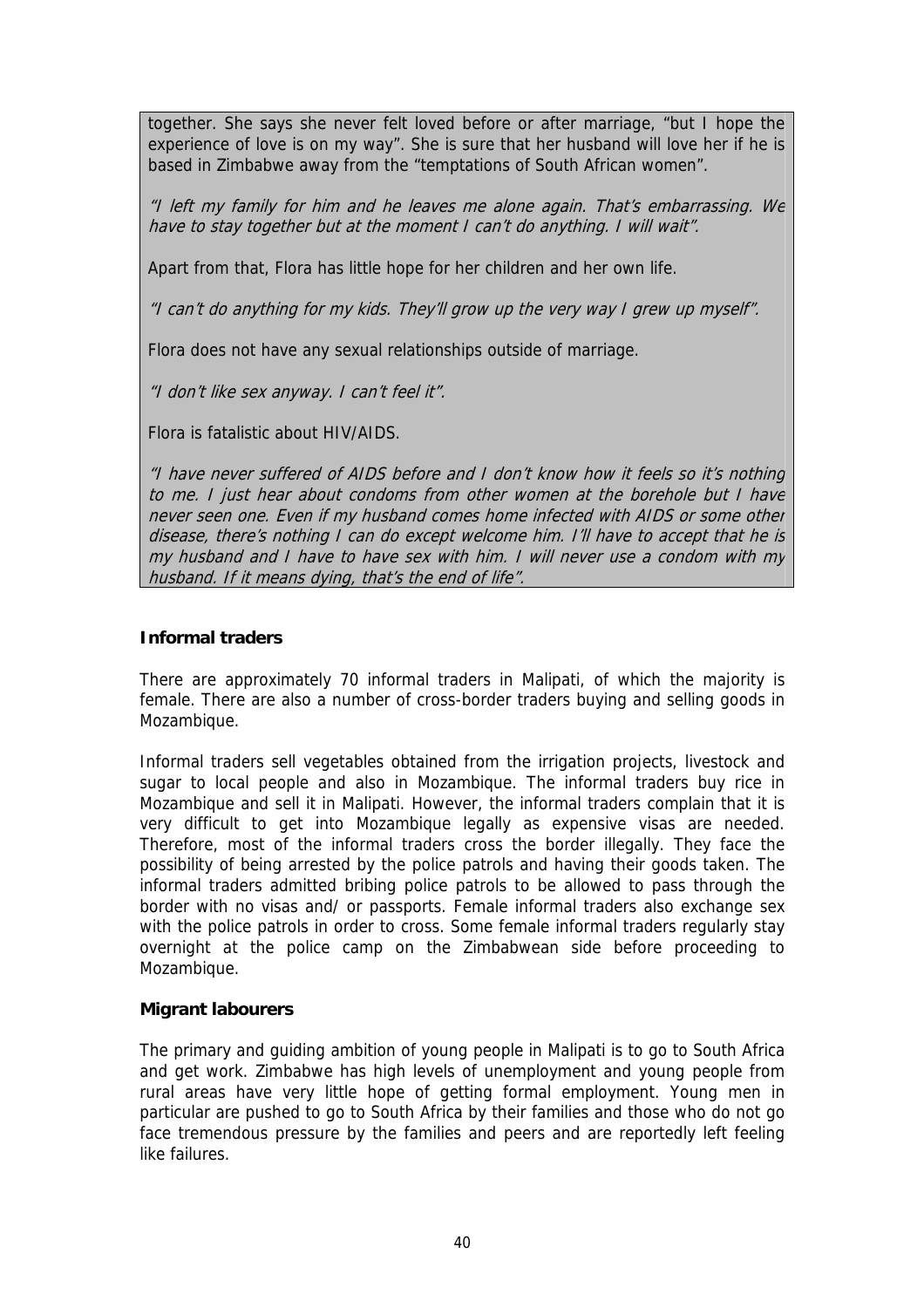Migrant labourers, known locally as "majoni-joni" as they will be heading for "Joni" or Johannesburg, rarely come home, except for the Easter and Christmas holidays. Remaining spouses and families complain that it is common for the men to forget about their families back home and stop sending money and food back home. According to their wives the migrant labourers have sexual relationships with many women, sometimes marrying new wives in South Africa and forgetting about their wife or girlfriend back home. Families and wives also complained that the only time they get to see the migrant labourers is when they are arrested and deported from South Africa. The other problem is that the men only come back home for good when they are sick and need their Zimbabwean wives or families to look after them.

Migrant labourers face different health problems. The most frequently cited were STIs, including HIV/AIDS, tuberculosis and malaria. STIs are their main problem because they travel a lot and have many sex partners in places like Malipati, Beitbridge and South Africa. As a group of men said, "we generate money in South Africa: we don't invest, we look for girls". They target schoolgirls who they say are "still fresh" or uninfected with HIV. The men see their sex partners as girlfriends rather than sex workers and rarely use condoms: "even if they want to use condoms I wasn't going to use; they are too beautiful". Six migrant labourers were asked about condom use during their last sex act and only two used condoms. Three out of the six admitted they were drunk the last time they had sex with a sex worker.

The men seek treatment for STIs from traditional healers, citing lack of confidentiality by clinic staff as being the main reason for avoiding formal health service providers. The traditional healers maintain the men's privacy and charge low prices for treatment or symptom alleviation. About Z\$200 is charged by the traditional healers for STI treatment. The men recognize that the traditional healers can sometimes not completely cure the men but as long as the symptoms are relieved they do not mind. A surprising number of men believe that once a person has had one STI treated they are immune from all other STIs including HIV/AIDS. They feel that they do not need to use condoms, even with women who are visibly sick, because they have been "immunized".

## **Life History: Malipati Migrant Labourer**

Thomas Chimombe<sup>[7](#page-40-0)</sup> was born in Malipati in 1981. His father has been working for the Veterinary Services since the early 1970s. His mother is a housewife. Thomas has four brothers and three sisters. Their family is relatively prosperous. The family also practices subsistence farming and they have enough to eat.

Thomas left Malipati for South Africa in 1999 and crossed over illegally without a passport or visa. He found work on the farms in the Messina area harvesting tomatoes, potatoes and cabbages, and also milking cattle. Thomas says that although he really wanted to send money back home to his family in Malipati, he was rarely able to because his wages were so low. Thomas was earning about R500.00 per month.

He was arrested in 2002 and deported back to Zimbabwe. He suspects the owner of the farm he was working on reported his illegal migrant status to the police along

<span id="page-40-0"></span>7 Not his real name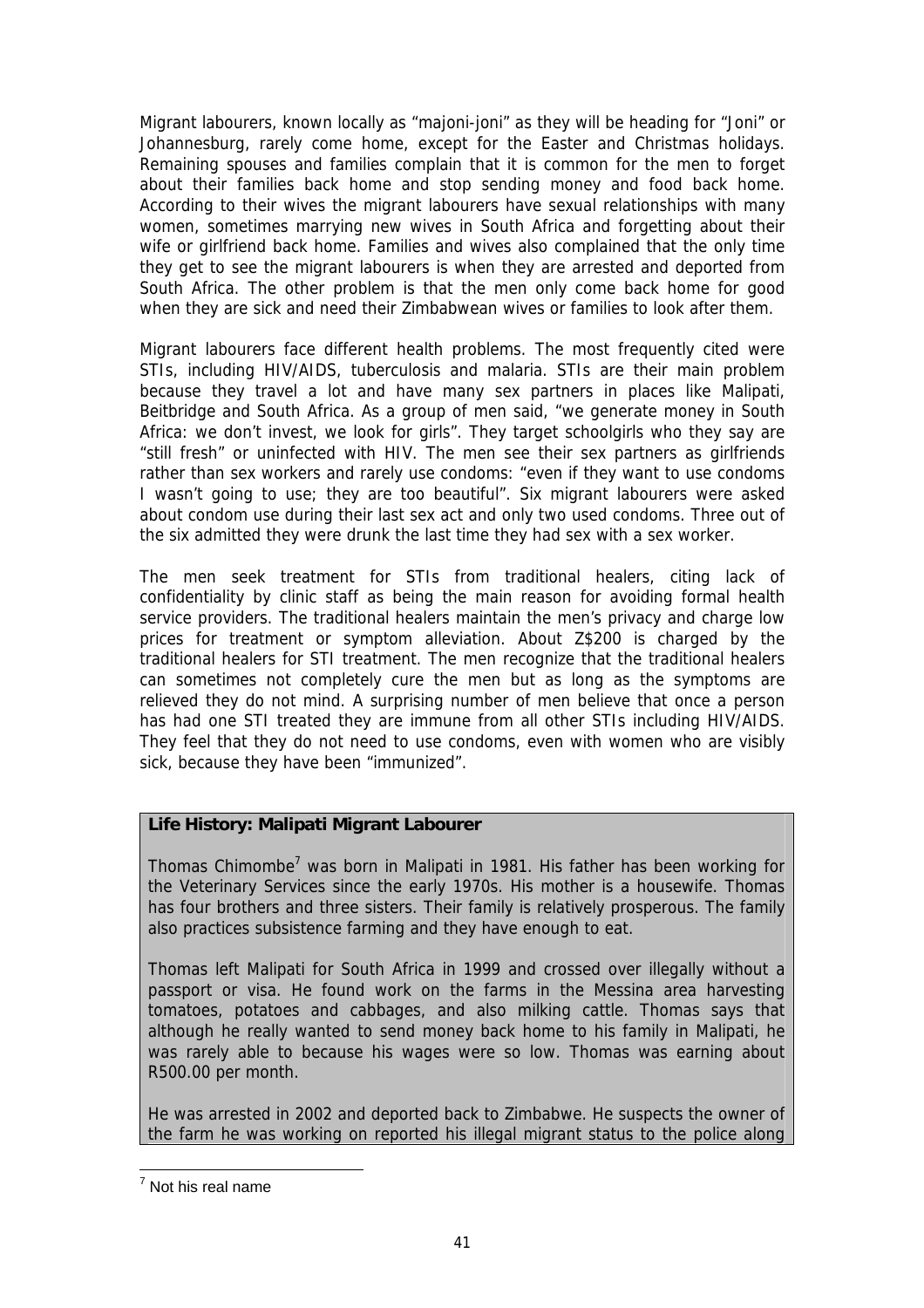with a number of other Zimbabwean labourers who had complained about their low salaries. On reaching Beitbridge, Thomas was lucky to find work as a security guard for World Vision. On the days he was on leave, he would go to Mozambique and trade illegally in sugar and livestock. It is very dangerous, he says, because the police could get him, harass him and confiscate his goods.

Once, he was caught by the police crossing the border illegally and was arrested. Four cartons of sugar and one cow was confiscated and sold by the policemen. The money is supposed to go into state coffers but Thomas believs that the policemen who arrested him kept the money. He says he does not have a choice but to continue as he and his family need the money desperately. He can sell a carton of sugar for Z\$6,000, a goat for Z\$10,000 a Z\$90,000 for a cow. So Thomas prefers trading to working for World Vision although he says these days livestock in Zimbabwe are scarce. Thomas says he hates his Zimbabwean bosses at World Vision because they are jealous of the money he makes from trading and victimise him at work. Although he is getting quite a lot of money through his illegal crossborder trading, Thomas says he wants to get a stable job, for example as a driver. He would still like to return to South Africa where a lot of his friends are and where a lot of "real" money can be made. From the money he has made from trading, Thomas has managed to build a small brick house for his family. He says though, that working in Zimbabwe has not brought him any other meaningful achievements and if he was to live on his formal employment salary he would barely be able to survive.

Thomas' first sexual encounter was in 1994 when he was in Grade Seven. The girl was his first serious relationship. Both were virgins in the same grade. His second sexual relationship was in 1996, with the girl who was to later become his wife. He got married to her in August 2002 and says he intends to remain faithful to her as he is frightened of getting an STI or HIV/AIDS. Too many of his relatives and friends have died of AIDS and he does not want the same thing to happen to him. His wife helps him by buying the sugar and sometimes the livestock that he then sells in Mozambique. They currently do not have any children. He wants to have children – preferably sons - in the future but wants to make sure that he is settled financially. He wants his sons to have a bright future and this can only be done through good education.

#### **Health services**

Malipati Clinic provides a number of services, including STI treatment. The clinic is responsible for distributing condoms throughout the site. Each month, the clinic receives five boxes of condoms, each box containing 100 pieces. These condoms are then shared with the three bottle stores in the business centre. The clinic and each of the bottle stores therefore receives 125 condoms a month to be distributed to a community of approximately 3,000 people. Condoms supplies frequently run out before the next delivery. Health staff feel the high levels of STIs in the site are due to unprotected sex, especially in sex work. There are socially marketed condoms in the site but community members interviewed complained that the condom, Protector Plus, is too expensive. A pack of Protector Plus condoms is sold for Z\$40 to Z\$50. Most men are unwilling to pay an additional 8% for a condom and since free condoms are in short supply, condom use is very infrequent amongst all the groups.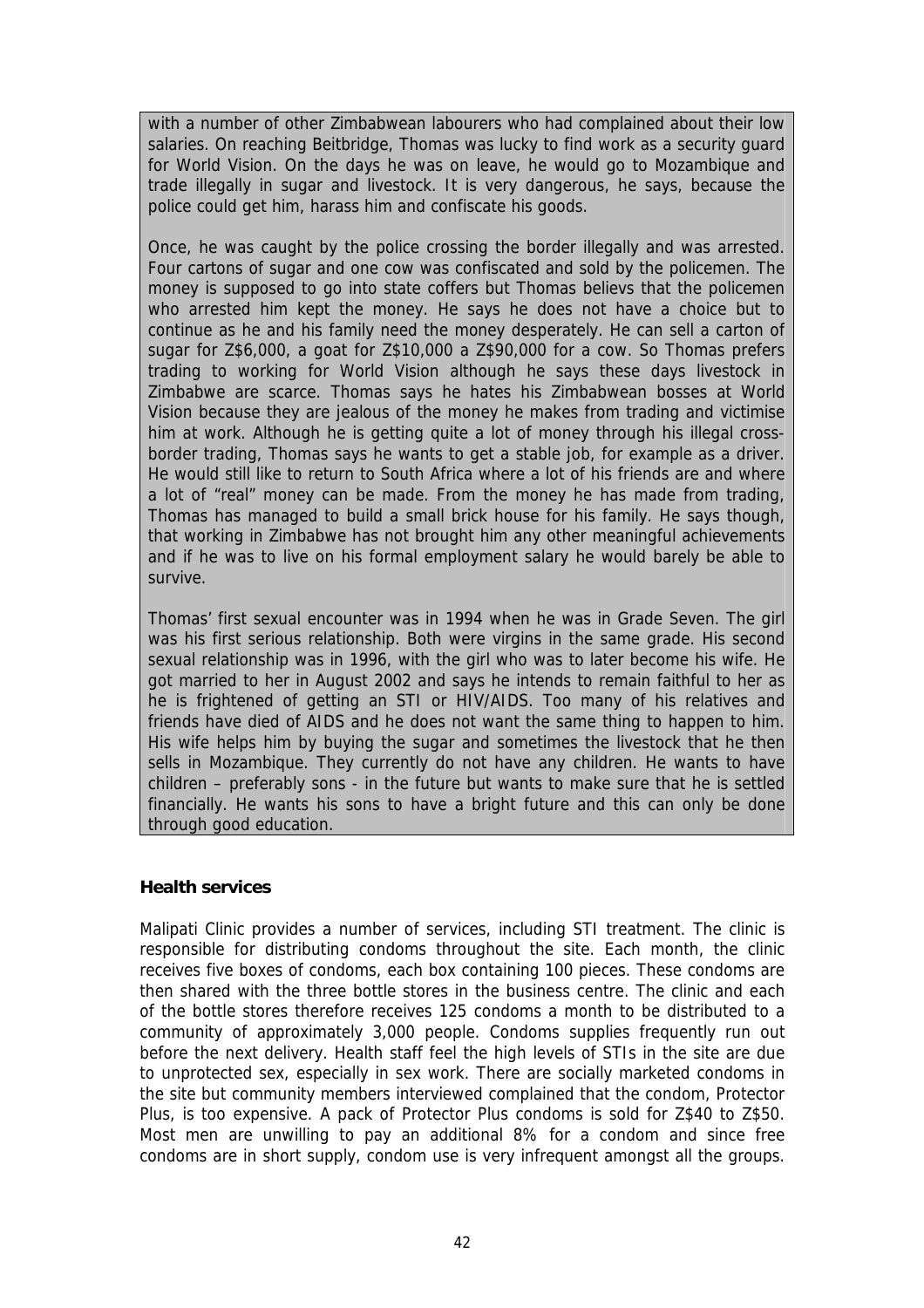Apart from the low supplies and high cost of Protector Plus, men in Malipati do not favour condom use because they say they take away pleasure.

The clinic is not trusted by local people seeking STI treatment as confidentiality is, apparently, not kept by the clinic staff. Sex workers and the wives of migrant labourers prefer to seek treatment from other clinics outside Malipati or from traditional healers. The sex workers are afraid that their clients will find out that they are sick and the wives that their husbands will demand to know how they could get an STI if the husbands were away in South Africa. The clinic also does not have an adequate supply of drugs and people are sometimes given only painkillers when suffering from malaria or an STI.

## **4.2.6 Findings and recommendations - Malipati**

## **Findings:**

- The spouses of migrant labourers and female informal traders were found to be at elevated risk. Most women in Malipati are married to migrant labourers and extreme poverty and hunger has forced many to engage in commercial and transactional sex work. There were reports of women exchanging sex with food aid distribution officials. A significant proportion of the spouses of migrant labourers are also informal traders, some cross-border informal traders. The informal traders are harassed and verbal and physical abuse has been reported.
- Sex workers have high rates of partner change and condom use with clients is basically non-existent as there is limited access to free condoms and the socially marketed condoms are too expensive. The sex workers also exhibit limited knowledge on HIV and STI prevention.
- The elevated vulnerability of migrant labourers once they are in South Africa or, less likely, Mozambique is clear. They have multiple partners and disposable income. The men also irregularly use condoms, especially with their wives in Zimbabwe.

#### **Recommendations:**

- Negotiate with food distribution agencies to provide food aid to all needy community members, including the spouses of migrant labourers.
- Introduce peer mediated HIV prevention interventions targeting low-income vulnerable women.
- Make free condoms more accessible by increasing condom stocks at the local clinic, which will continue to distribute to strategic points within the area.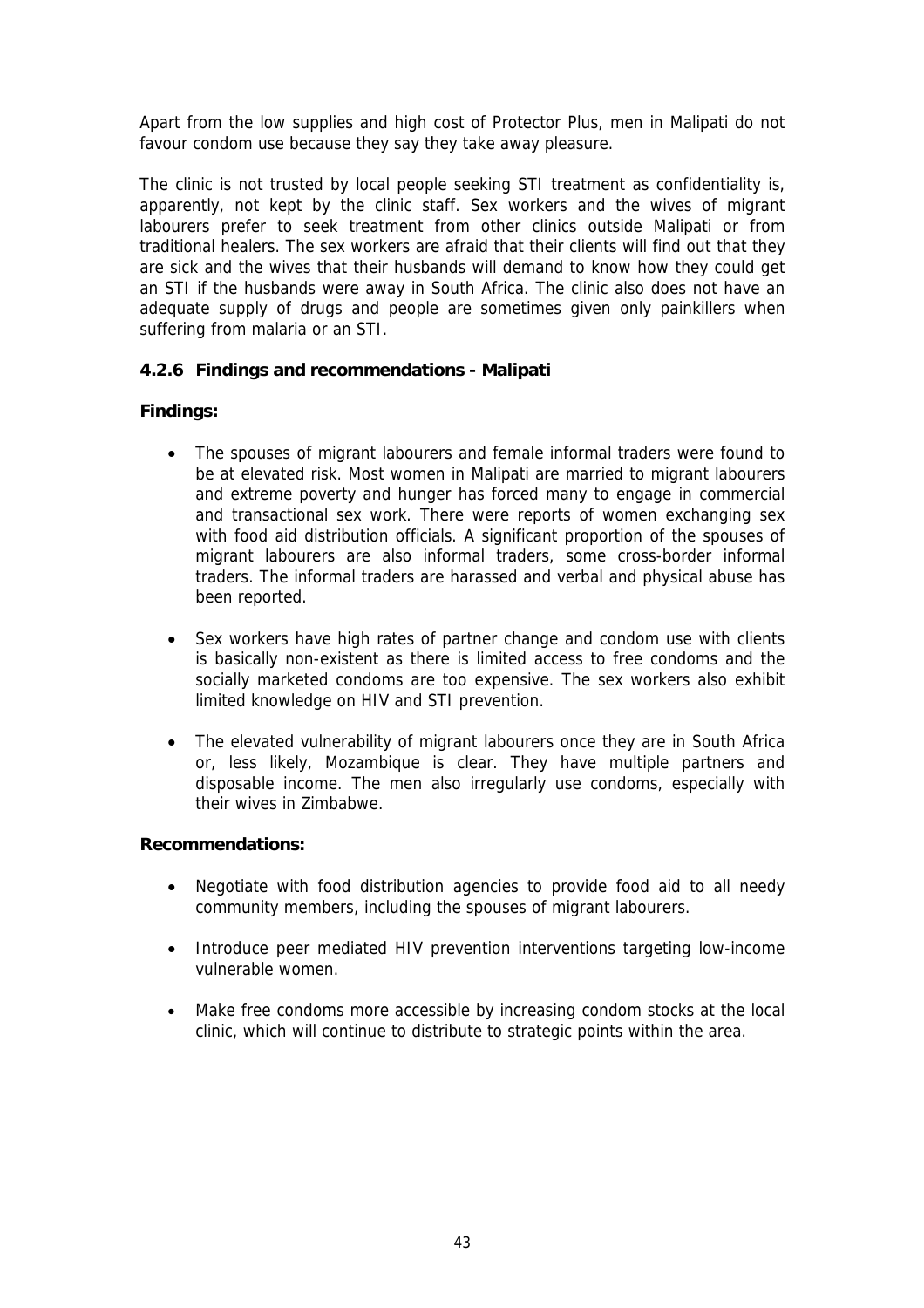### **4.3 Mozambique results – Mandimba, Nacala and Nampula**

## **4.3.1 Inventory data summary – Mandimba, Nacala and Nampula**

| <b>DATA ITEM</b>                 | <b>MANDIMBA</b> | <b>NACALA</b> | <b>NAMPULA</b> |
|----------------------------------|-----------------|---------------|----------------|
|                                  |                 |               |                |
| Informal traders                 | 150             | 766           | 5,004          |
| Domestic workers                 | 37              | 2,000         | 1,450          |
| Migrant labourers (farm workers) | 0               | 0             | 20             |
| Migrant labourers (other)        | 4               | 50            | 2,440          |
| Farm workers                     | 100             | 318           | 26,997         |
| Mine workers                     | 0               | 0             |                |
| <b>Construction workers</b>      | 35              | 1,655         |                |
| Uniformed government employees   | 23              | 128           | 1,886          |
| In-school youth                  | 70%             | 6,065         | 10,380         |
| Out-of-school youth              | 65%             | 8,000         | 2,946          |
| Commercial sex workers           | 60%             |               | 570            |
| Truck drivers                    | No count        |               | 2,300          |
|                                  | obtained        | 1,000         |                |
|                                  | (road closure)  |               |                |

**Table 8: Mozambique inventory data summary** 

Source: estimates of local authorities at site and actual counts by research team

## **4.3.2 Ethnographic summary – Mandimba, Nacala and Nampula**

| <b>SITE</b> | <b>DETAILS</b>                           | <b>ETHNOGRAPHY</b>                     |
|-------------|------------------------------------------|----------------------------------------|
|             |                                          |                                        |
| Mandimba    | Stable population: 19,024<br>٠           | 150 informal traders<br>$\bullet$      |
|             | Transient population: 300<br>$\bullet$   | Estimated 60% of female<br>$\bullet$   |
|             |                                          | population are sex workers             |
|             | Approximately 3,325km<br>$\bullet$       |                                        |
|             | from Maputo                              |                                        |
|             |                                          |                                        |
| Nacala      | Stable population: 218,000<br>$\bullet$  | 2,000 domestic workers<br>$\bullet$    |
|             | Transient population: 2,750<br>$\bullet$ | 8,000 out-of-school youth<br>$\bullet$ |
|             | Approximately 3,195km<br>$\bullet$       | 6,065 in-school youth<br>$\bullet$     |
|             | from Maputo                              |                                        |
|             |                                          |                                        |
| Nampula     | Stable population:<br>$\bullet$          | 570 commercial sex<br>$\bullet$        |
|             | 1,490,000                                | workers                                |
|             | Transient population: 4,239<br>$\bullet$ | 10,380 in-school youth<br>$\bullet$    |
|             | Approximately 2,995km<br>$\bullet$       | 2,946 out-of-school youth<br>$\bullet$ |
|             | from Maputo                              |                                        |

#### **Table 9: Mozambique ethnographic summary**

Source for population figures: Mandimba HR-Administration, Nacala Municipal Council, and Nampula Institute of Statistics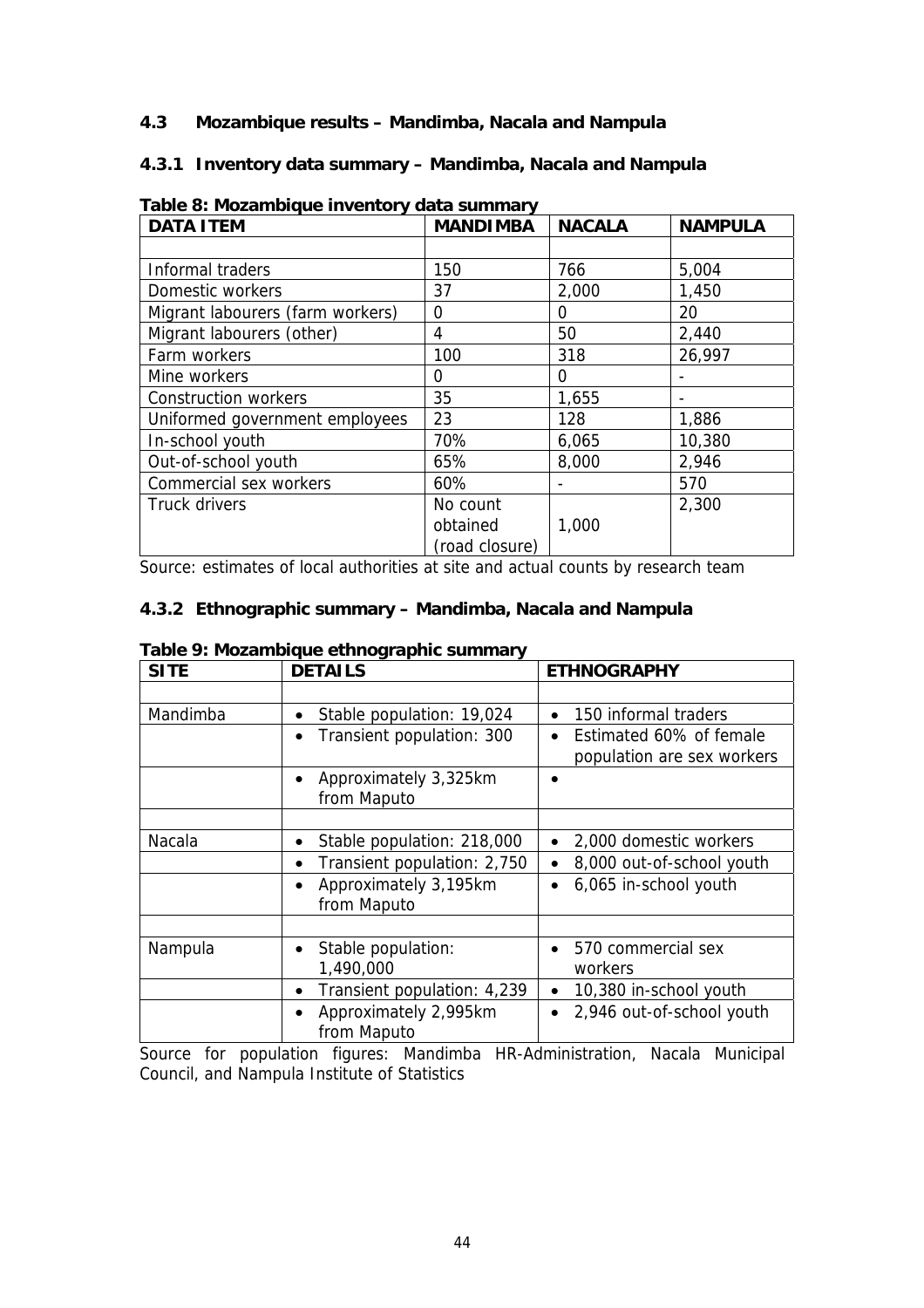## **4.3.3 Ethnography and vulnerable groups – Mandimba**

Mandimba is a small village approximately 3,325km from Maputo, or twelve hours drive, in the south of the mountainous Niassa Province. The village lies for seven kilometres on the border between Mozambique and Malawi. The border is on the west side of the village. It is on the Nacala Corridor. Many foreigners, particularly Malawians, South Africans and Tanzanians, cross this border daily. The road to Mandimba from Maputo, national road 249, is very bad and the terrain is dry and barren.

60 percent of the population of 19,024 is male and 40 percent is female. There are two local languages – CiYao and Emakua. Most of the residents in Mandimba are very poor and a few are involved in small-scale commercial and subsistence farming of beans, maize, sunflowers and peppermint.

There are many visitors passing through and places offering accommodation are always busy. The trucks on the national road 249 originate from Beira, Tete, Maputo, Nampula and Malawi. These trucks carry fuel, food products, construction materials, empty beer bottles and soft drinks, and these are carried to Lichinga. Mandimba has a lot of high-risk activity taking place and girls as young as 12 engage in commercial and transactional sex work. There are many problems with malaria, scabies, anaemia and STIs. People seek treatment from traditional healers and only consult formal health service providers like the hospital when they are not healed. Sometimes it is too late and patients die from complications.

There are many STIs because there is a lot of sex work on the site. There is however very little overt commercial sex work and sex workers try and keep their occupation a secret. Sex workers solicit for clients at local bars, restaurants, and nightclubs where there are many foreigners, truck drivers and local men with disposable income. Teachers are also reportedly clients of child sex workers and girls as young as 12 are forced to have sex with their teachers to avoid failing in class. Young girls also exchange sex for food and money from managers and shop owners. People in Mandimba are poor and the area is an expensive place to live in. There are reportedly many incidents of unwanted pregnancies and abortions which result in some women dying. Some young sex workers stay with older sex workers who they call "aunties" and act as their madams. Other sex workers come from Cuamba, Lichinga, Nampula, Malawi and Zambia. This group of sex workers are normally to be found at weekends in the nightclubs.

Two primary vulnerable groups were identified: sex workers and youth.

#### **Sex workers**

People in Mandimba have many health problems including malaria, scabies and STIs. Rates of STIs are exacerbated by the high rates of sex work in Mandimba. The main clients of sex workers are local men with disposable income ranging from small-scale traders to established businessmen, foreigners and truck drivers.

There is also a group of married women who exchange sex for food and money to pay for their children's education and upkeep. Their husbands are generally unemployed or earn very little money.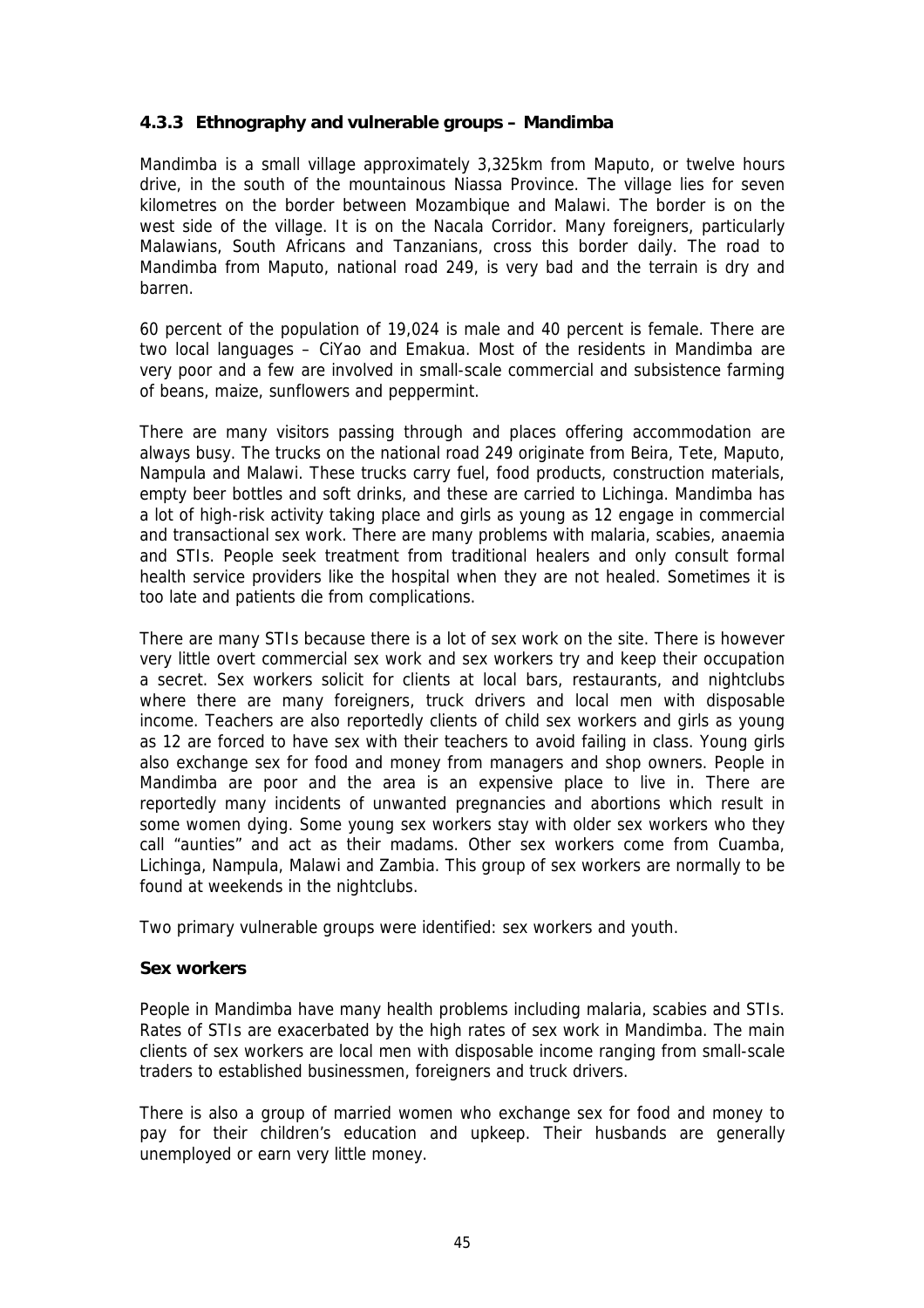Sex workers irregularly use condoms. They have high STI rates and seek treatment from doctors and the hospital where they say they are well treated. They are also given information on HIV/AIDS prevention at the hospital.

Many of the sex workers know where to get condoms. Some of the sex workers say that condoms are not useful and a number of women hold myths and misconceptions about condoms. For example, women interviewed said that they had taken a good look at the condoms and saw things inside them that frighten the women because they do not know what the things are. The women are also frightened that the hospital does not use sterilized syringes and razors and believe that this can infect them. They say that they would like more information on HIV/AIDS prevention and mitigation.

## **Youth**

Young people in Mandimba are at increased levels of risk because of the poverty in the area. Young girls are particularly vulnerable to harassment by teachers and other older men in the area. A number are forced to engage in sex work to get money and food for their families. The standard of education in Mandimba is low and this makes it even harder for young people to find formal employment. The local administration office states that illiteracy is very high and believes that up to 70% of the residents of Mandimba is illiterate. While it is difficult to confirm this estimate, it underscores the pervasiveness of illiteracy in the area. Many young boys leave school early because they say they do see the point of getting an education. These boys often turn to informal trading. Young girls who do not turn to sex work sell cooked meals at the market and traditional beer in the bars. Some girls cross the border into Malawi to engage in sex work. They say that they prefer Malawians because they pay in cash instead of in kind.

## **4.3.4 findings and recommendations -Madimba**

## **Findings:**

- Mandimba has high sex work rates and although free condoms are readily accessible from the local hospital, condom use by sex workers is very irregular. The sex workers also hold many myths and misconceptions about condoms.
- The extreme poverty and lack of adequate educational facilities in Mandimba makes young people particularly vulnerable. Some girls are forced to turn to sex work, crossing the border into Malawi to solicit clients.

## **Recommendations:**

• Local health service providers need technical assistance to counsel youths with STIs and HIV and also to act as focal points for HIV information dissemination.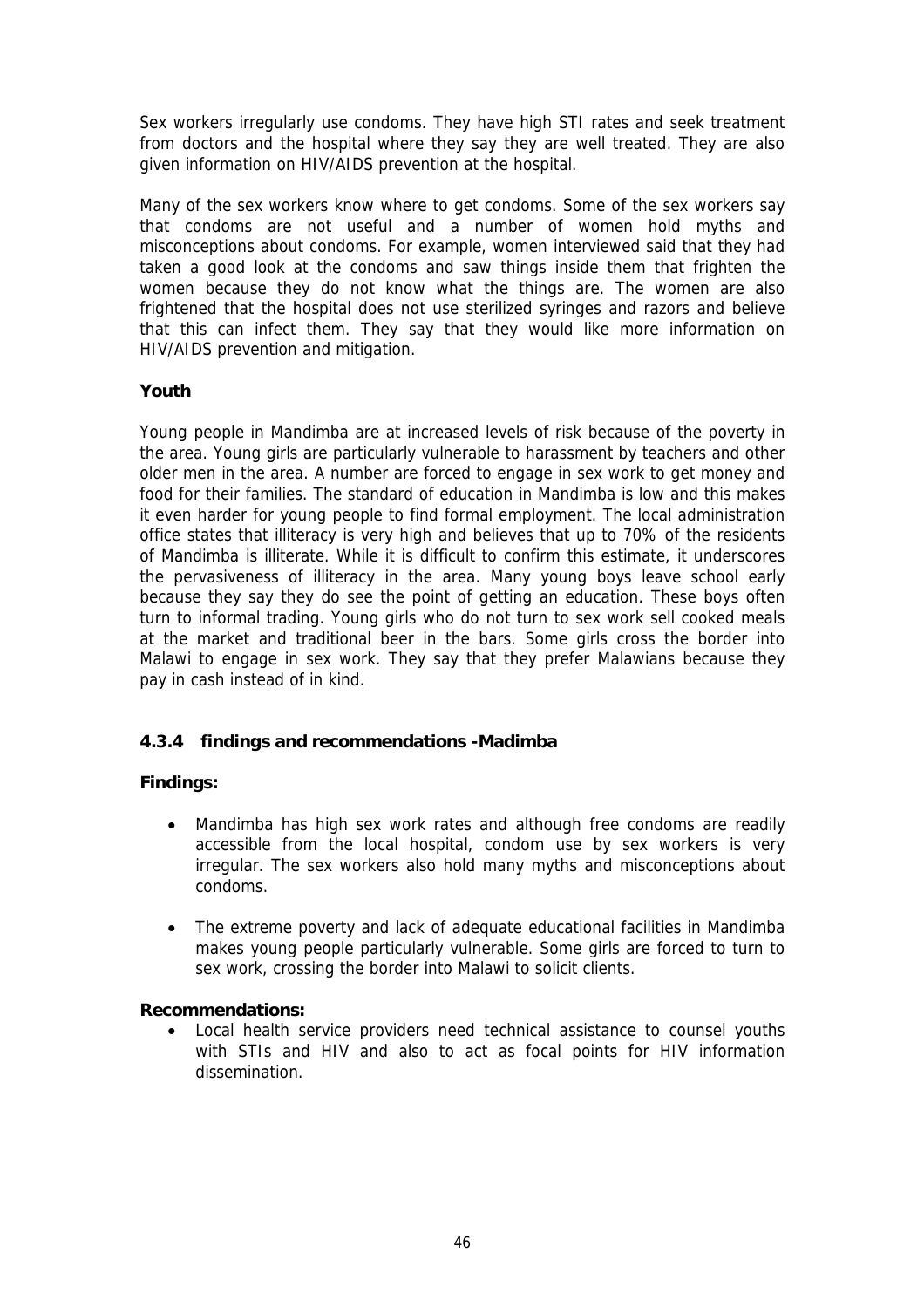## **4.3.5 Ethnography and vulnerable groups - Nacala**

Nacala town is found in the north of Mozambique and is the major town in Nampula Province. It is located on the coast and has a very busy seaport. The area has faced a number of transport route problems, particularly with the rail route from Nacala to Malawi. The railway line is sometimes disrupted and this delays transport of vital goods and passengers through the corridor.

Nacala is a predominantly Muslim town. About 70 % of its population is Muslim, 25% Christian and 5% of the population reports itself as not being religious. Nacala has a population of approximately 218,000 people. Seventy percent of the population lives in the locations around the town centre and 75% of the people living in poverty are women. Most of the population by the coastline are involved in fishing and a few people are involved in agricultural cultivation.

Nacala has one big hotel, three tourist complexes, and many bars. Most of these bars are empty during weekdays but fully packed at the weekend. A large number of women in Nacala work in shops and private companies, or work as nannies, farmers or sex workers. Nacala is a high HIV/AIDS transmission area because most of the women are poor and are forced to engage in sex work with highly mobile men. The hospital is struggling to cope with the high number of STIs.

In Nacala, one primary vulnerable group, sex workers, was identified.

#### **Sex workers**

Much of the sex work in Nacala takes place in the locations and in the centre of the town. Most of the sex workers come from nearby districts and the town of Nampula. There are small numbers of sex workers from Malawi, Zambia and Tanzania, and many of these sex workers are not permanent. Informal bars known as 'Barracas' are the recreational places were sex work takes place in Nacala. There are about 650 barracas in the whole city centre of Nacala.

At night up to 150 sex workers can be counted looking for clients. Business for the sex workers has increased significantly in recent months as a result of Nacala now being used as one of the major entry points for food coming into Southern Africa. Traffic along the Nacala corridor to Malawi has increased. There are many road construction sites along the Nacala Corridor that leads to the Malawi border and many foreign companies (primarily South African) have active interests along the route. Road labourers along the route can be seen with young women during the evenings.

Most of the sex workers' clients are road construction workers, Indian and Chinese businessmen, truck drivers, and peasant farmers. The sex workers say that sex work is a bad activity to engage in but they feel they have no other way of making money. Condom use is irregular. Some clients refuse to use condoms and insist that AIDS is found in the condoms themselves. Some clients also complain that condoms reduce sensation and pleasure and say that they "can't eat meat covered in a plastic".

With the relatively recent increase in investments in Nacala, there has been a visible increase in the number of young girls soliciting for clients at the construction workers' villages at night.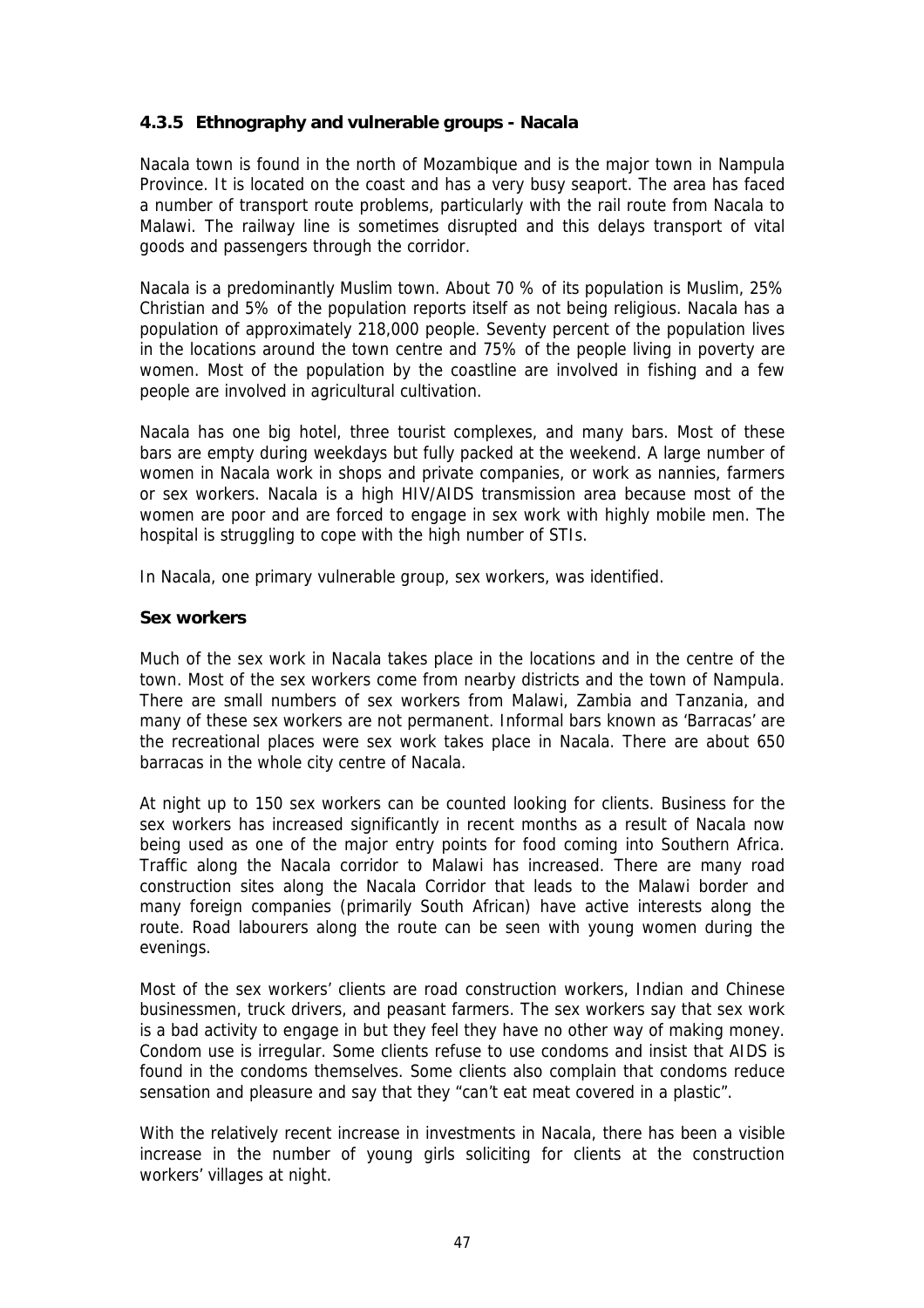It was not possible to get information on how many people seek treatment for STIs every day but rates are estimated to be very high. The hospital struggles to cope with the STIs that are reported. Some sex workers are afraid to seek treatment for STIs at the hospital in case hospital staff report the women to the police.

## **4.3.6 Findings and recommendations – Nacala:**

## **Findings:**

Similar to Mandimba, the most vulnerable group in Nacala is sex workers, who have high rates of partner change, irregularly use condoms and display myths and misconceptions about HIV/AIDS. The recent construction in the area (re-built roads, repaired railway line and conversion of an old army base into a commercial airport) has increased HIV vulnerability as construction workers increasingly visit sex workers. The flooding and drought has resulted in the need for more humanitarian existence.

#### **Recommendations:**

• Local health service providers need technical assistance to counsel youths with STIs and HIV and also to act as focal points for HIV information dissemination.

## **4.3.7 Ethnography and vulnerable groups - Nampula**

Nampula is Mozambique's third largest city. It is located in the north and has access to the sea through its districts of Nacala Port, Nacala Velha, Memba, Mossuril, Mongincual, Angoche and Moma.

There are a lot of business activities taking place in Nampula where both local people and foreigners trade. There has been an increased number of business people from Nigeria, Somalia, Guinea-Bissau, Kenya, Tanzania, South Africa, and Malawi coming into Nampula. There are also a lot of Zimbabweans trading in clothes and other household goods.

There is dramatically increased investment in Nacala Port. Road reconstruction, railway rehabilitation and increased transit traffic to Malawi, increased trade and commerce and the presence of a large refugee camp along the Nacala corridor have created a context of heightened HIV vulnerability. It is particularly note-worthy that HIV prevalence in Nampula increased from 5 to 11% within a year.

Five primary vulnerable groups were identified in Nampula: youth, farm workers, migrant workers, sex workers, and truck drivers.

#### **Youth**

Young people in Nampula, especially girls, are at elevated risk of getting HIV. They have multiple partners, some from high-risk groups like middle-aged men. Young boys complain that they cannot compete with the girls' older boyfriends because they do not have the money to buy expensive clothes.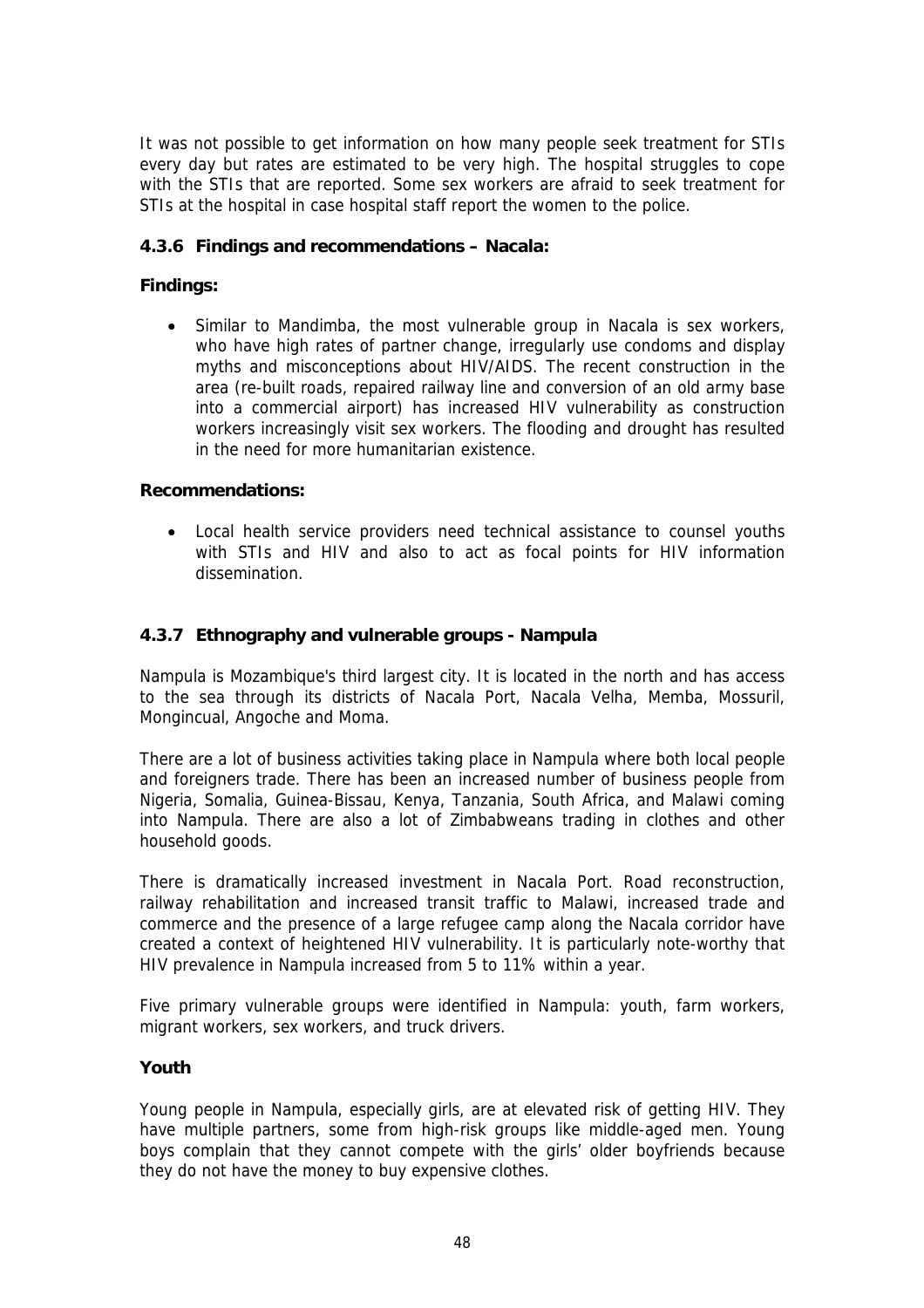The main problem raised by the youth is unemployment. They say the food and clothes prices rise at alarming rates and they cannot afford to buy anything. Another problem is that there are not enough customers for the informal traders and this further erodes the amount of money they could be making. Harassment by the police is also a big problem for the youth.

#### **Farm workers**

Poor people in Nampula mostly do farming. Most of these are subsistence farmers as opposed to commercial farmers. A few grow cotton and cashews. This group is particularly vulnerable since they have very little access to HIV/AIDS prevention messages and programmes, display little HIV/AIDS knowledge and condom use is limited. The flooding and effects of the war over the previous years have made the lives of the peasant farmers especially difficult and they are often very poor and struggling to survive. The women are often forced to engage in some form of transactional or commercial sex work to get food or money.

#### **Migrant workers**

Because of the Nacala Development Corridor that passes through Nampula, Nampula has a high number of commercial visitors including traders and civil servants, business people and informal traders. There are approximately 5,000 migrant workers in town. The majority of migrant workers are informal traders, who are normally not very linked to local services and sources of information. The traders are highly suspicious and there is great difficulty in obtaining information about their travel routes, travel patterns and details of their lives on the road. There is a fear of armed robberies and assault. It is also suspected that a lot of the traders are involved to some extent in illegal activities, which makes them wary of taking part in research and answering intrusive questions. They trade in goods like food, clothes, domestic utensils, alcohol, cars, wood and radios. These people are normally from neighbouring countries or Mozambique provinces like Niassa, Tete, Beira, Zambezia and Maputo. The traders, normally men, reportedly have many sexual partners. The men say that in Nampula there are many beautiful women whom they call "mutiyanna orrera" who are very poor and survive on sex work. Condom use with sex workers is irregular, and the men say this is because they are "seduced by the beauty of macua women" from Nampula.

#### **Sex workers**

There is a lot of overt commercial sex work in Nampula and there are many sex workers roaming the streets at night after about 20.00h looking for clients. These girls come from different areas and visit bars, rest houses and nightclubs. Foreign clients are charged a lot of money and locals are assessed on the clothes they are wearing and the cars they are driving. The sex workers interviewed said that they always insist on their clients using condoms, which contradicts information gathered from other target groups.

Other clients of sex workers include managers and business owners, truck drivers and informal traders. These -often older- men can be seen roaming the town with beautiful young girls who they describe as "giving the men the smile of their lost years". These kind of inter-generational relationships are common in Nampula. The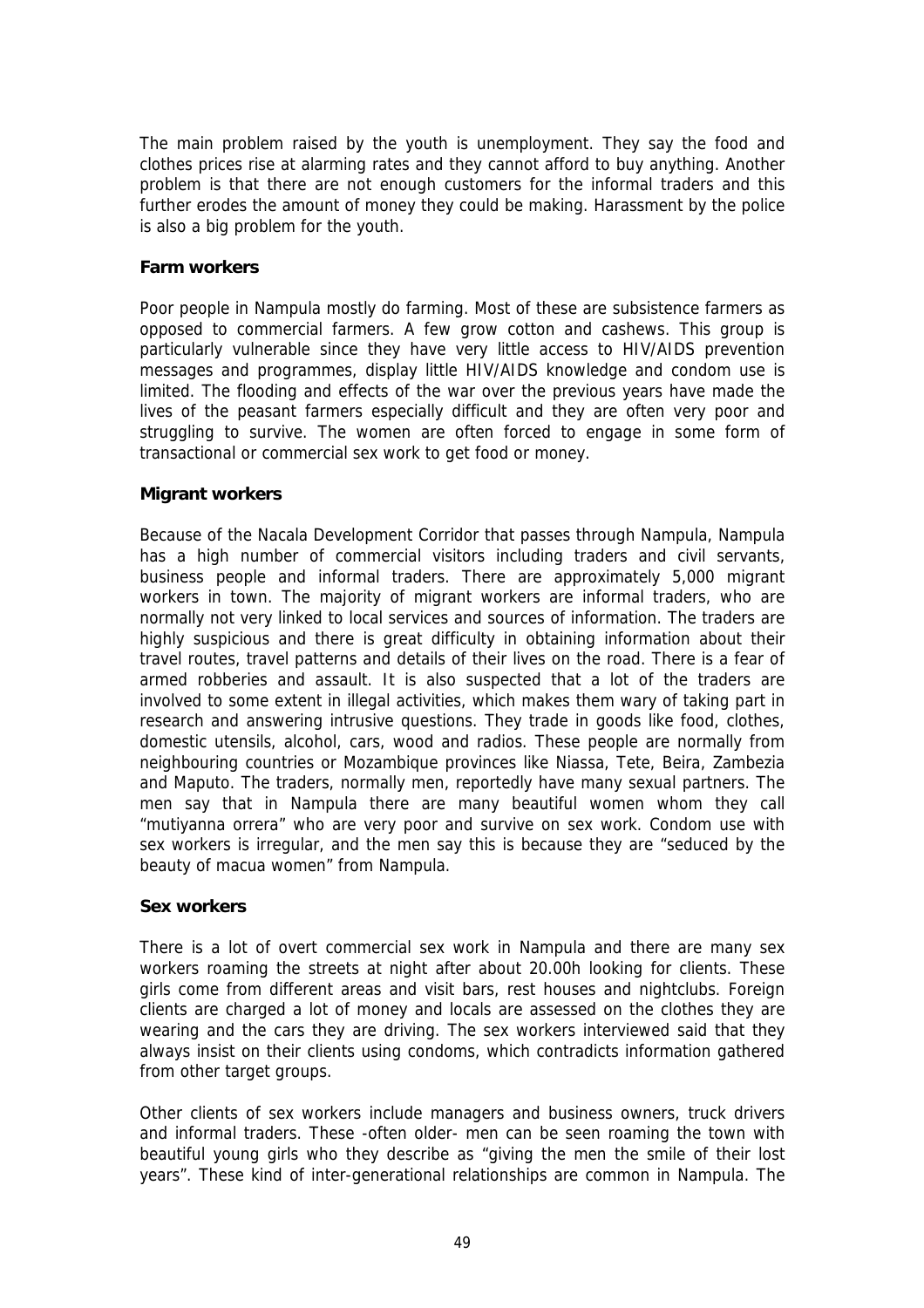young girls are not only full-time sex workers but also university students who desperately need money. Sex workers can be as young as 14 years old. Many of the sex workers are divorced young women.

## **Truck drivers**

There are a lot of trucks from neighbouring provinces and countries passing through Nampula. The truck drivers rarely spend a lot of time in town and normally only do so if they have had a vehicle breakdown. The truck drivers say that they will be in a hurry to get back to their homes and do not want to spend more days travelling than necessary. The truck drivers are very afraid of crime and a lot of them travel armed and "ready for any kind of war".

## **4.3.8 Findings and recommendations - Nampula**

## **Findings**

- There is dramatically increased investment in Nacala Port and this has resulted in quite significant socio-epidemiological changes taking place along the Nacala Corridor from the Port itself to the Malawi border. Road reconstruction, railway rehabilitation and increased transit traffic to Malawi, increased trade and commerce along the Corridor have created a context of heightened HIV vulnerability.
- Nampula has three highly visible priority groups: youth, migrant labourers and sex workers. Young people have multiple partners and girls often older partners who supply them with gifts and money. Migrant labourers, typically informal traders, who are normally not very linked to local services and sources of information, can be found in growing numbers because of the development along the Corridor. The migrant labourers are mostly men and are the sex workers' most frequent clients. Finally, there are a lot of sex workers in Nampula who cand be as young as 14 and some are students wanting to get supplementary money.

#### **Recommendations**

- The increasing development along the Nacala Corridor that stretches from the Port to the Malawi border has further underscored the need for programmes targeting commercial sex workers, youth, and sex worker clients (including road construction workers and itinerant traders).
- Local health service providers need technical assistance to counsel youths with STIs and HIV and also to act as focal points for HIV information dissemination.